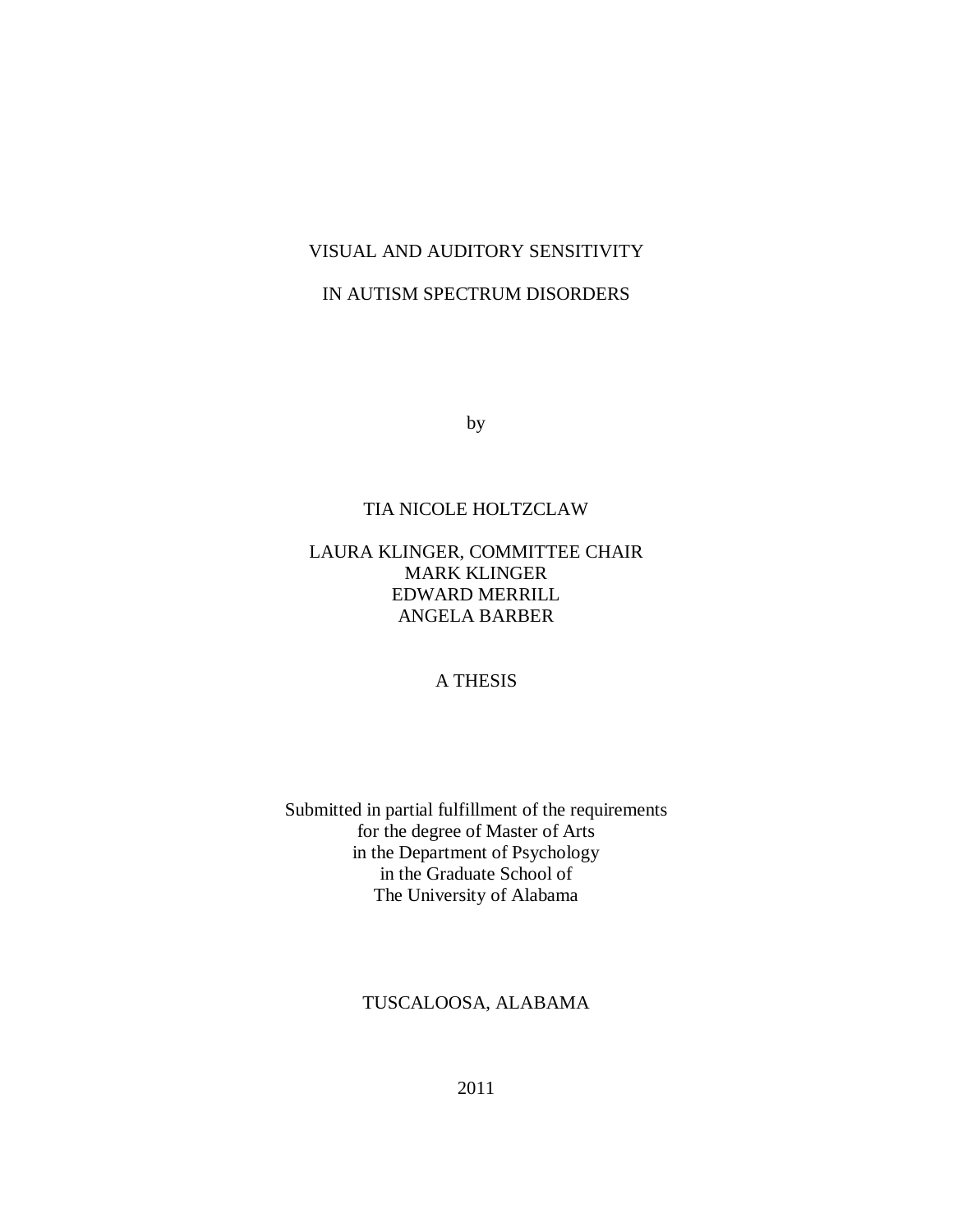Copyright Tia Nicole Holtzclaw 2011 ALL RIGHTS RESERVED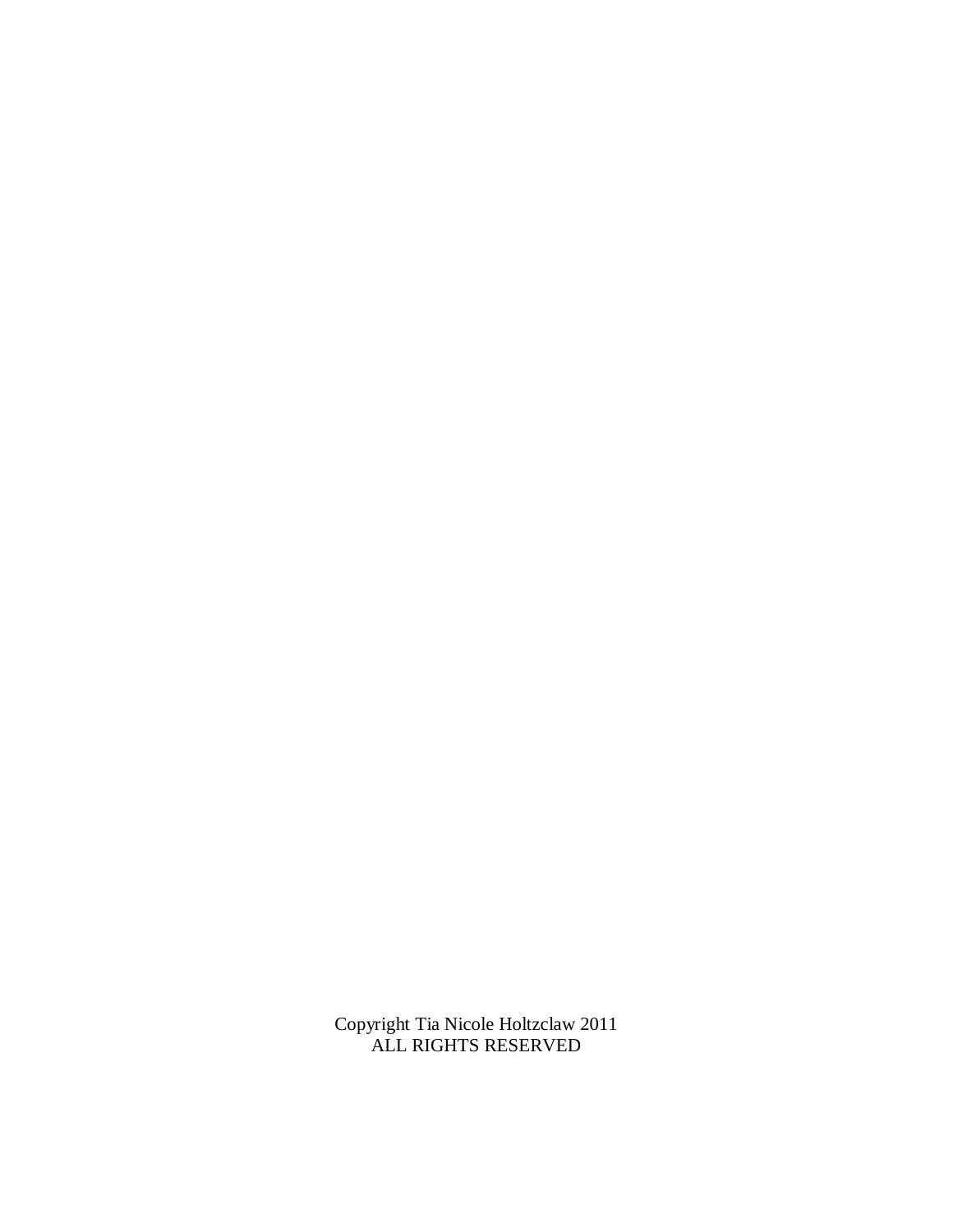### ABSTRACT

Individuals with an autism spectrum disorder (ASD) often cannot tolerate certain sights and sounds, such as fluorescent lights, vacuum cleaners, and babies crying, which affects their ability to engage in activities at home and in the community. One theory that may account for these sensory impairments is the Enhanced Perceptual Functioning theory, which posits that individuals with ASD are more sensitive to auditory and visual stimuli. Previous studies in support of this theory found that individuals with ASD demonstrated an enhanced ability to detect differences in pitch, discriminate changes in visual stimuli, and detect novel targets in visual arrays. The response type and task demands differed greatly among these studies, making it difficult to draw firm conclusions. Furthermore, no studies have compared visual and auditory perception directly.

The current study sought to fill these gaps by examining visual and auditory perception in a sample of 13 children with ASD and 13 children with typical development aged 8-12 years. It was predicted that individuals with ASD would show increased sensitivity in both auditory and visual domains. To assess perceptual abilities, participants completed an auditory discrimination task examining pitch and volume and a visual discrimination task examining hue and luminance.

Using signal detection theory comparing hits and false alarm rates (d-prime) to analyze their performance, children with ASD showed enhanced perception for pitch only compared to children with typical development. In the ASD group, high overall sensitivity were related to an overall measure of autism severity, supporting the notion that enhanced perception, particularly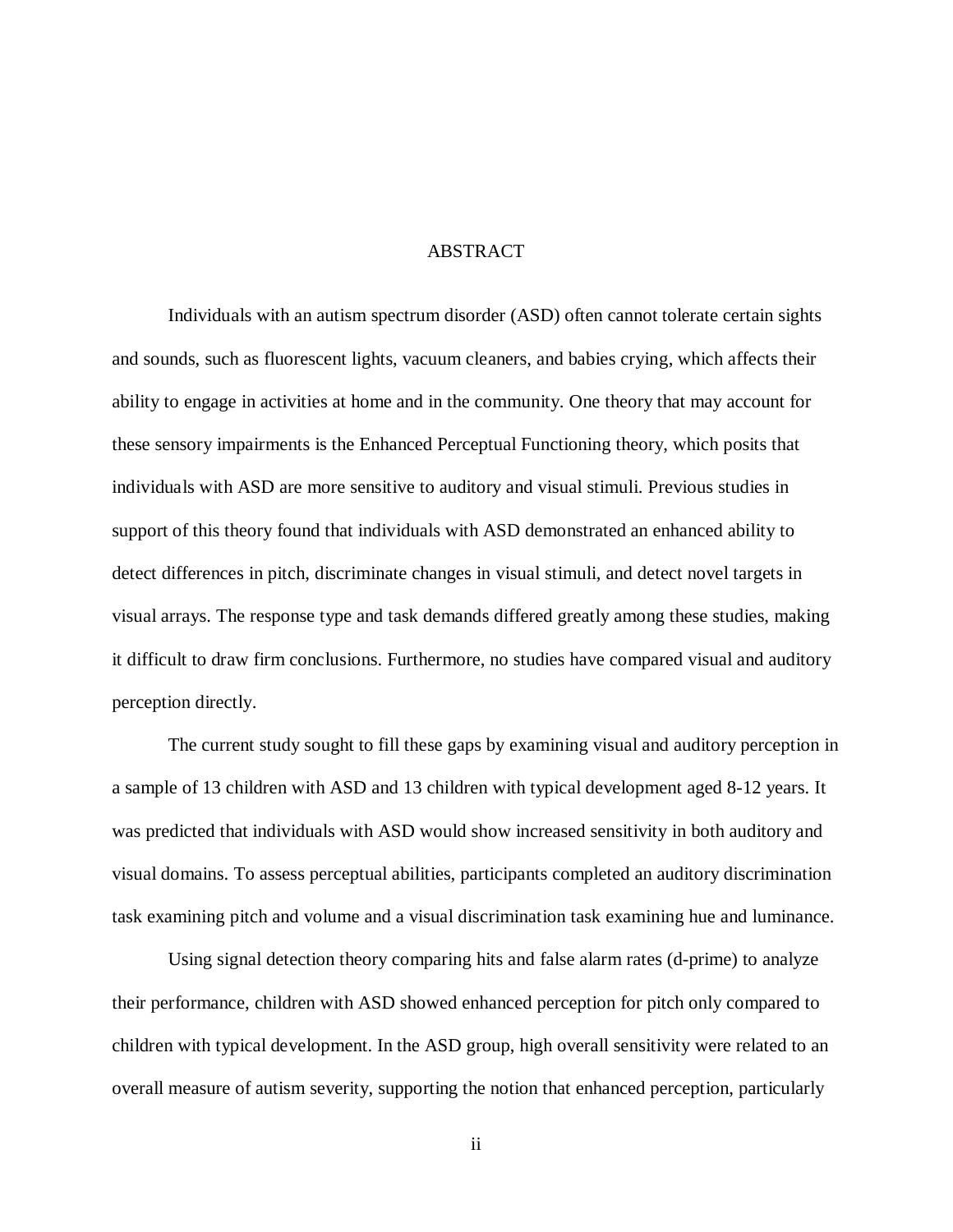pitch sensitivity, may be a phenotypic marker for ASD. This is the first study to demonstrate a relationship among perceptual sensitivity and ASD symptoms. These results have clinical significance for understanding children with ASD. For example, caregivers and teachers taking children with ASD to a noisy environment such as a gymnasium or the mall may want to provide earplugs or headphones to dampen the noise. It is possible that auditory hyper-sensitivity may underlie the development of difficulties with social-communication and may lead to repetitive behaviors in an effort to manage the environment.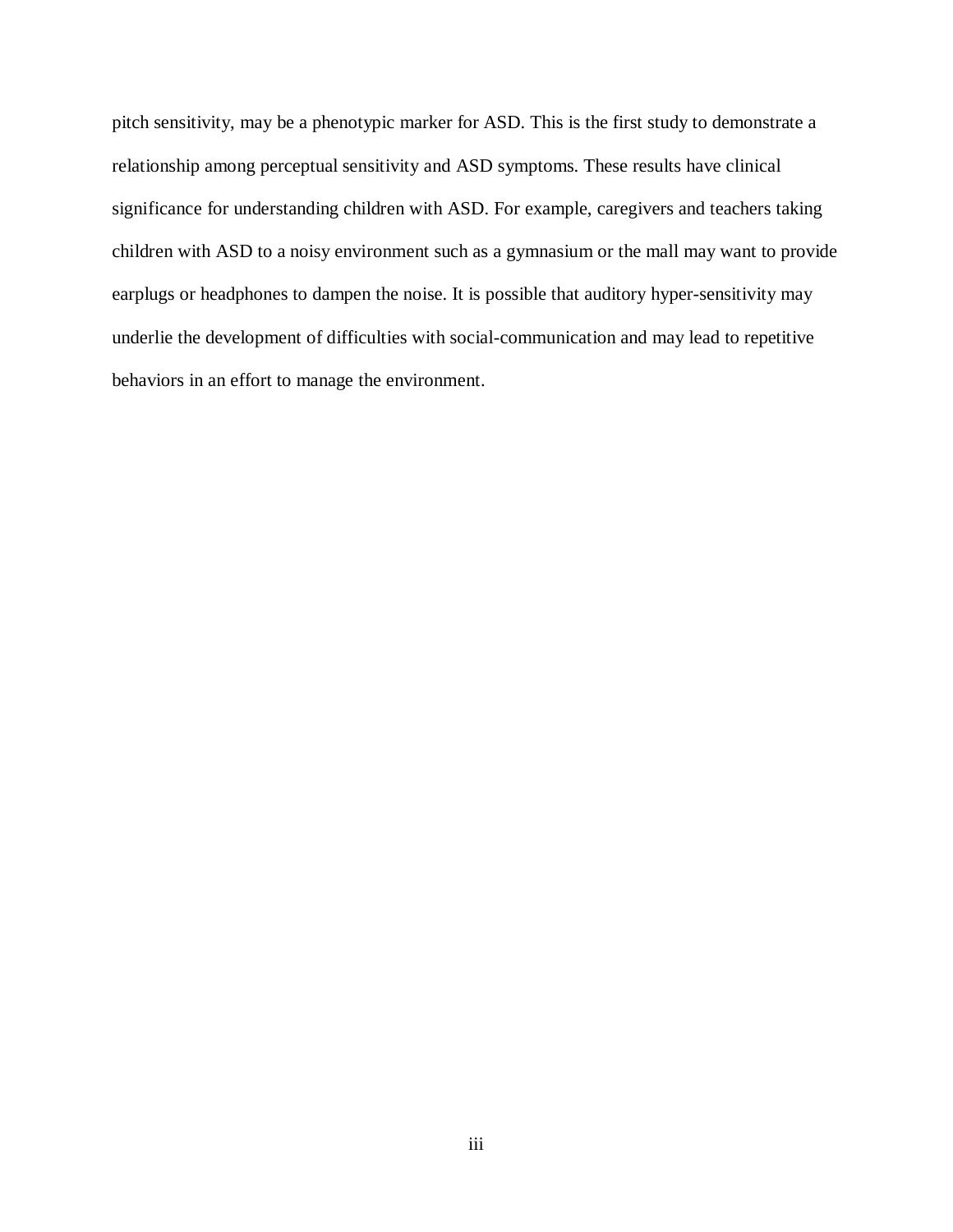# LIST OF ABBREVIATIONS AND SYMBOLS

- *d'* D prime: Measure of sensitivity based on the separation between the means of the hit rate and false-alarm rate in units of standard deviation
- *d* Cohen's *d*: Measure of effect size for use with *t-*tests or ANOVA
- *F* Fisher's *F* ratio: A ratio of two variances
- *df* Degrees of freedom: Number of values free to vary after certain restrictions have been placed on the data
- *SD* Standard Deviation: Measure of variation from the mean
- $\eta^2$  Partial eta squared: Measure of effect size for use in ANOVA
- *p* Probability associated with the occurrence under the null hypothesis of a value as extreme as or more extreme than the observed value
- *r* Pearson product-moment correlation
- *t* Computed value of *t* test
- *<* Less than
- *=* Equal to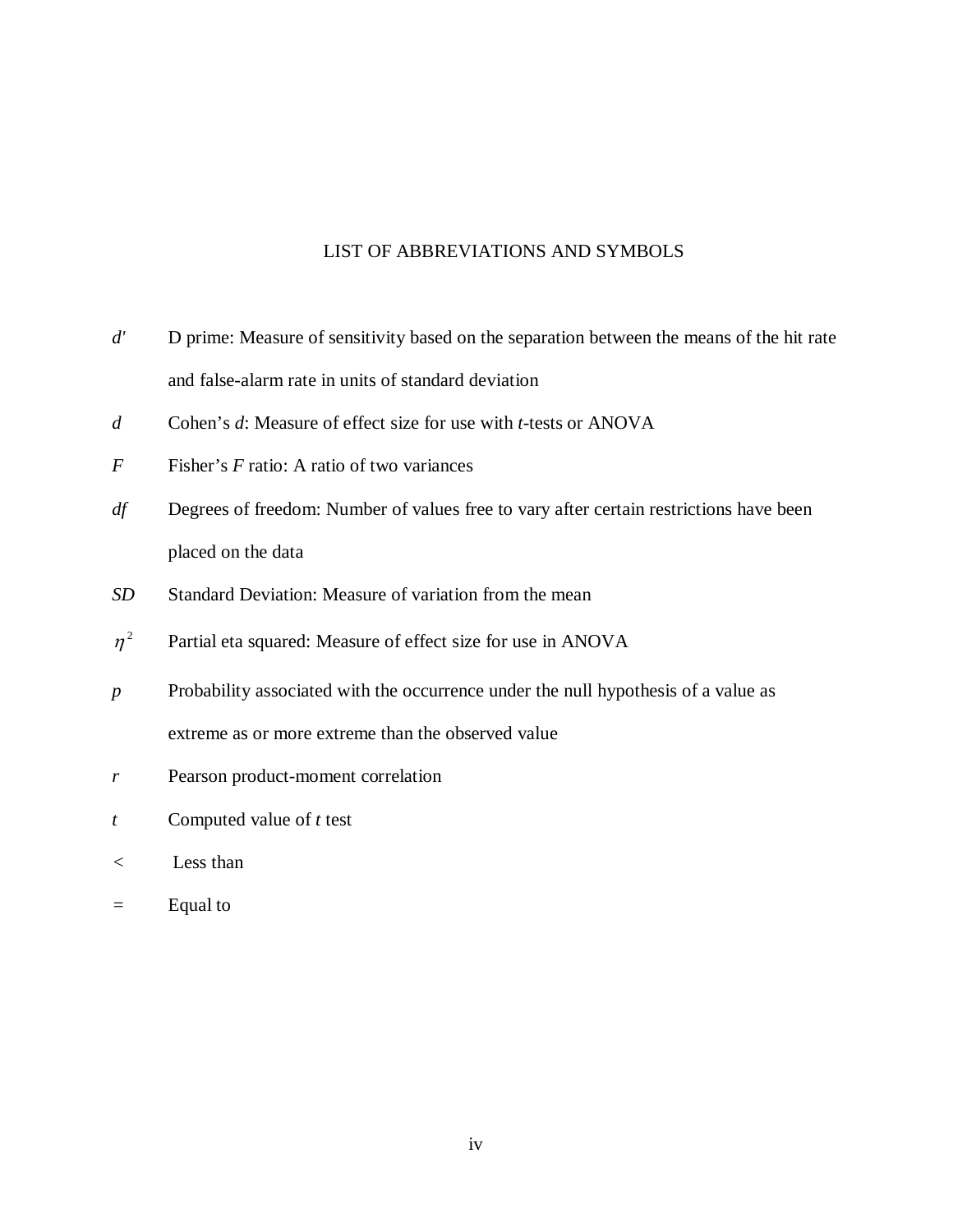### ACKNOWLEDGMENTS

I wish to thank the many colleagues, friends, and faculty members who have helped me with this research project. In particular, I would like to thank Dr. Laura Klinger, the chairperson of this thesis, for sharing her research expertise and wisdom regarding children with ASD and Dr. Mark Klinger for his encouragement and expertise in data analysis. I would also like to thank their fellow committee members, Dr. Ed Merrill and Dr. Angela Barber, for their invaluable input, inspiring questions, and support of both the thesis and my academic progress. I am most indebted to Nicole Broka and Jessica Emmons for their encouragement and assistance with recruitment, data collection, and data entry. I would also like to thank my fellow graduate students and labmates, as well as Dr. Michelle DeRamus in the ASD Clinic, who generously donated their time during the development and completion of this project. A big thank you goes to the many sites who allowed me to recruit potential participants. I am especially grateful to the children and families who participated in my research – I literally could not have done it without you! Finally, this research would not have been possible without the support of my friends and family, particularly my husband, who has been a constant source of encouragement and support.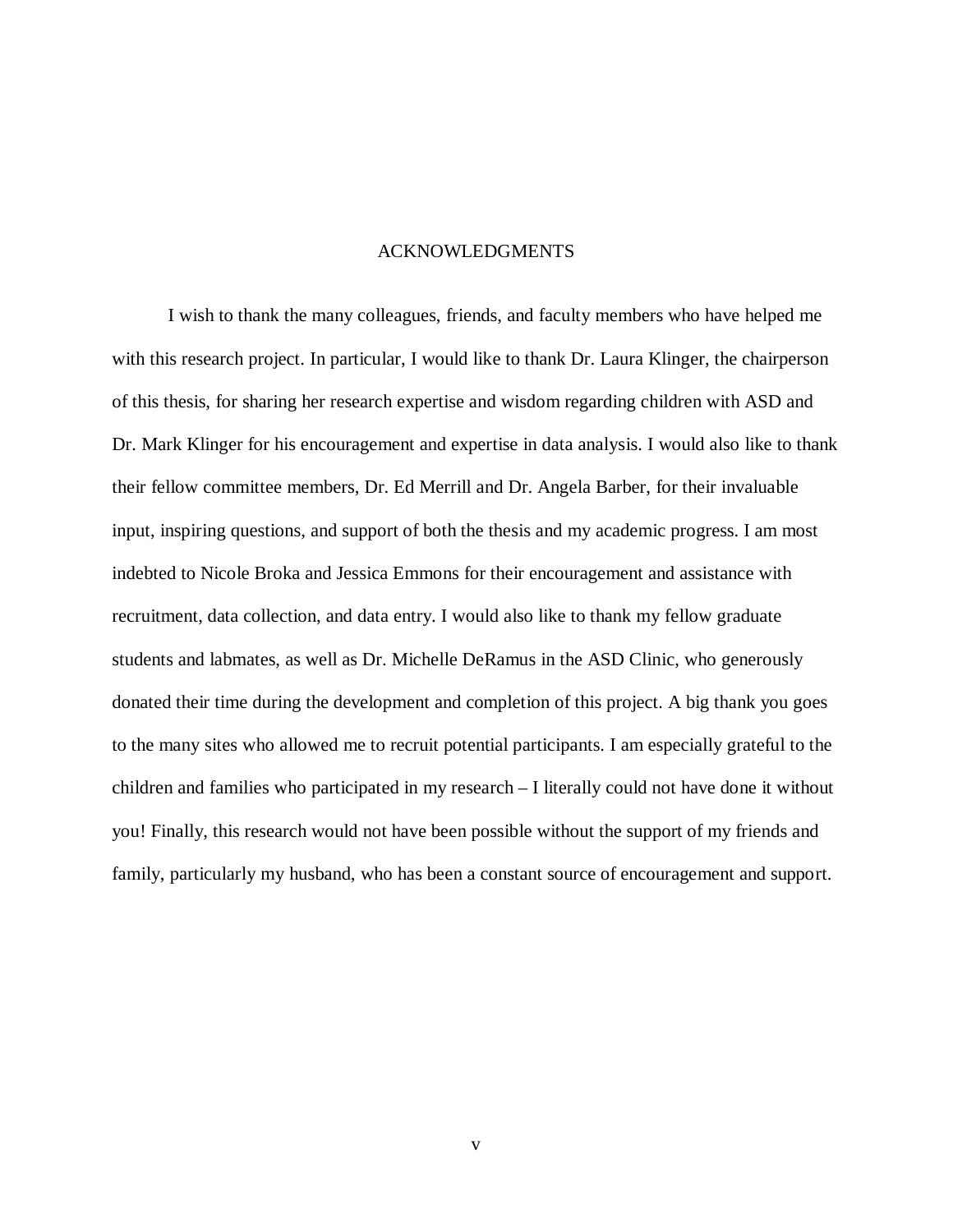# **CONTENTS**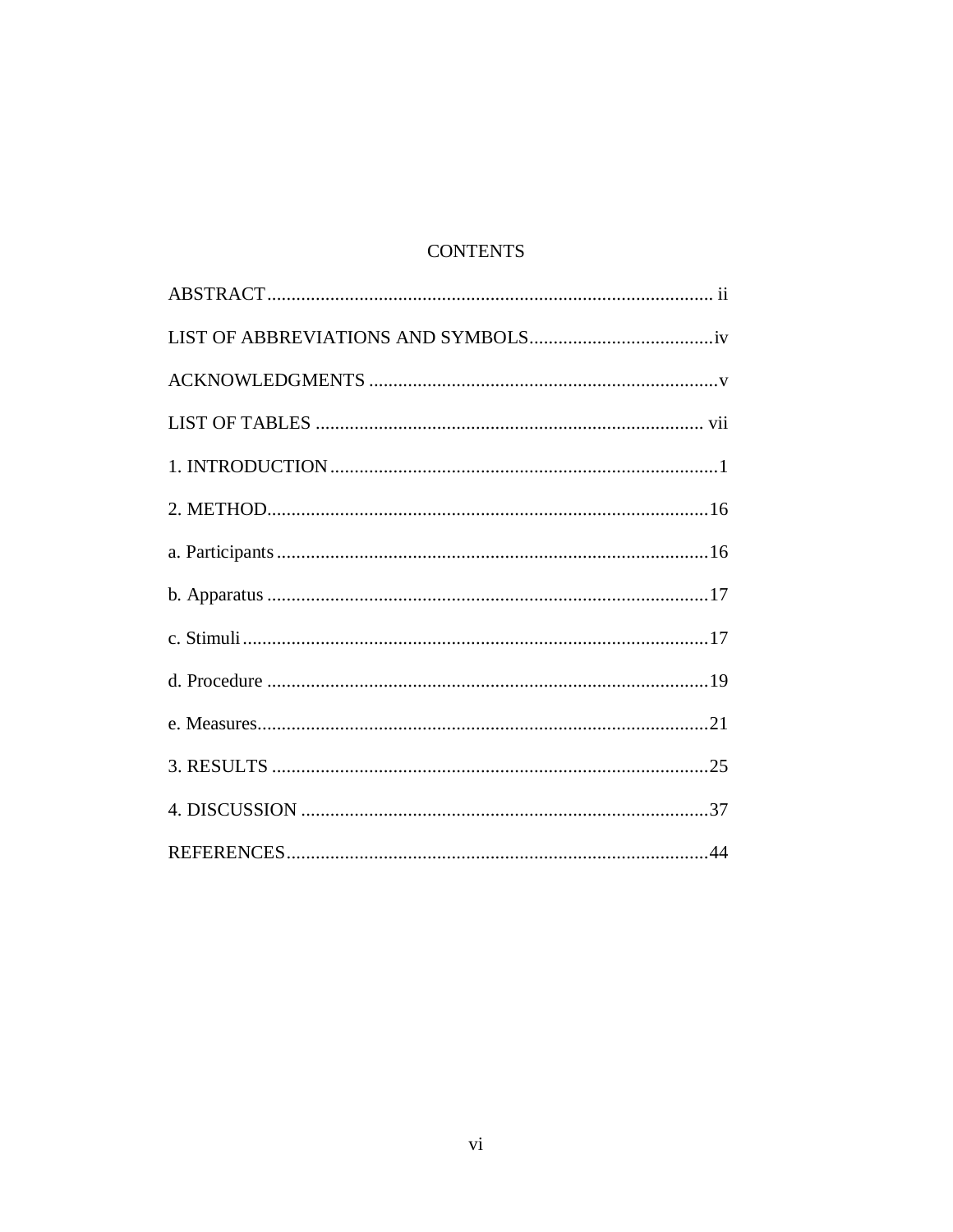# LIST OF TABLES

| Table 2: Mean d' scores for the Auditory Perception Task 27                                                                    |  |
|--------------------------------------------------------------------------------------------------------------------------------|--|
|                                                                                                                                |  |
|                                                                                                                                |  |
|                                                                                                                                |  |
|                                                                                                                                |  |
| Table 7: Relations among Perception, Intellectual Ability, and Autism<br>Measures in the ASD Group Controlling for FSIQ 34     |  |
| Table 8: Relations among Perception, Intellectual Ability, and Autism<br>Measures in the Control Group Controlling for FSIQ 36 |  |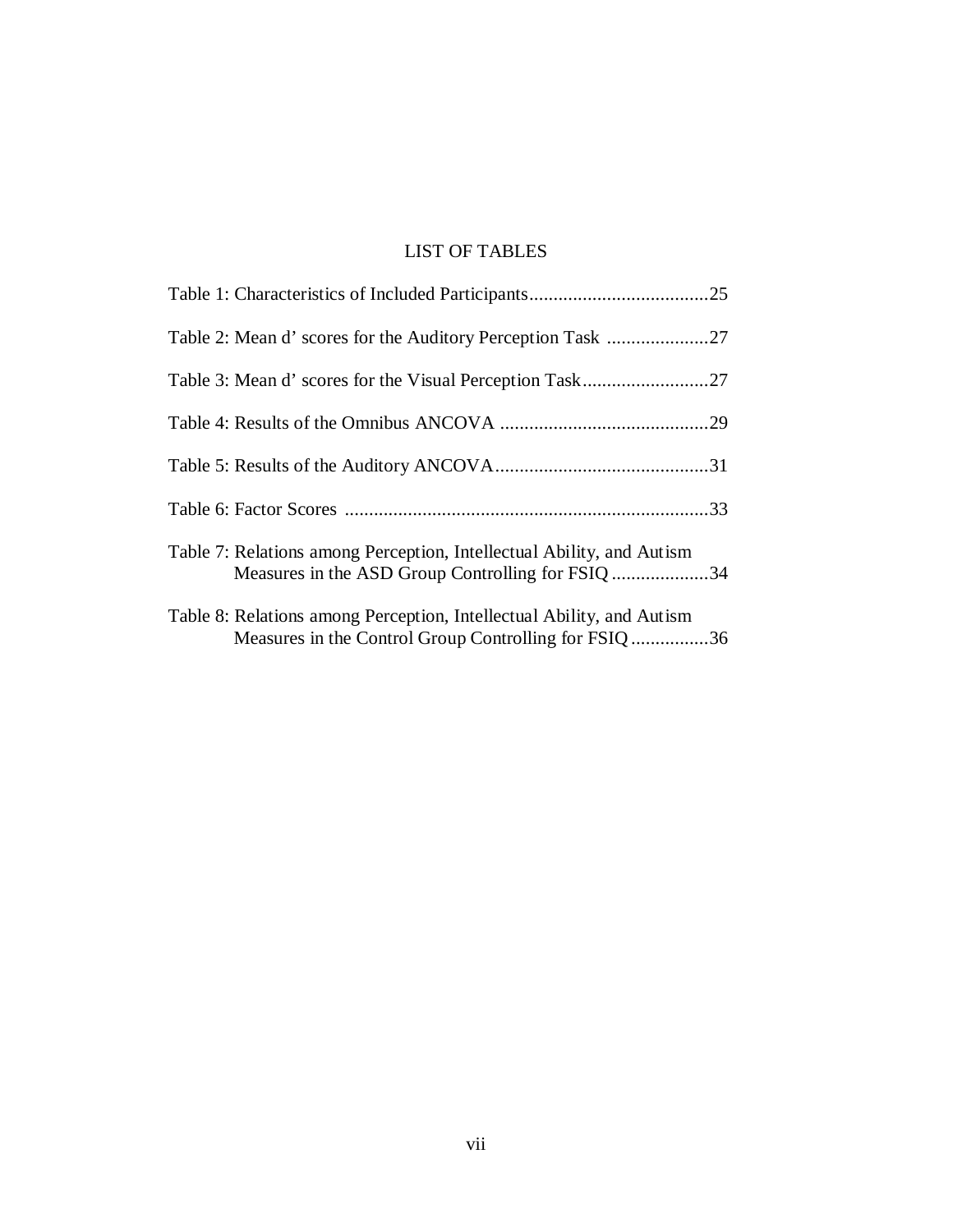### **Introduction**

A fifteen-year-old girl with Asperger's Syndrome describes her experience when she goes out in public:

"…everything is upside down and spinning all around you. You hear all these noises coming from everywhere - you hear like everybody's conversation. It feels like lights are flashing in your head - in your eyes I mean, and your brain just goes nuts. So, what I do to try to control that is I jump up and down and flap my hands - as if that doesn't look weird. That's my coping skill for now" (Anonymous, 2009).

Her compelling description captures several diagnostic features of Autism Spectrum Disorders (ASD), including the repetitive behaviors and the social-communication difficulties that define the disorder (American Psychiatric Association, 2000). Interestingly, she links these diagnostic symptoms to sensory differences that lead to a feeling of being disoriented and overwhelmed by one's environment. These sensory differences are often reported by individuals with ASD but are not part of the diagnostic criteria in the Diagnostic and Statistical Manual of Mental Disorders, 4<sup>th</sup> edition (DSM-IV-TR). The purpose of this study was to more closely examine the sensory differences experienced by individuals with ASD.

## *Autism Symptomatology*

According to the DSM-IV-TR, Autism Spectrum Disorders include the diagnoses of Autistic Disorder, Asperger's Syndrome, and Pervasive Developmental Disorder-Not Otherwise Specified (PDD-NOS) (American Psychiatric Association, 2000). However, the proposed version of the DSM-V indicates that the diagnostic criteria for ASD will soon undergo changes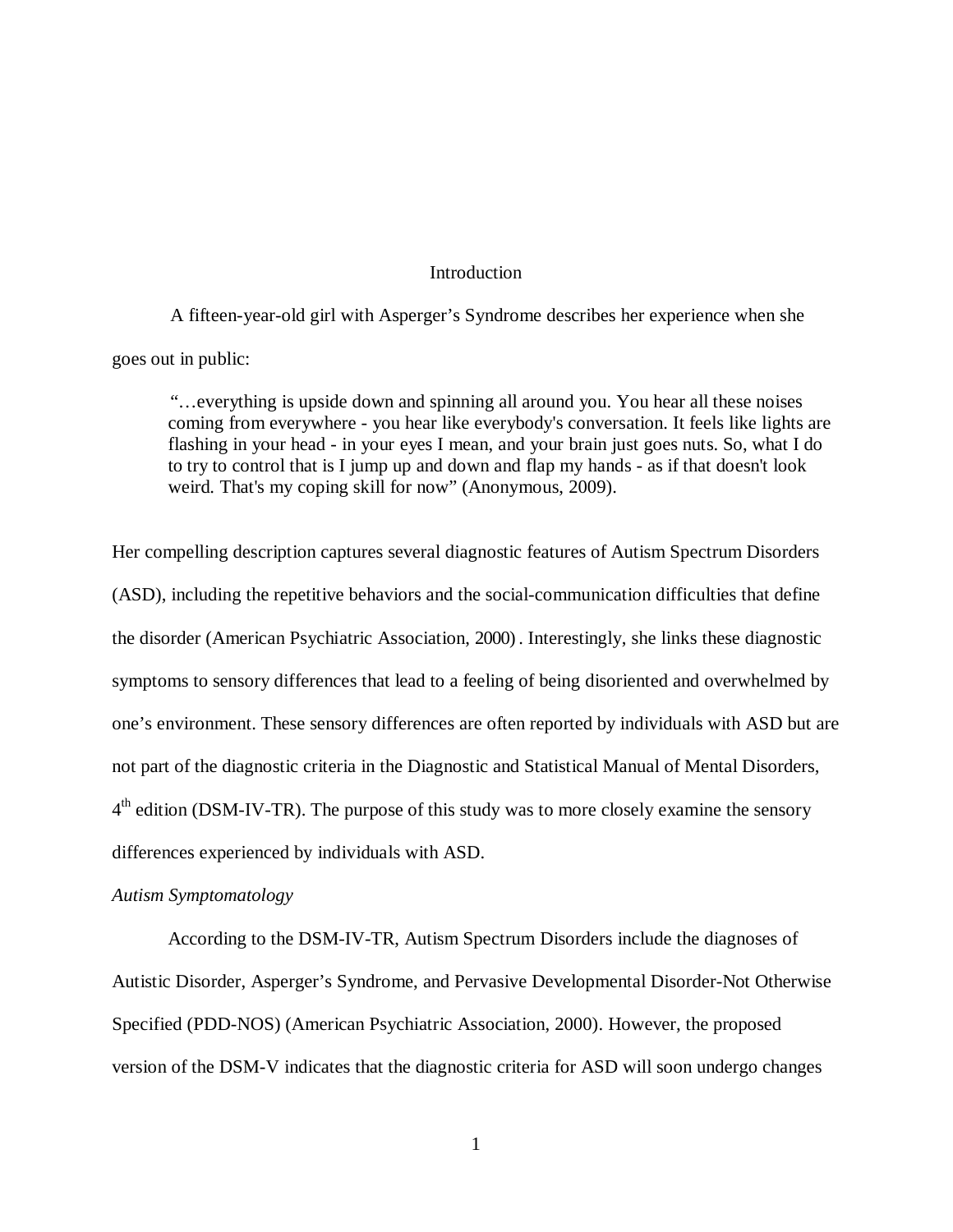in the upcoming DSM-V. It has been proposed that the diagnosis of Asperger's Syndrome will not be included in the DSM-V because research has not supported the distinction between Asperger's and High Functioning Autism (First, 2008). In the current DSM-IV-TR, the diagnosis of Autism Spectrum Disorders is based on impairment in the three domains of social, communication, and repetitive behaviors. However, research presented at the diagnosis-related planning conference held by the American Psychiatric Association showed that the current three domains are not supported by factor, cluster, or latent class analyses, which suggests a unitary underlying factor structure (First, 2008). Therefore, it has been proposed that the social and communication domains will be combined into one domain, and the repetitive behavior domain will be simplified in the DSM-V.

Due to the heterogeneity of ASD symptoms, there is a wide variety in the presentation of social-communication symptoms. These may include impairments in using nonverbal behaviors such as facial expressions, gestures, and body postures to regulate social interactions. Social impairment may also be expressed as a lack of social or emotional reciprocity, a failure to develop appropriate peer relationships, or a lack of spontaneous seeking to share enjoyment, interests, or achievements with others. In addition, social imitative play is often impaired in young children with ASD. Severely impaired individuals with ASD may not develop spoken language at all, or language development may be limited or delayed. In individuals who develop adequate speech, they may demonstrate a marked impairment in their ability to initiate or sustain a conversation, or use repetitive language (American Psychiatric Association, 2000).

The diagnostic domain that consists of restricted, repetitive, and stereotyped patterns of behavior, interests and activities can be divided into two subtypes: lower-order and higher-order behaviors (Turner, 1999). Lower-order behaviors consist of two categories: (a) stereotyped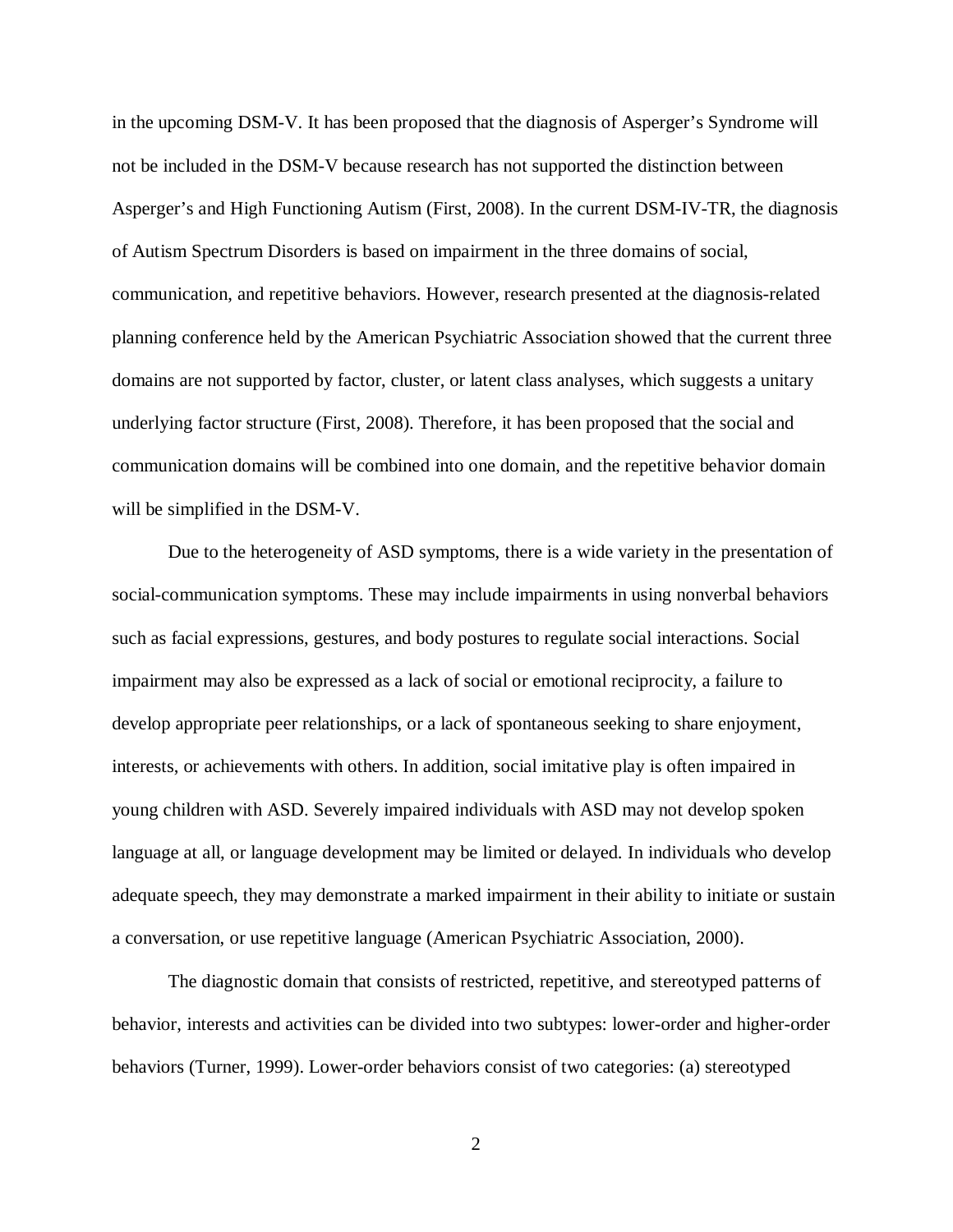movements, which are seemingly purposeless movements or actions that are repeated in a similar manner; and (b) self-injurious behaviors, which are any movements or actions that have the potential to cause redness, bruising, or other injury to the body and that are repeated in a similar manner. Higher-order behaviors consist of four categories: (a) compulsions (behavior that is repeated and performed according to a rule, or involves things being done "just so"); (b) need for routines or rituals (performing activities of daily living in a similar manner); (c) insistence on sameness (resistance to change or insisting that things stay the same); and (d) restricted interests (limited range of focus, interest, or activity). Definitions for each category above are from the Repetitive Behavior Scale-Revised (Bodfish, Symons, Parker, & Lewis, 2000).

Many repetitive behaviors have a sensory aspect to them, such as finger-flicking near the eyes, listening to the same piece of music repeatedly, or rubbing a certain texture constantly. Hutt and Hutt (1968) proposed that repetitive behaviors reduce physiological arousal by providing endogenous stimulation that allows the individual to block sensory input. There has been no evidence to support the notion that the primary function of repetitive behaviors is to modulate arousal levels, although extreme arousal levels may increase rates of repetitive behavior in individuals with autism as they do in individuals with typical development and animals of other species (Turner, 1997). Dawson (1991) explored the arousal regulation theory in the context of difficulty processing unpredictable information. She suggested that if individuals have difficulties with arousal, this would negatively affect social interactions, and these difficulties may be a consequence of disruptions in early patterns of social interaction.

Although sensory symptoms are not part of the diagnostic criteria for ASD in the DSM-IV, one of the proposed revisions for the DSM-V includes adding hyper- or hypo-reactivity to sensory input or unusual interest in sensory aspects of the environment under the restricted,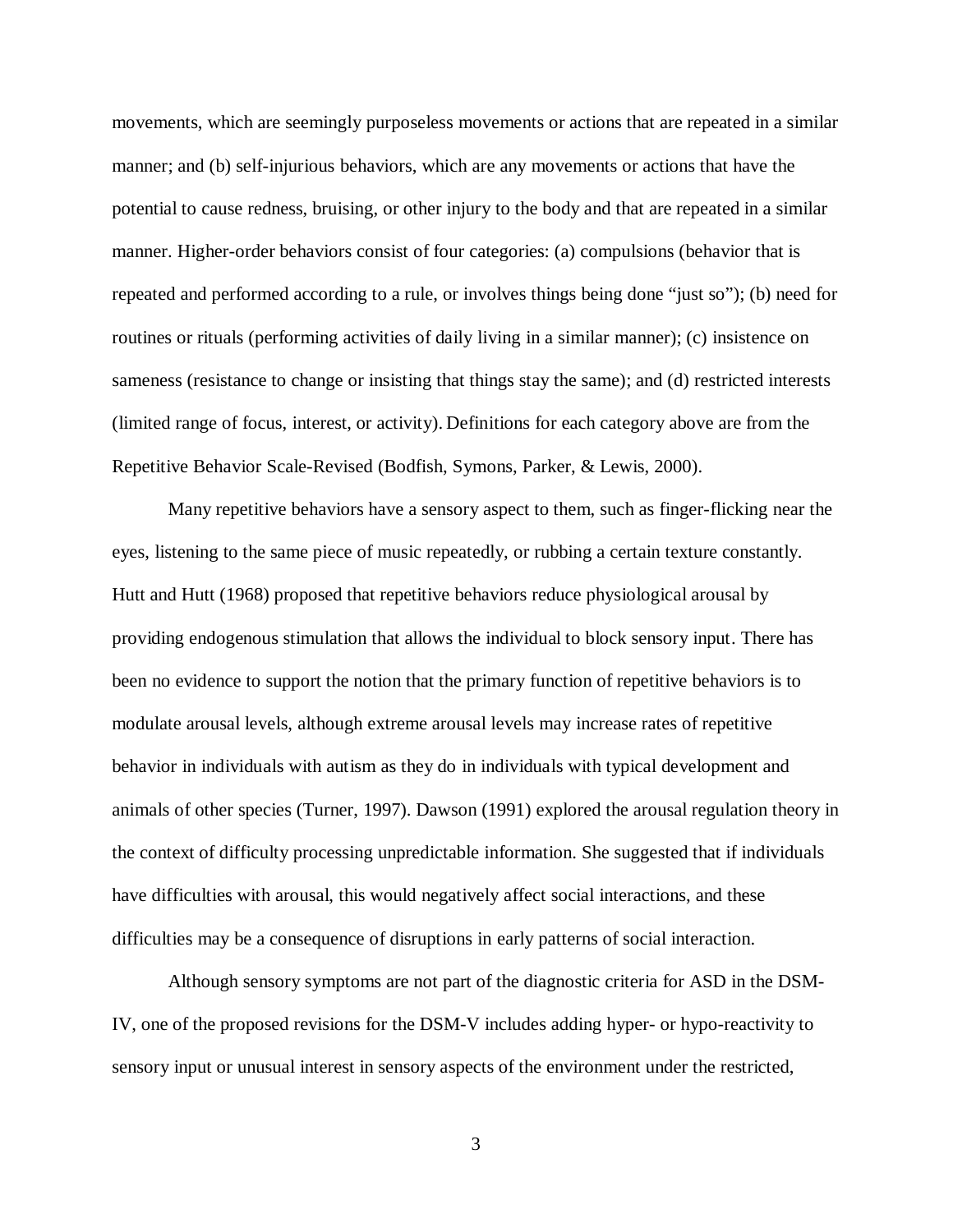repetitive behavior category. Sensory symptoms occur very frequently in ASD. Baranek and colleagues (2006) reported that 69% of preschoolers with ASD showed sensory symptoms. In a parent-report study using the Short Sensory Profile, Rogers and colleagues (2003) found that preschoolers with ASD showed significantly higher scores than children with typical development on auditory filtering and sensitivity to taste, smell, and tactile stimuli, indicating greater sensory impairment in these areas. Studies of sensory processes in ASD have shown that individuals with ASD have both hyper- and hyposensitivity to various stimuli (Baranek, David, Poe, Stone, & Watson, 2006; Rogers, Hepburn, & Wehner, 2003). Hyper-responsiveness is an exaggerated behavioral response to sensory stimuli (e.g., aversive reaction to lights, covering ears for certain sounds, avoidance of touch). Hypo-responsiveness refers to a lack of response, or insufficient intensity of response to sensory stimuli (e.g., diminished response to pain, lack of orienting to novel sounds).

In the field of autism, reports of superior performance in auditory perception, such as cases of perfect pitch (Heaton, Davis, & Happé, 2008), and in visual perception, such as on block design tasks and embedded-figures tasks (Frith, 2003; Shah & Frith, 1983) led to the development of the theory on Enhanced Perceptual Functioning (Mottron & Burack, 2001). The Enhanced Perceptual Functioning theory is an information-processing theory that posits that individuals with ASD have enhanced auditory and visual perceptual abilities due to the overfunctioning of the brain regions typically involved in primary perceptual functions (Mottron & Burack, 2006). Perception is the process of attaining awareness and understanding of sensory information, including visual, auditory, olfactory, gustatory, vestibular, and proprioceptive stimuli. The individual selectively attends to the complex stream of sensory input from the environment, then perceptual processes translate this sensory input into meaningful information,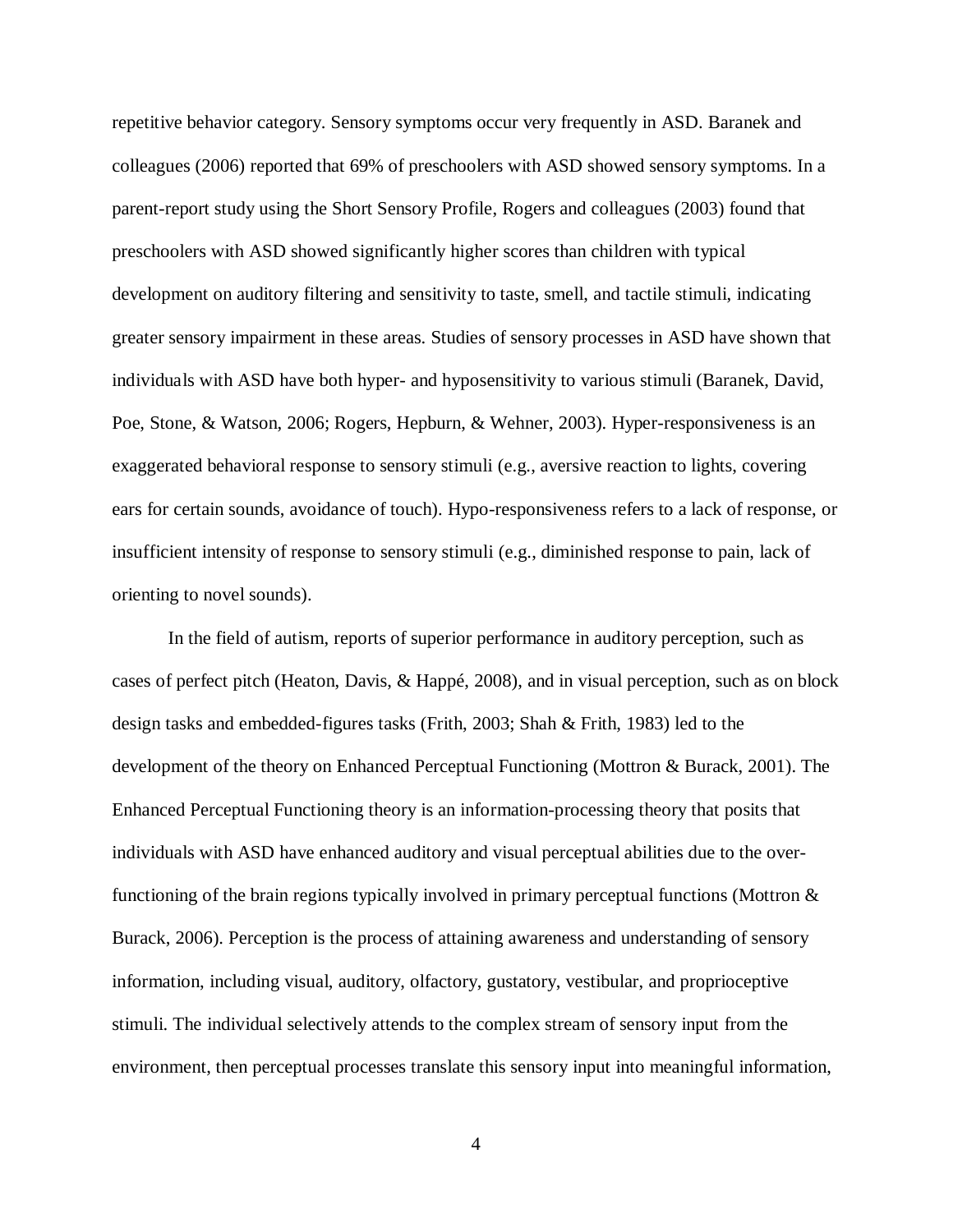which can then be used to guide the individual's thoughts and behaviors. Thus, perception is the intersection between selective attention and cognition. The areas of attention, cognition, and perception have been extensively studied in ASD, and some relevant research from each area will be presented here in order to give a framework for the study of perceptual abilities in children with ASD. A brief review of research on selective attention will be presented first, followed by a description of two cognitive theories that affect how information is processed meaningfully. Finally, support for the Enhanced Perceptual Functioning theory will be discussed. *Selective Attention*

The role of attention in perception primarily occurs at the level of orienting, i.e., what sensory information the individual attends to. In a recent review of studies on attention in autism, Sanders et al. (2008) indicated that there have been mixed findings in the attention literature about orienting performance in individuals with ASD. The majority of the evidence suggests that attention orienting is impaired (Akshoomoff & Courchesne, 1992, 1994; Casey, Gordon, Mannheim, & Rumsey, 1993; Courchesne et al., 1994; Dawson, Meltzoff, Osterling, Rinaldi, & Brown, 1998; Landry & Bryson, 2004; Renner, Klinger, & Klinger, 2006; Rinehart, Bradshaw, Moss, Brereton, & Tonge, 2001; Senju, Tojo, Dairoku, & Hasegawa, 2004; Townsend, Harris, et al., 1996; Wainwright & Bryson, 1996; Wainwright-Sharp & Bryson, 1993). However, other evidence suggests that orienting is intact or even enhanced (Gomot, Giard, Adrien, Barthelemy, & Bruneau, 2002; larocci & Burack, 2004; Leekam, López, & Moore, 2000). These discrepancies could be due to differences in automatic orienting processes based on what captures the attention of individuals with ASD. When attending to sensory input, attentional mechanisms can be automatic (i.e., bottom-up processing) or conscious (i.e., top-down processing) (Wegener, Ehn, Aurich, Galashan, & Kreiter, 2008). According to Wegener and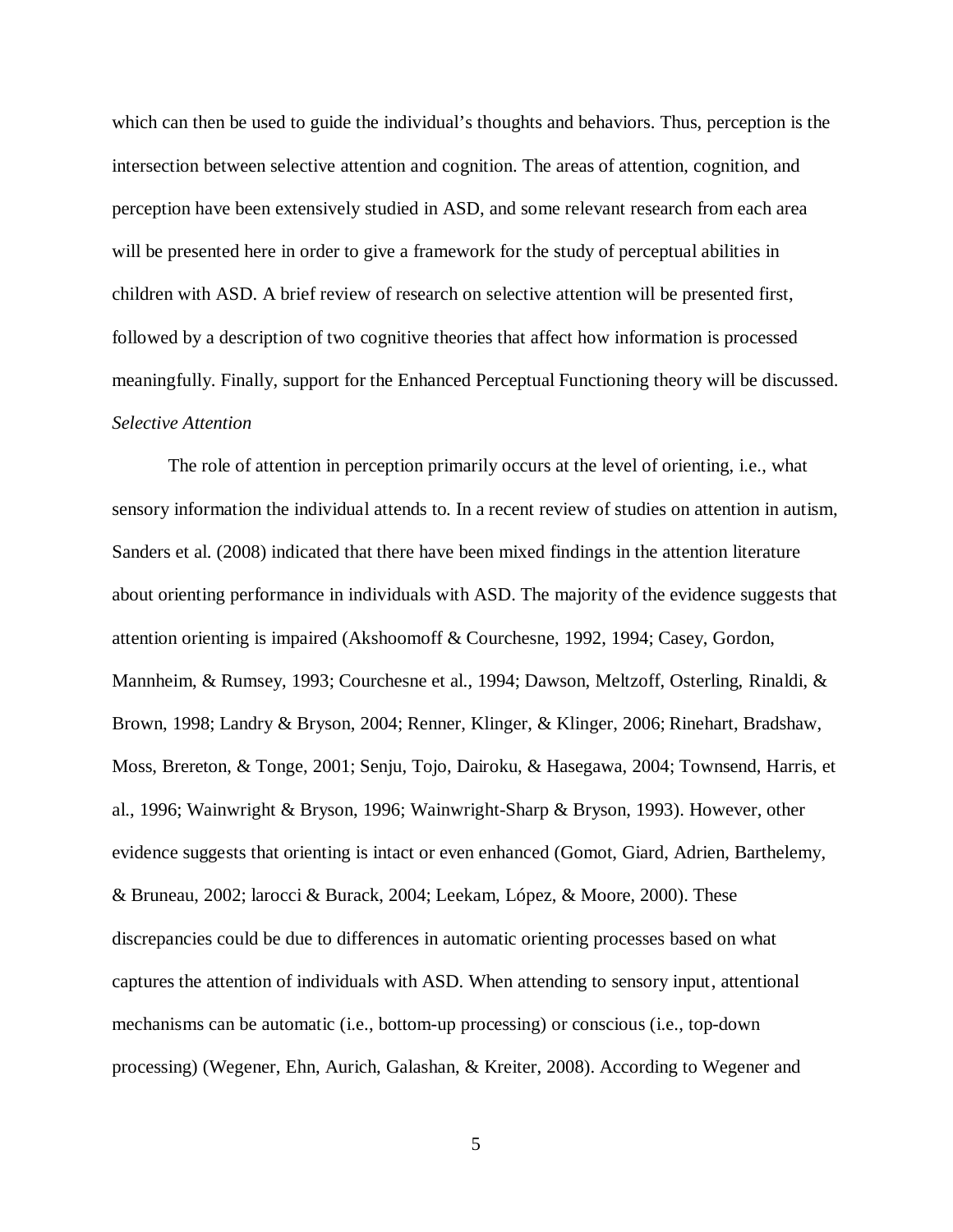colleagues, automatic mechanisms of attention are mainly driven by the perceptual saliency of a stimulus, and this is referred to as attentional capture. Conscious mechanisms of attention are mainly driven by endogenous factors based on the individual's previous experience and are modulated by cognitive processes.

Many researchers have suggested that individuals with ASD tend to rely more on automatic rather than conscious mechanisms of attention (Frith, 2003; Iarocci et al., 2006; Mottron  $\&$  Burack, 2001). A metaphor that is frequently used to capture this phenomenon states that the attention of individuals with ASD is similar to a spotlight with a narrow focus, while the attention of individuals with typical development is more like a searchlight that takes in a broad range of sensory information (Bruckner & Yoder, 2007). If individuals with ASD do not automatically attend to the same sensory stimuli in the environment as individuals with typical development do, this may cause differences in their sensory perception, which could lead to changes in their cognition, and ultimately, their behavior.

### *Cognitive Theories of Information Processing*

This bias towards an "attentional spotlight" in individuals with ASD fits well with the explanations of ASD symptomatology offered by two current cognitive theories in ASD. Weak Central Coherence (Frith, 2003) and Implicit Learning (Klinger, Klinger, & Pohlig, 2007) theories propose that individuals with ASD have difficulty integrating information into a meaningful context. The theory of Weak Central Coherence states that individuals with ASD have a cognitive style that is characterized by preferential processing of local features instead of global features of the environment, which can lead to a failure to integrate visual and perceptual details into a coherent whole (Frith & Happé, 1994). According to Frith and Happé's theory, lower-level processing is not integrated into higher, more central processes. For example,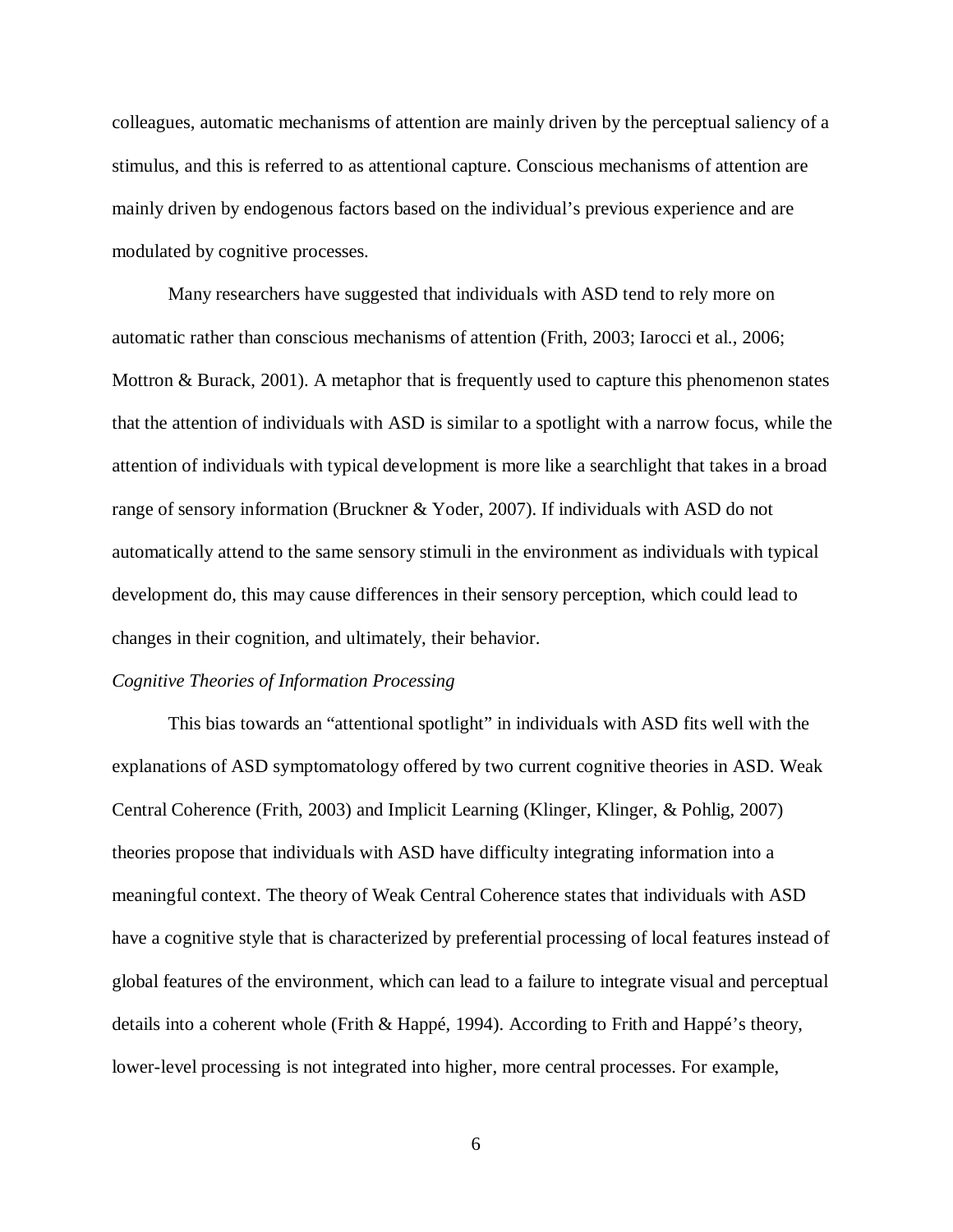children with ASD who are hyperlexic can read at a higher level than they understand, suggesting that the lower level phonological processing of words is independent of higher level semantic interpretations (Aram & Healy, 1988).

This theory predicts that individuals with ASD would show difficulties with tasks that require integration, but it also predicts that they would show strengths on tasks that demand attention to detail. The classic test of central coherence is the embedded-figures task, where participants are asked to detect a geometric shape among a complex background. Individuals with ASD show superior performance on the embedded-figures task, showing a strength for featural discrimination (Shah & Frith, 1983). Similarly, on the Wechsler Block Design subtest, individuals with ASD are not aided by pre-segmentation of patterns, and their errors tend to be ones of global configuration rather than local detail (Shah & Frith, 1993). Belmonte and colleagues (2004) suggest that Weak Central Coherence may form the cognitive underpinning of behavioral disturbances in autism by impairing the use of contextual information. They propose that perceptual filtering in ASD occurs in an all-or-none manner with little regard for the relevance, specificity, or sensory modality of the stimulus. This may lead to enhanced perception for some details but inefficient processing of the complex stream of sensory input.

The Implicit Learning theory suggests that the ability to automatically integrate information during learning is impaired in ASD (Klinger et al., 2007). According to Implicit Learning theory, individuals with ASD rely more on explicit learning strategies as a "bootstrapping" mechanism to compensate for difficulties with implicit learning. This impairment may lead to a rigid, narrow focus of attention that prevents individuals from perceiving the gestalt of a situation. In support of this theory, Klinger and colleagues have found impaired performance on a variety of implicit learning tasks including prototype learning and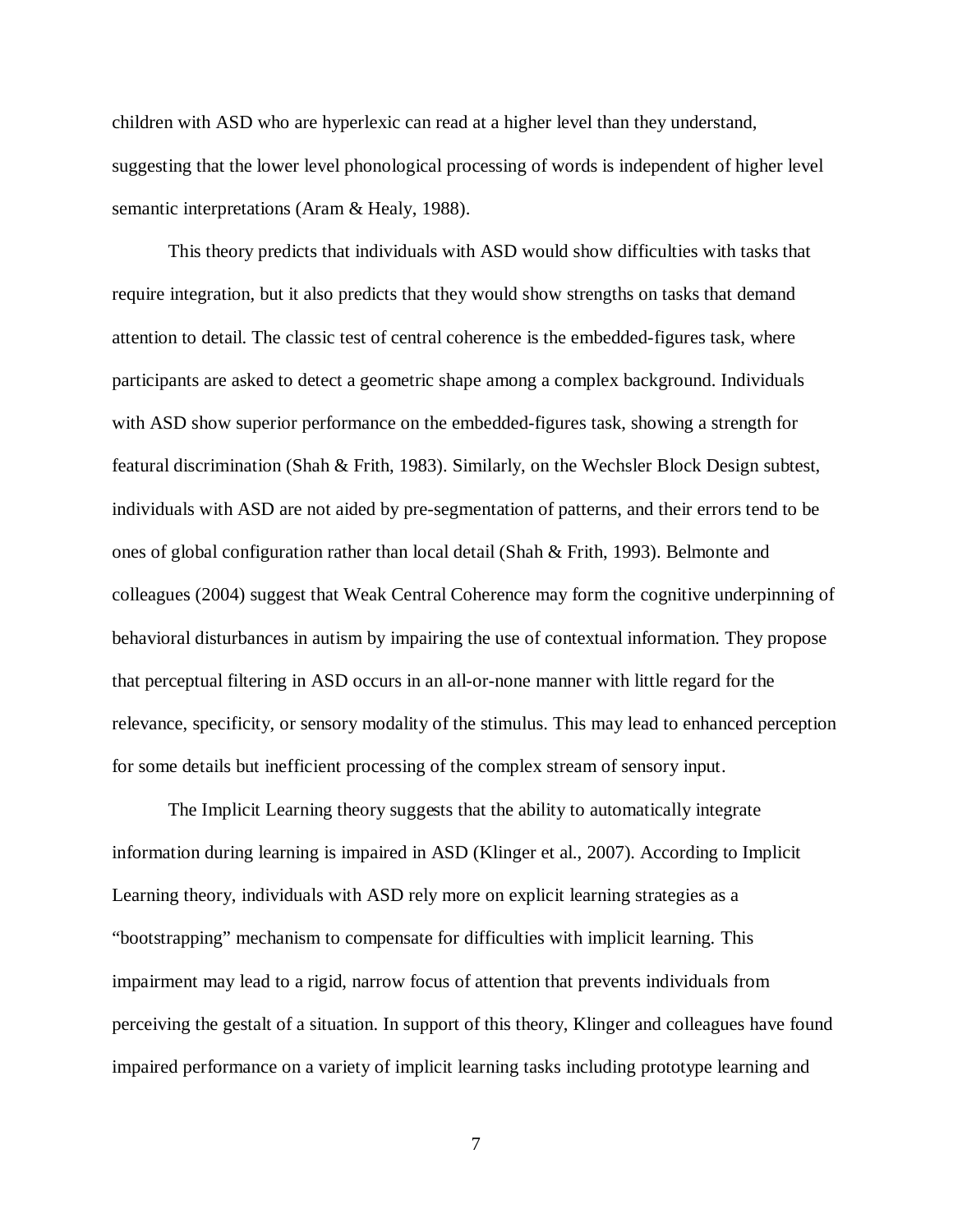artificial grammar learning (Klinger and Dawson, 2001; Klinger et al., 2007). Further, Klinger and colleagues theorize that repetitive behaviors are a coping strategy to make the environment more explicit in order to handle the difficulties with implicit social interactions. They predicted that implicit learning would be strongly negatively correlated with social communication processes and modestly negatively correlated with repetitive behaviors. Using two implicit learning tasks, they found the predicted pattern in a sample of 50 children with high-functioning ASD and 50 children with typical development aged 5-17. These relationships among autism symptoms and learning style provide support for the idea that the behaviors seen in ASD are due to underlying difficulties with information processing.

Central Coherence and Implicit Learning theories are not independent of attention. Indeed, according to the Implicit Learning theory, individuals with ASD may focus on certain aspects of information in the environment to the exclusion of other important information. In an eye-tracking study examining the prototype effect using cartoon animals, children with ASD had fewer fixations within the areas of interest than children with typical development, which indicated that they were not attending to the salient information in the task and thus showed impairments in prototype learning (Klein, 2006).

This review of research on attention orienting and cognitive processing provides a necessary framework for a consideration of auditory and visual perception. When taking these areas of research into account, the emerging picture suggests that perception may be enhanced in individuals with autism due to fundamental differences in brain processes that determine what information is important to attend to and how that information is interpreted in context.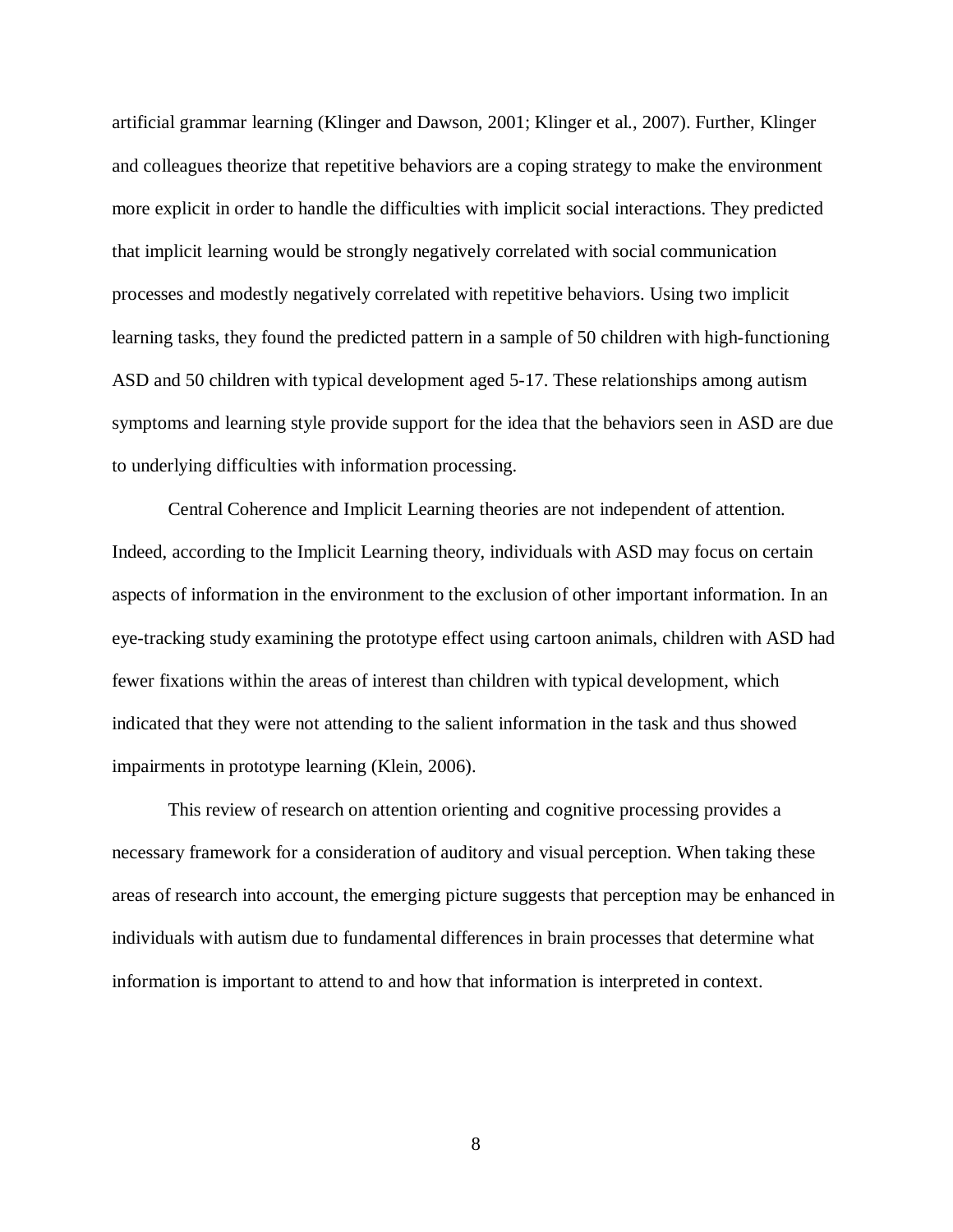### *Enhanced Perception*

There are two closely-related theories that address the cause of sensory differences in autism, one put forth by Plaisted, O'Riordan, and Baron-Cohen (1998), and the Enhanced Perceptual Functioning theory put forth by Mottron and Burack (2001). Plaisted's theory is limited to visual processing and will thus be subsumed under the Enhanced Perceptual Functioning theory, which encompasses both visual and auditory processing, for the purposes of this review. According to this theory, individuals with ASD show enhanced discrimination of perceptual features, and processing of these low-level features interferes with higher order processing. One example given by Mottron and Burack is that of a child who stares at a fan for hours; in this case, the lower-order perception of movement disrupts the child's ability to explore the environment.

Plaisted and colleagues (1998) propose that individuals with ASD have enhanced perception for certain perceptual features. They suggest that the features that are unique to a given stimulus are processed well by individuals with ASD, while the features held in common between stimuli are processed poorly. This enhanced perception for novel features, but not shared features, may underlie the reduced ability to generalize learned information that is seen in autism. The sequence of enhanced perception occurs when there is a deficit in a cognitive function that is followed by compensatory mechanisms (i.e., neural plasticity) and overtraining of those mechanisms due to increased demand (Mottron & Burack, 2001). While compensatory mechanisms are usually adaptive (for example, in the case of a person with visual impairments who displays increased sensitivity to sounds and odors), these mechanisms may become maladaptive if they develop beyond the optimal level. For example, increased sensitivity to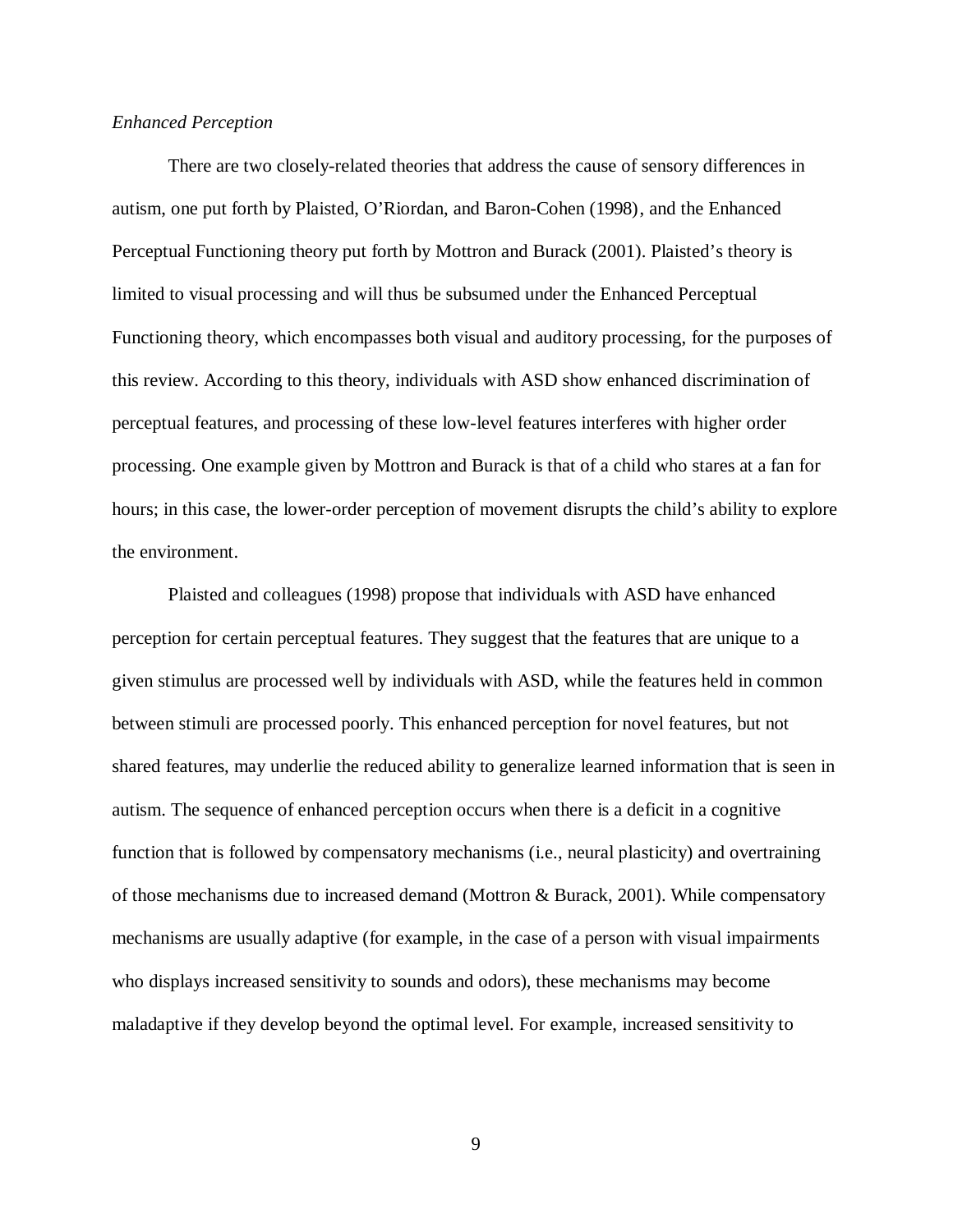sound in an individual with ASD may lead to an inability to tolerate loud noises or particular noises such that the individual is not able to function effectively in his or her environment.

*Enhanced auditory perception.* Across several studies, both children and adults with ASD have been reported to show enhanced auditory perception as measured by the ability to detect differences in pitch and the direction of pitch changes (Heaton, Williams, Cummins, & Happé, 2008; Heaton, 2005). Bonnel and colleagues (2003) tested pitch sensitivity using two tasks in a sample of adolescents with high-functioning autism (n=12) compared to children with typical development  $(n=12)$  matched on chronological age and IQ. In the pitch sensitivity tasks, participants heard two tones, some of which were identical and some of which varied by 1% (hard), 2% (medium), or 3% (easy) of the first tone. In the first task, participants were asked to make same/different discriminations, and in the second task, they were asked to make high/low discriminations. Adolescents with high-functioning autism showed higher sensitivity than the comparison sample for pitch discrimination in all three conditions of the categorization task and in the easy and medium conditions of the discrimination task.

Heaton (2005) examined the ability to identify pitch direction in a musical scale (i.e., whether a short sequence of notes was ascending or descending) and the ability to identify changes in a melody in 7-14 year old children with high-functioning autism (n=15) compared to two groups of children with typical development, one group matched on verbal IQ and age and one group matched on nonverbal IQ and age (two children in the comparison sample attended specialist schools due to moderate learning difficulties and the remaining children attended mainstream schools). In the pitch direction task, the musical scales were manipulated to have small, medium, and large pitch intervals, where small pitch intervals contain notes with minute changes in pitch (1-4 semitones) and are thus more difficult to discriminate than large pitch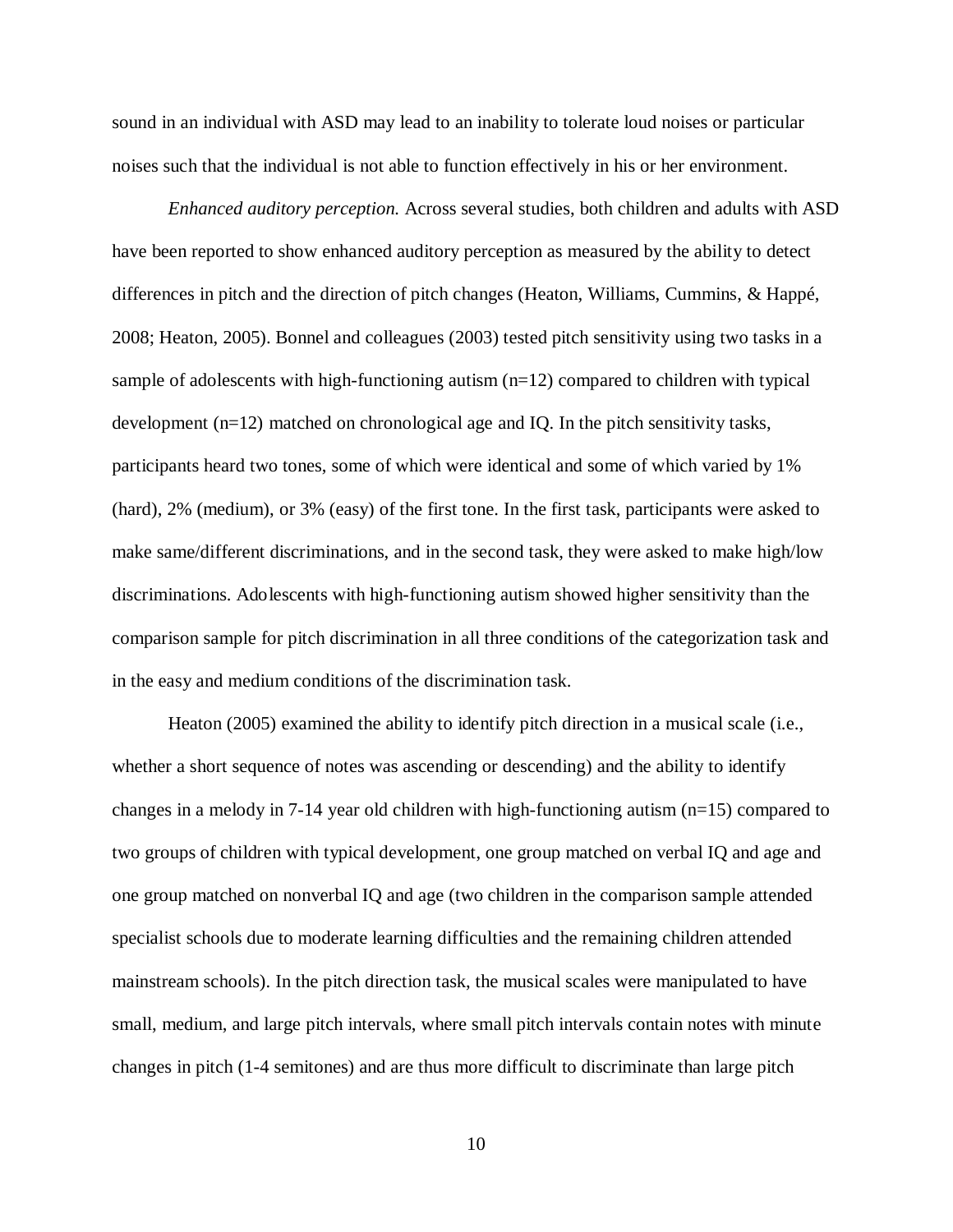intervals, where the notes were further apart (9-12 semitones). On the pitch direction task, there was a significant interaction between diagnosis and interval type for small pitch intervals but not medium and large pitch intervals, indicating that children with ASD were more sensitive at detecting minute changes in pitch. In the melody processing task, participants were presented with pairs of short melodies with three conditions: same, different with a maintaining change (i.e., the new tone was consistent with the melody), or different with a violating change (i.e., the new tone was discordant with the melody). There were no significant differences between groups on this task, suggesting that superior pitch discrimination does not necessarily lead to superior musical ability.

Heaton and colleagues (2008) sought to replicate their findings in a sample of children with low- and high-functioning autism. They examined the ability to identify pitch direction and absolute pitch in 11-19 year old children with ASD (n=32; nonverbal IQs ranging from 55 to 108) compared to a sample of children with typical development (n=35) matched on chronological age and IQ (approximately half of the children in the comparison sample attended specialist schools due to moderate learning difficulties and the remaining children attended mainstream schools). Participants completed two auditory tasks that involved a visual display of a person moving up and down a set of stairs that corresponded with the presentation of the tones. For the pitch direction task, participants first completed practice trials where they were given reference points for the tones, then they heard ascending or descending pitch intervals and were asked to touch the step that corresponded to the tones they heard. Pitch memory was tested one week later to assess for absolute pitch (i.e., the ability to identify pitches without reference to a musical standard). Participants were not reminded of the reference points before being presented with six sets of tones, and they were then asked to touch the corresponding steps. Across both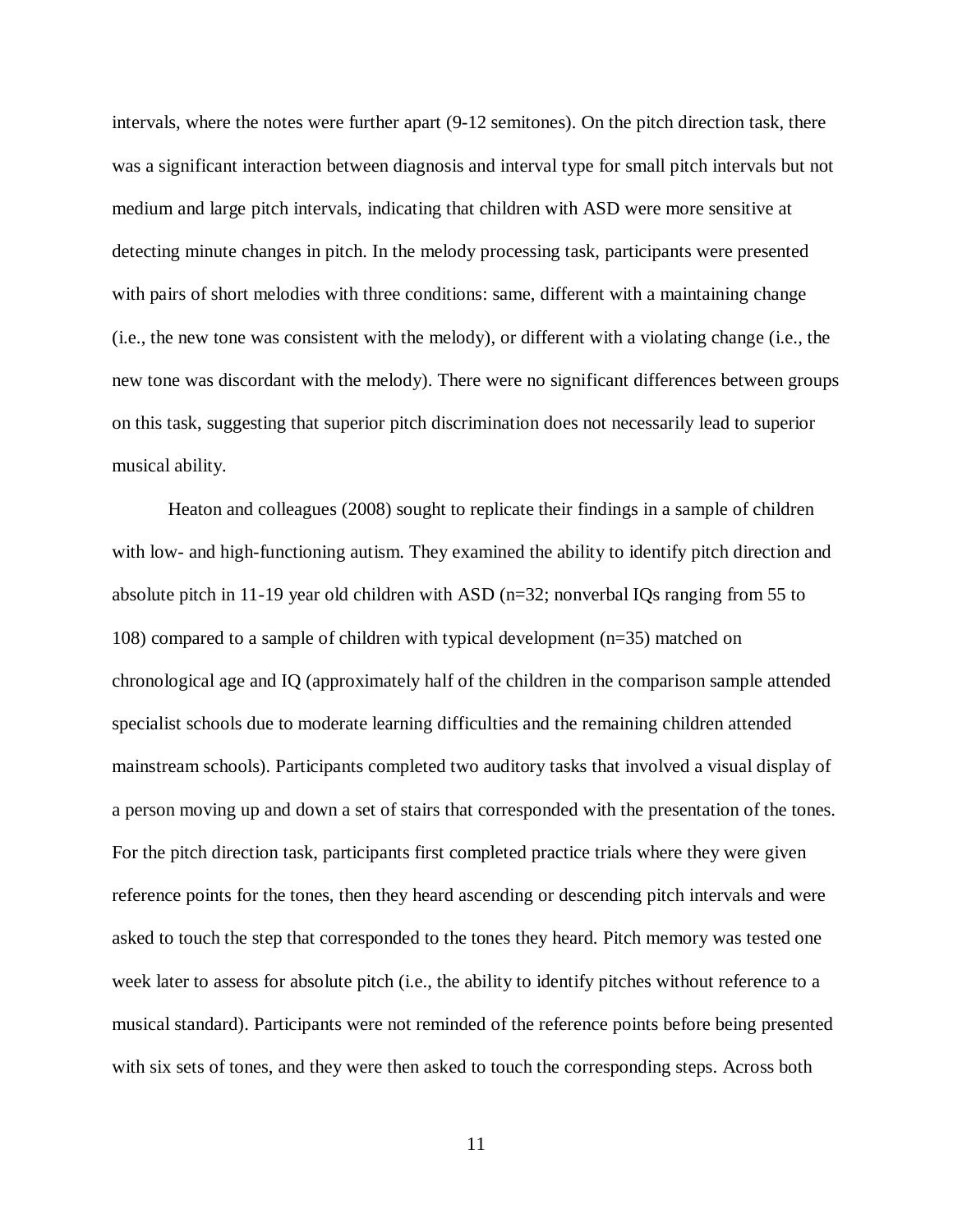tasks, only a subset of children with ASD showed enhanced perception; 3 out of 33 children with ASD performed 4 to 5 standard deviations above the mean on both tasks. Enhanced perception was not related to IQ; low-functioning children with ASD performed as well as those without intellectual impairment. The authors suggest that this non-replication of findings may be due to increased task demands because of the combination of visual and auditory stimuli.

*Enhanced visual perception.* Several studies have demonstrated that individuals with ASD have enhanced visual perception as measured by the ability to discriminate changes in visual stimuli and to detect novel targets in visual arrays (Bertone, Mottron, Jelenic, & Faubert, 2005; Leader, Loughnane, McMoreland, & Reed, 2008; O'Riordan & Plaisted, 2001; Plaisted, O'Riordan, & Baron-Cohen, 1998). Bertone et al. (2005) examined perception of luminance in a sample of children and adults (aged 11-31 years) with high-functioning autism (n=13) or typical development  $(n=13)$ , with groups matched on age and IQ. Luminance (which requires simple visual information-processing) and texture (which requires more complex processing) were manipulated by decreasing the contrast of a line pattern against a grey background. Participants were asked to judge the orientation of the lines (i.e., horizontal or vertical), which were more difficult to perceive in low-contrast conditions. Participants with ASD demonstrated enhanced perception for luminance-defined stimuli, but inferior perception for texture-defined stimuli, which require more complex neural networks in the visual pathway. Bertone and colleagues suggest that these findings indicate that sub-cortical perceptual processing is intact in ASD but low-level perceptual information-processing is altered due to atypical neural connectivity.

Leader and colleagues (2008) reported two experiments where they examined color discrimination in a sample of low-functioning children and adults with ASD. In the first experiment, 16 children with low-functioning autism (with a mean chronological age of 12:2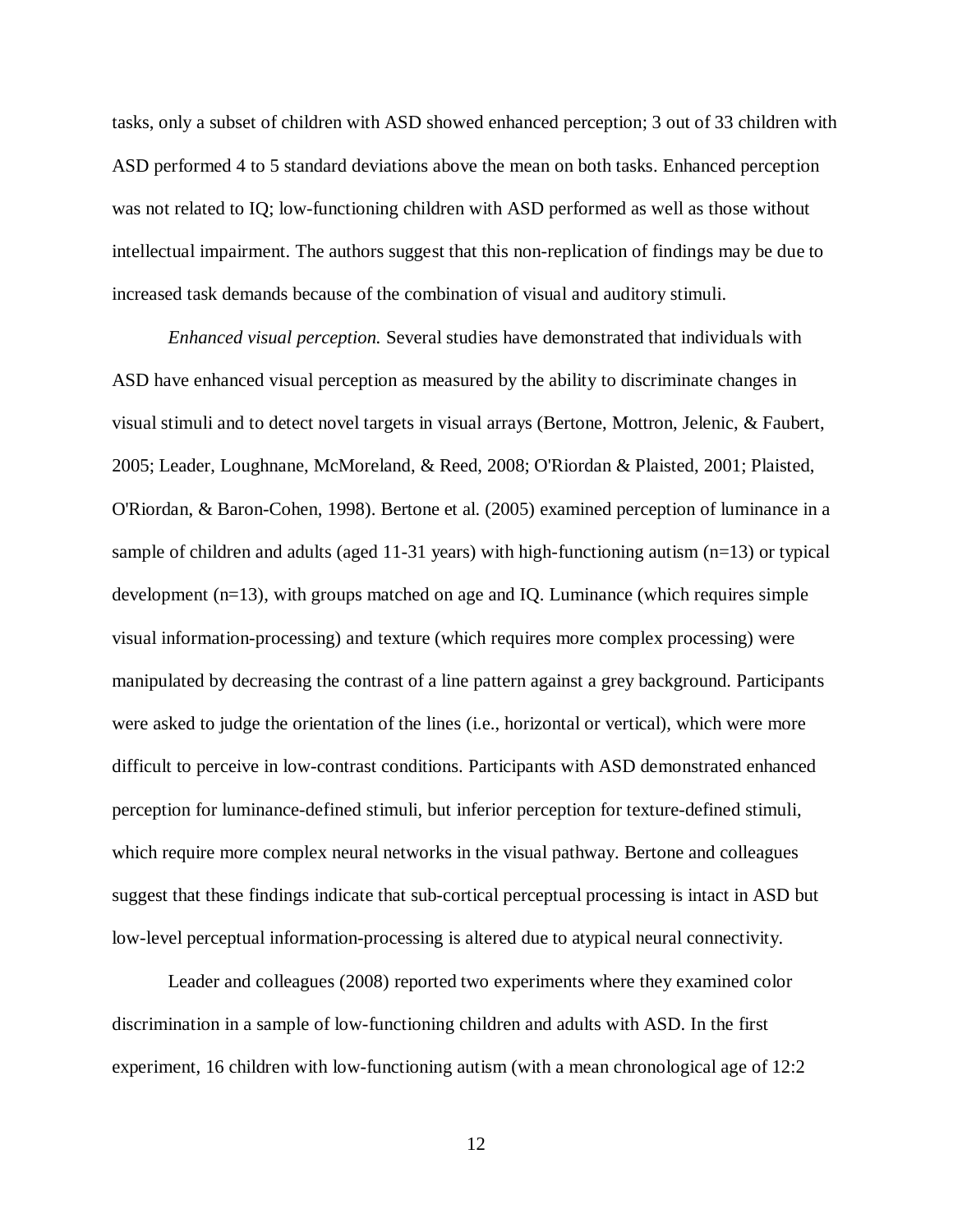years and a mean mental age of 8:2 years) were matched on mental age with 16 children with typical development (with a mean chronological age of 7:11). The saturation of a color was manipulated to produce stimuli with lower levels of color intensity, and participants were exposed to either an equal salience condition (i.e., both stimuli had the same level of intensity) or an unequal salience condition (i.e., some stimuli had 25% lower color intensity). Participants were reinforced for choosing the "correct" stimuli (i.e., the one that matched the training card), and their most and least selected responses were analyzed to determine if their performance differed across the equal and unequal saliency conditions. The group with ASD, but not the group with typical development, showed an effect in the unequal saliency condition, indicating that the group with ASD was more sensitive to changes in color saturation than the comparison group. In the second experiment, these findings were replicated in a sample of 15 adults with low-functioning autism (with a mean chronological age of 18:6 and a mean mental age of 4:2 years), who were matched on mental age with 15 children with typical development (with a mean chronological age of 5:0 years).

Plaisted and colleagues (1998) examined featural discrimination of novel and familiar patterns of stimuli in high-functioning adults with ASD (n=8) compared to a sample of age- and IQ-matched adults with typical development (n=10). The data from the control group indicated a perceptual learning effect in that they were more accurate at discriminating familiar stimuli (i.e., stimuli that had been displayed in the pre-exposed condition) than novel stimuli. Although the ASD group did not show the perceptual learning effect as their performance was similar across both familiar and novel conditions, adults with ASD were significantly more accurate than the comparison group at detecting novel stimuli. In a later study, O'Riordan and Plaisted (2001) examined featural discrimination using a target detection task with 6-11 year old children with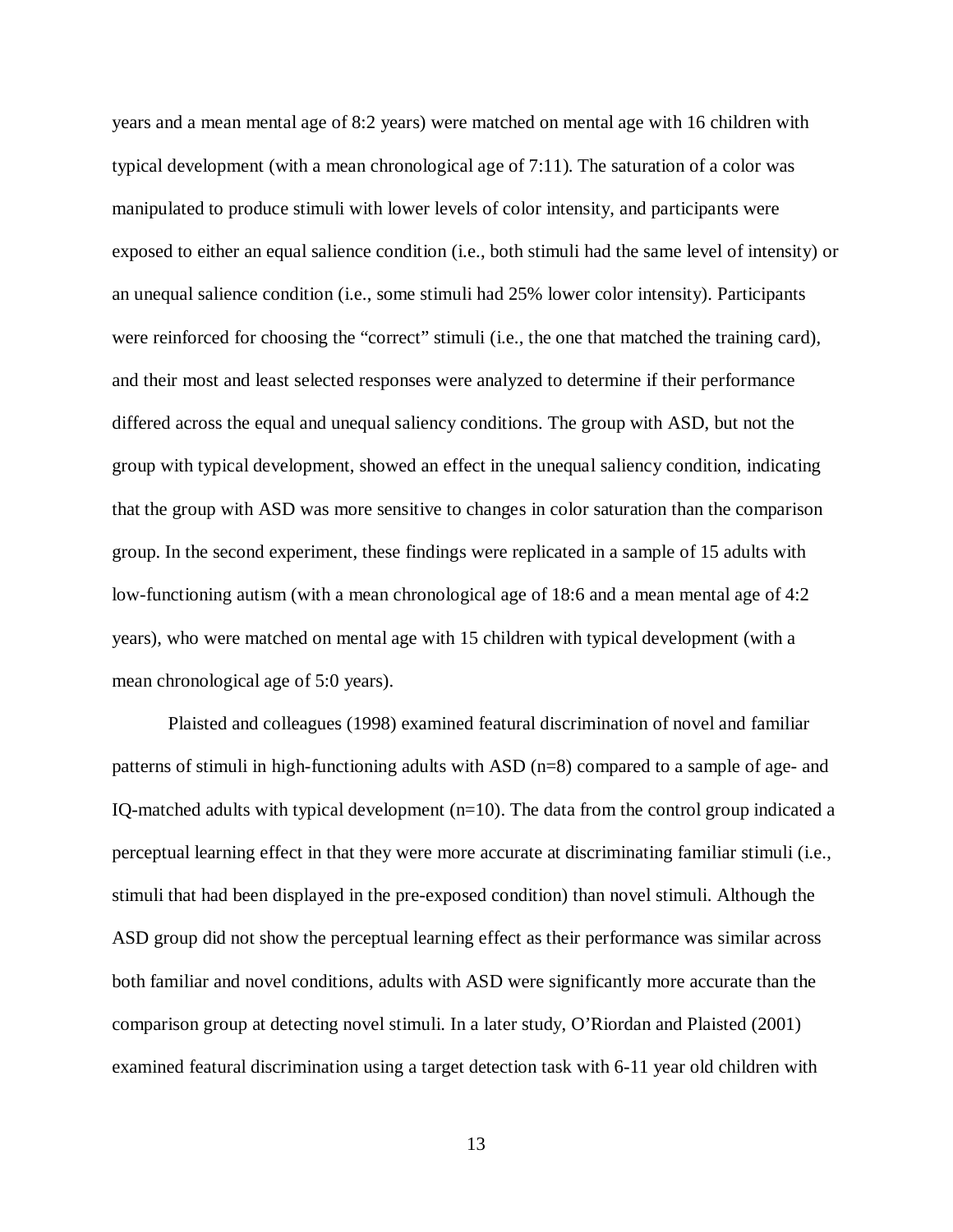ASD  $(n=13)$  compared to children with typical development  $(n=13)$  matched on age and nonverbal ability. In this study, they manipulated the similarity of the distractor stimuli to the target stimuli by changing the color or form of the distractor stimuli across four conditions (e.g., in the most difficult condition, participants searched for a red "F" target hidden among pink "F" and red "E" distractors). There was a significant interaction between group and condition, such that the superiority of the performance of the ASD group increased as target-distractor similarity increased. Thus, children and adults with ASD showed an enhanced ability to discriminate among visual features.

These studies provide some support for the Enhanced Perceptual Functioning theory. The tasks used to study visual perception involved manipulating the contrast of luminance vs. texture, examining color saturation in equal vs. unequal saliency conditions, and examining response patterns for novel vs. familiar stimuli and similar vs. dissimilar targets. The response type and task demands differed greatly among these studies, making it difficult to draw firm conclusions about the perceptual abilities of individuals with ASD. Most of the auditory perception tasks looked at discrimination of auditory stimuli along with a visual display, which could be a confound given hypothesized difficulties with multimodal processing (for a review, see Iarocci & McDonald, 2006). For example, a recent study of audiovisual integration in 7-16 year old children with high-functioning autism using the McGurk effect (where incongruent speech sounds and visual speech stimuli are presented simultaneously) found that younger children with ASD showed delayed visual accuracy and audiovisual integration compared to children with typical development (Taylor, Isaac, & Milne, 2010). Therefore, a study that examines the auditory and visual modalities in isolation from other sensory modalities and also uses simple task demands is necessary to test the Enhanced Perceptual Functioning theory. Furthermore,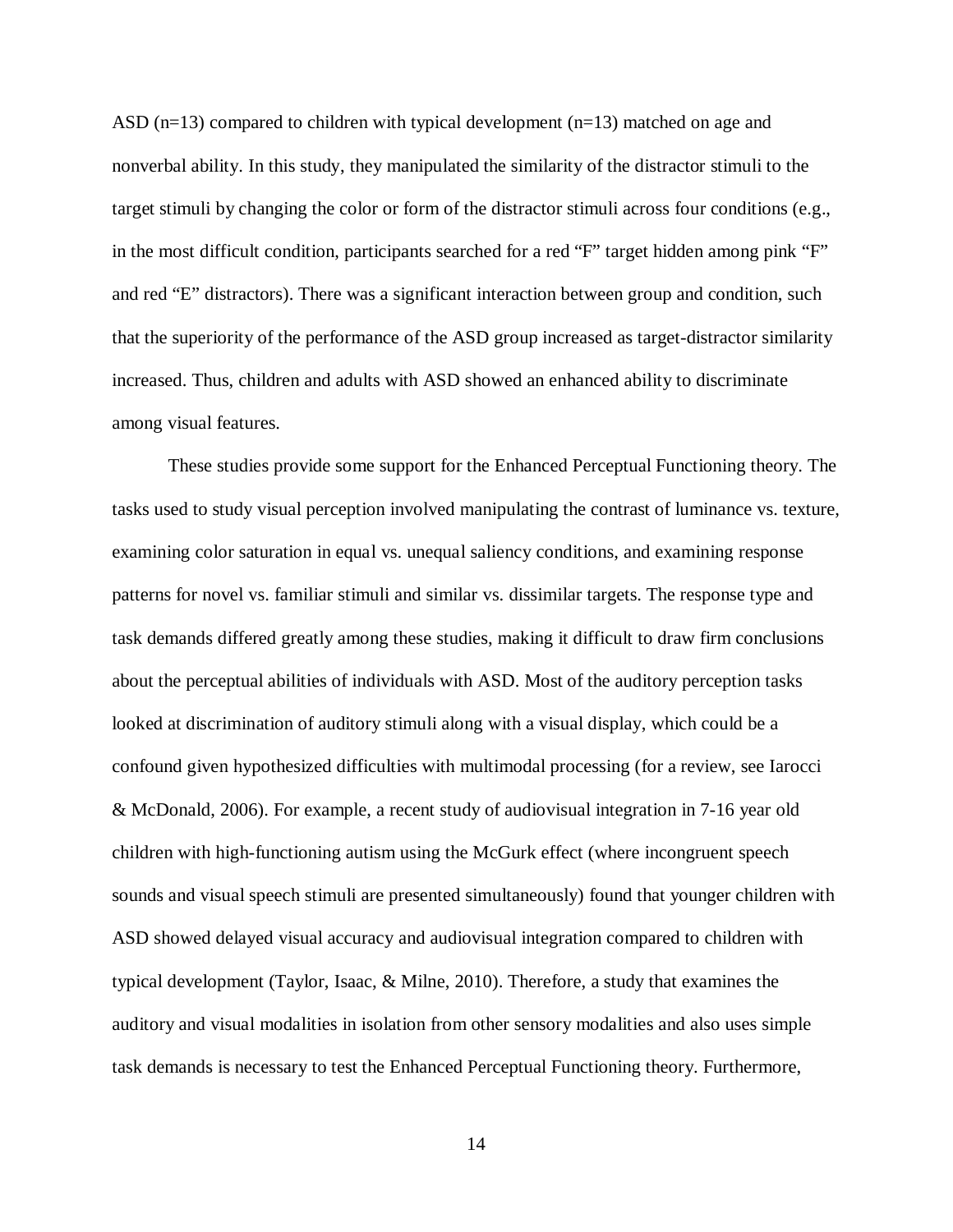there have not been any studies that examined the relationship between visual and auditory domains on comparable tasks in the same group of individuals. There have also not been any studies that looked at the relationship between enhanced perception and autism symptomatology other than IQ.

The current study sought to fill these gaps in the literature by examining the performance of children with ASD on a visual and an auditory same/different discrimination task and by correlating their perceptual abilities to autism severity. There are two hypotheses for this study: (a) individuals with ASD will show increased sensitivity on both visual and auditory perception tasks indicated by a higher d-prime (d') based on the findings of similar research, and (b) increased perceptual sensitivity will be positively correlated with autism symptomatology. This study will provide more information about perceptual processing and sensory patterns that potentially contribute to the development of autism symptoms.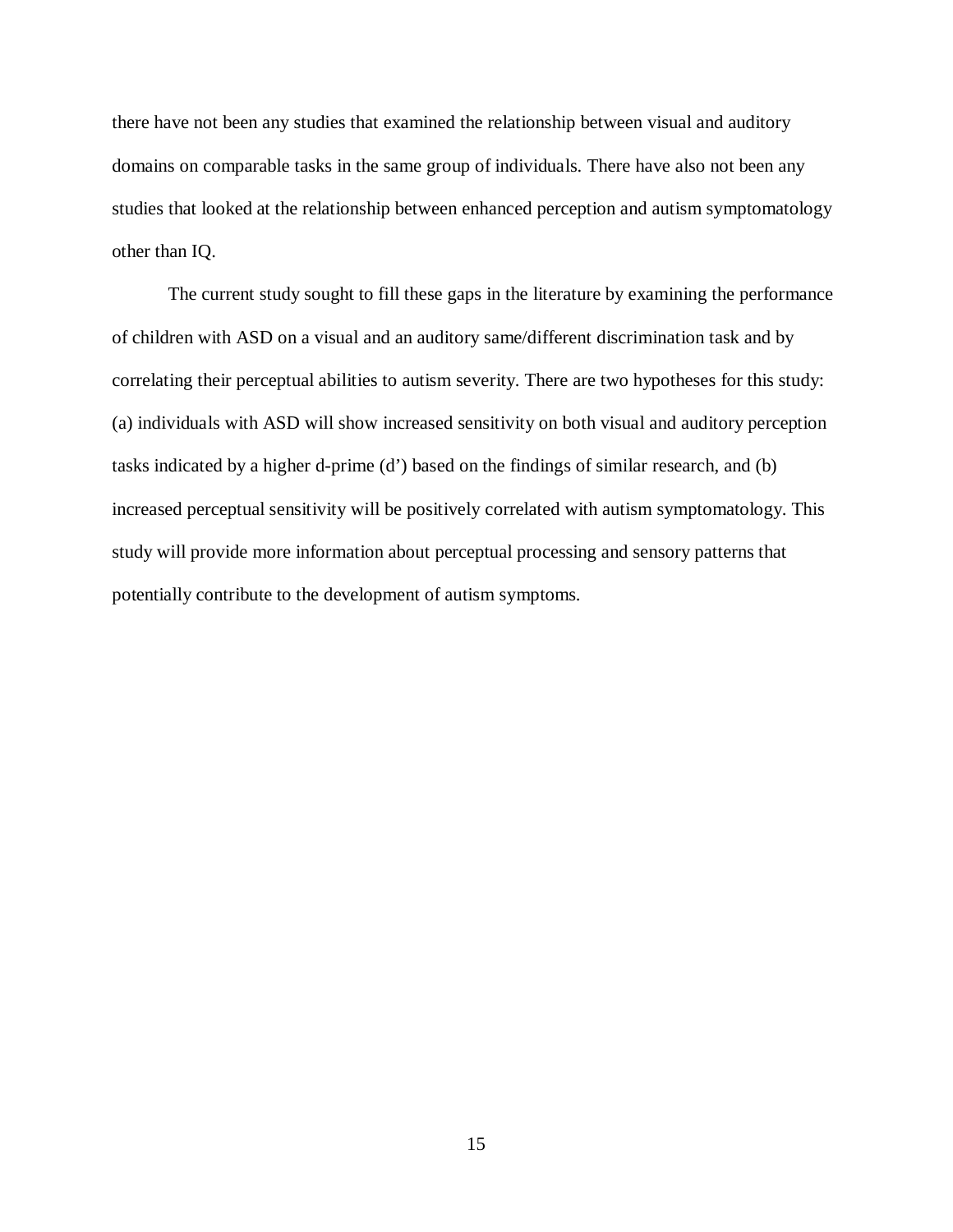### Method

### *Participants*

A total of 13 children with a previous diagnosis of ASD and 13 children with typical development participated in the study. Participants were required to meet the following inclusion criteria: 1) age 8-12 years inclusive; 2) brief Full Scale IQ greater than 70; 3) less than one year of formal musical training; 4) absence of acute medical or genetic condition (according to parent report); 5) normal hearing levels (at least 20 decibels (dB)) on a screening test, and 6) normal visual acuity (corrected to 20/20) and normal color vision on a screening test (see below for more details). In addition, participants with ASD were required to meet criteria on the Autism Diagnostic Observation Schedule (ADOS) and/or the Autism Diagnostic Interview (ADI-R). Participants with typical development were excluded based on the following criteria: 1) a score above the ASD cutoff on the Social Responsiveness Scale (SRS); 2) a history of psychiatric or developmental disorder; 3) currently taking any psychotropic medication; and 4) an immediate family member with an ASD diagnosis. In the ASD group, nine additional children were recruited and excluded. Four were excluded because they did not meet criteria for a current diagnosis on the ADOS, two were excluded because their IQ was below the cutoff, and three were excluded because they did not complete one or both perception tasks (one failed the hearing screening, one failed the vision screening, and two did not meet criteria on the visual task practice trials). In the control group, six additional children were recruited and excluded; two exceeded the cutoff score on the SRS, one child had a family member with ASD, and three did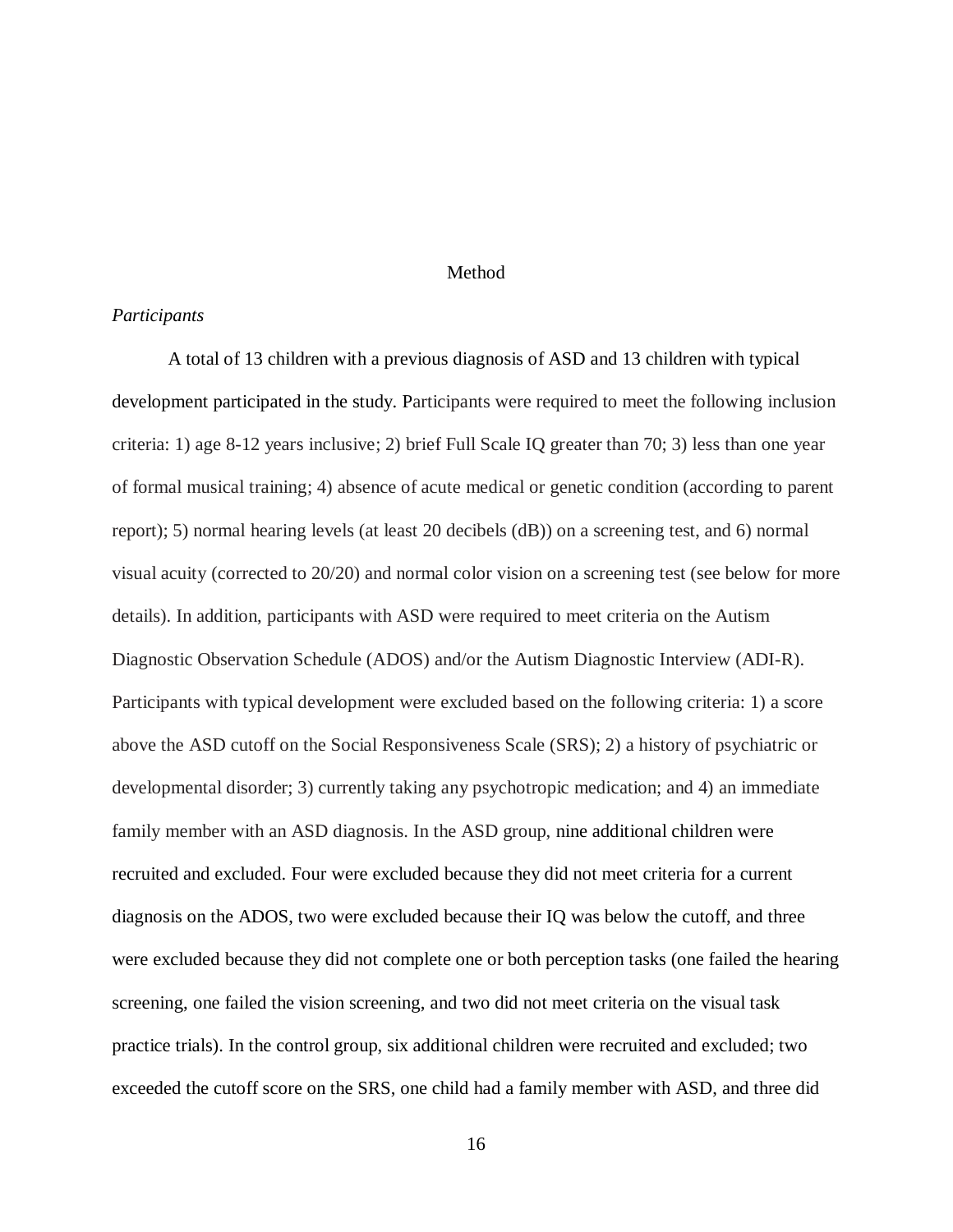not complete one or both perception tasks (two failed the hearing screening, one failed the vision screening, and two did not meet criteria on the visual task practice trials). Thus, the final sample was composed of 13 children with ASD and 13 children with typical development.

Participants with typical development were recruited through local elementary schools. Participants with ASD were recruited from local autism service agencies, including after school and summer programs, and the University of Alabama (UA) ASD Research Registry. The Registry consists of individuals seen in the UA ASD Clinic who indicated an interest in research and received a DSM-IV diagnosis of ASD by a licensed clinician experienced in the assessment and diagnosis of autism.

### *Apparatus*

The tasks were administered using an Elo 12.1" touchscreen and a Dell Inspiron 6400 laptop with Windows Vista. The laptop was set to high resolution (1024 x 768 pixels) and Vista Basic 32 bit color scheme. Participants were seated in a stationary chair at a viewing distance of approximately 20 inches from the touchscreen. Sony noise-cancelling headphones (MDR-NC7) were used for the auditory task, and the volume was set to level 10 according to the laptop's sound control setting. The tasks were programmed using Inquisit version 2.0. The visual stimuli were created using Adobe Photoshop Elements version 7.0, and the auditory stimuli were created using Praat version 5.1.09 (created by Paul Boersma and David Weenink at the University of Amsterdam). Prior to beginning the study, these tasks were piloted with individuals with typical development until satisfactory task manipulations were achieved.

### *Stimuli*

The visual stimuli consisted of geometric shapes that differed on the dimensions of luminance and hue. Three geometric shapes of a primary color were created using numerical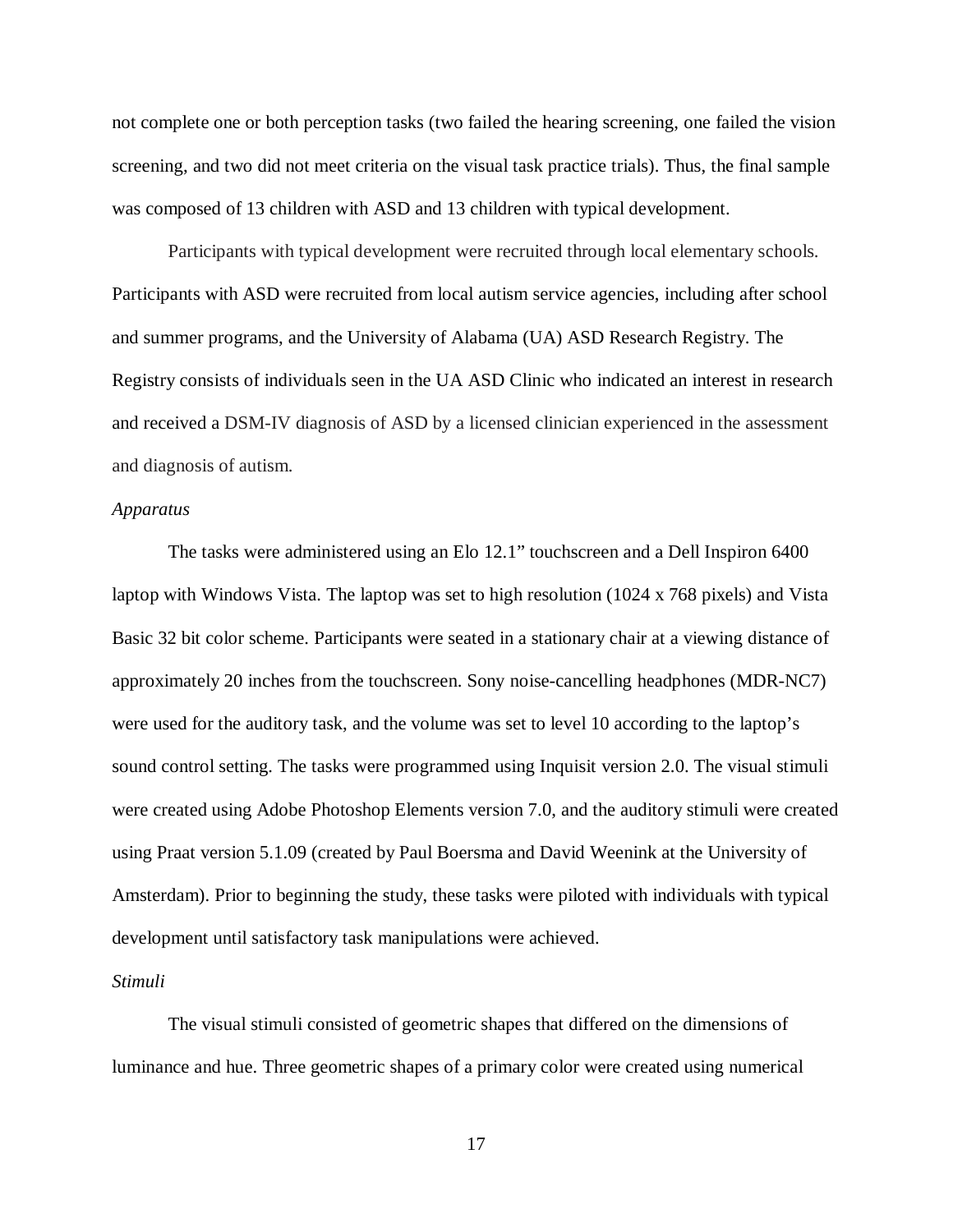red/green/blue (RGB) color values: a green circle (0.255.0), a red hexagon (255.0.0), and a blue square (0.0.255). For each dimension, the stimuli were created to produce easy, medium and hard conditions by manipulating the RGB value. The dimension of luminance was systematically manipulated by changing the RGB value for that color to differ from the first stimulus by 40 unitsin the easy condition, 30 unitsin the medium condition, and 10 units in the hard condition (either lower or higher). For example, a pair of red hexagons in the luminance-hard condition might have the RGB values of 215.0.0 and 205.0.0. To create incremental changes in hue, the RGB values for a different color were manipulated by 50 (easy), 40 (medium), and 30 (hard) units. For example, a pair of blue squares in the hue-easy condition might have the RGB values of 0.0.255 and 0.50.255 (shifting towards a green hue). Each stimulus was presented individually for 170 milliseconds (ms) with an interstimulus interval of 750 ms. The intertrial interval varied because the experimenter controlled the trial presentation (to ensure the participant was attending to the touchscreen prior to each trial). Prior to each trial, a crosshair was presented in the center of the screen. There were 24 trials for each condition (i.e., luminance-same, luminance-easy, luminance-medium, luminance-hard, hue-same, hue-easy, hue-medium, and hue-hard), with 8 trials of each shape, yielding 192 total trials. There were four experimental blocks in which luminance and color trials were intermixed, and the order of trials within each block was randomized.

The auditory stimuli consisted of pure tones that differed on the dimensions of pitch and volume. The stimuli that were manipulated consisted of 500 hertz (Hz), 750 Hz, 1000 Hz, 1250 Hz, and 1500 Hz tones. Pitch (Hz) was manipulated in increments of 3% (easy), 2% (medium), and 1% (hard) of the first stimulus presented. Volume (dB) was manipulated in increments of 40% (easy), 25% (medium), and 10% (hard) of the first stimulus. Each stimulus was presented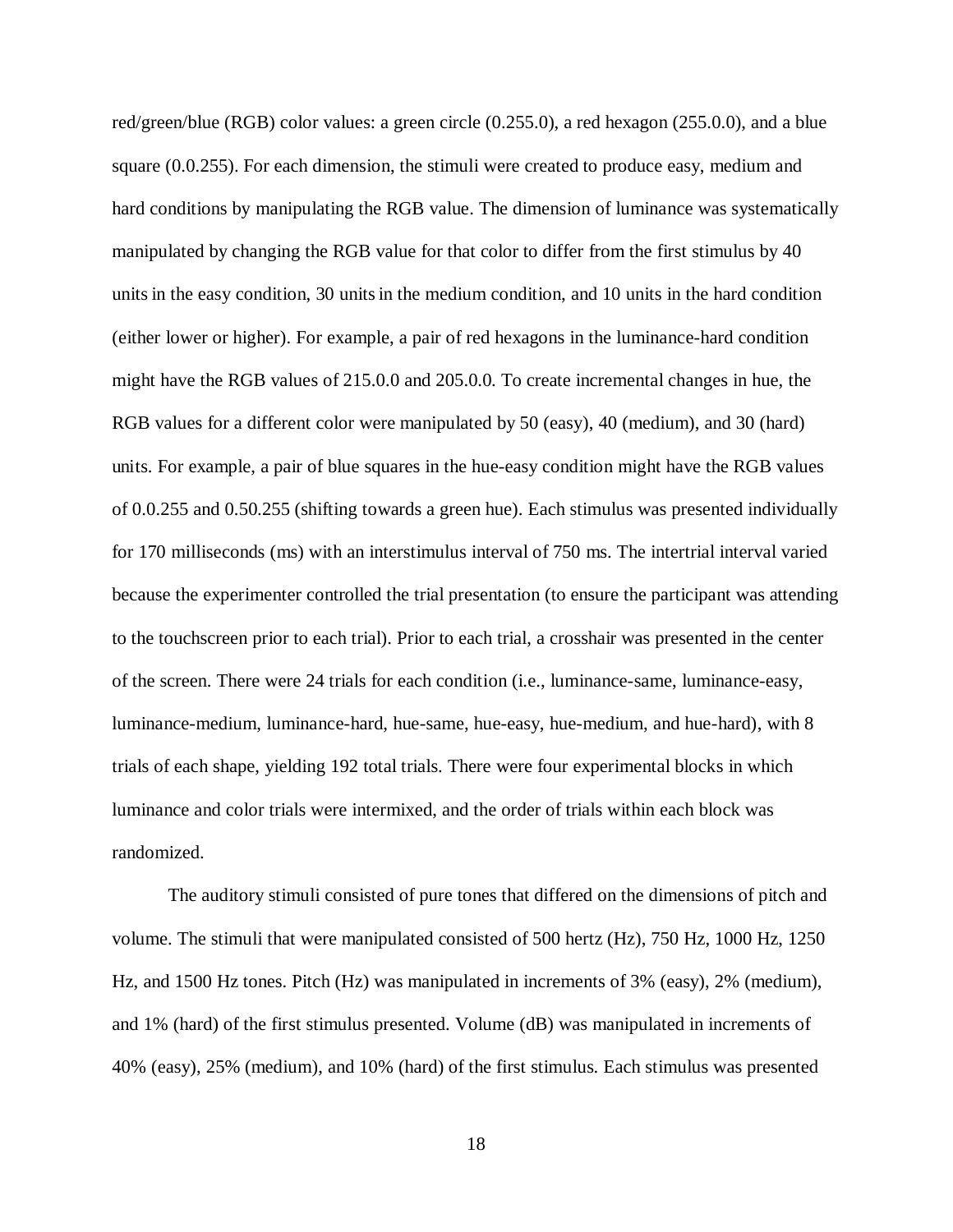individually for 100 ms with an interstimulus interval of 1000 ms. There were 24 trials for each condition (i.e., pitch-same, pitch-easy, pitch-medium, pitch-hard, volume-same, volume-easy, volume-medium, and volume-hard), yielding 192 total trials.

# *Procedure*

Potential participants completed a brief screening call based on the inclusion/ exclusion criteria. Participants and their parents were told that the purpose of the study was to evaluate the perceptual abilities of children with ASD compared to children with typical development and to see how this might relate to ASD symptoms. Participants were tested in a quiet room free from distractions. The consent and assent forms were reviewed with the participant and their parent(s), and they were given an opportunity to ask questions. The parent was asked to complete autism rating scales while the participant completed the assessments. Upon completion of the testing session, participants received \$15, and parents were mailed a brief report. This study was approved by the University of Alabama Institutional Review Board.

Participants were asked to complete visual and auditory discrimination tasks to assess their perceptual sensitivity. The order of these two tasks was counterbalanced between participants. For both tasks, participants were presented with two successive stimuli and asked to indicate if they were the same or different by pressing the word on the touchscreen. Participants received the following instructions for the visual discrimination task: "You will see some shapes, and your job is to decide if the shapes are the same color or if they're different shades of a color. Some of the shapes might look the same, but they may be just a little bit different. If you think they are the same, press the 'same' button, and if you think they are different, press the 'different' button." The instructions for the auditory discrimination task were very similar: "You will hear some sounds, and your job is to decide if the two sounds are the same or different. The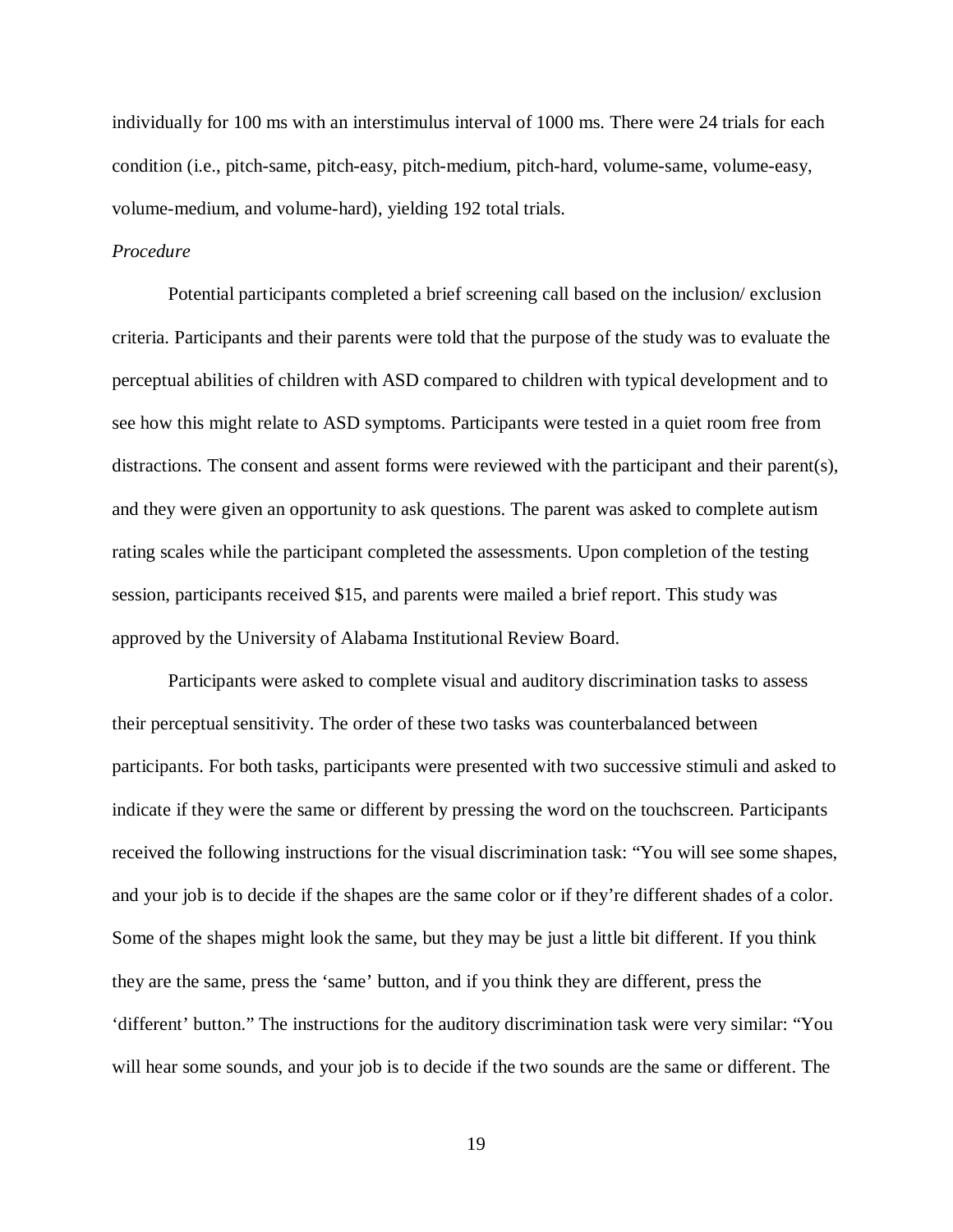second sound may be a little higher or lower, or a little louder or softer. Some of the sounds might sound like they're the same, but they may be just a little bit different. If you think they are the same, press the 'same' button, and if you think they are different, press the 'different' button."

Participants completed two sets of practice blocks and teaching items before beginning the experimental blocks. The first practice block consisted of five trials of the same condition and five trials of the luminance-easy and hue-easy conditions. Participants repeated this practice block until they reached 70% accuracy; the task was discontinued if they did not reach this criterion after four attempts. All included participants met these criteria. Following this practice block, there were two teaching trials in which the visual stimuli were presented simultaneously for the hue-medium and luminance-hard conditions, and the participants were told that the stimuli were different. The second practice block consisted of four trials of the same condition and five trials randomly selected from the easy, medium, and hard conditions for both dimensions; there was no criterion for this practice block. The purpose of this practice block was to teach the children that some of the comparisons would be difficult and to give feedback prior to starting experimental trials. Participants did not receive feedback during the experimental trials. None of the stimuli used for the practice blocks were identical to the stimuli in the experimental blocks, although they were manipulated in the same way (e.g., the hue was shifted by the same amount but towards a different color). For the trials in which the stimuli were different, they differed only on the dimension that was being manipulated.

Similar to the visual discrimination task, participants completed two practice blocks and a set of teaching items before beginning the experimental blocks. For the auditory task, the first practice block consisted of five trials of the same condition and five trials of the pitch-easy and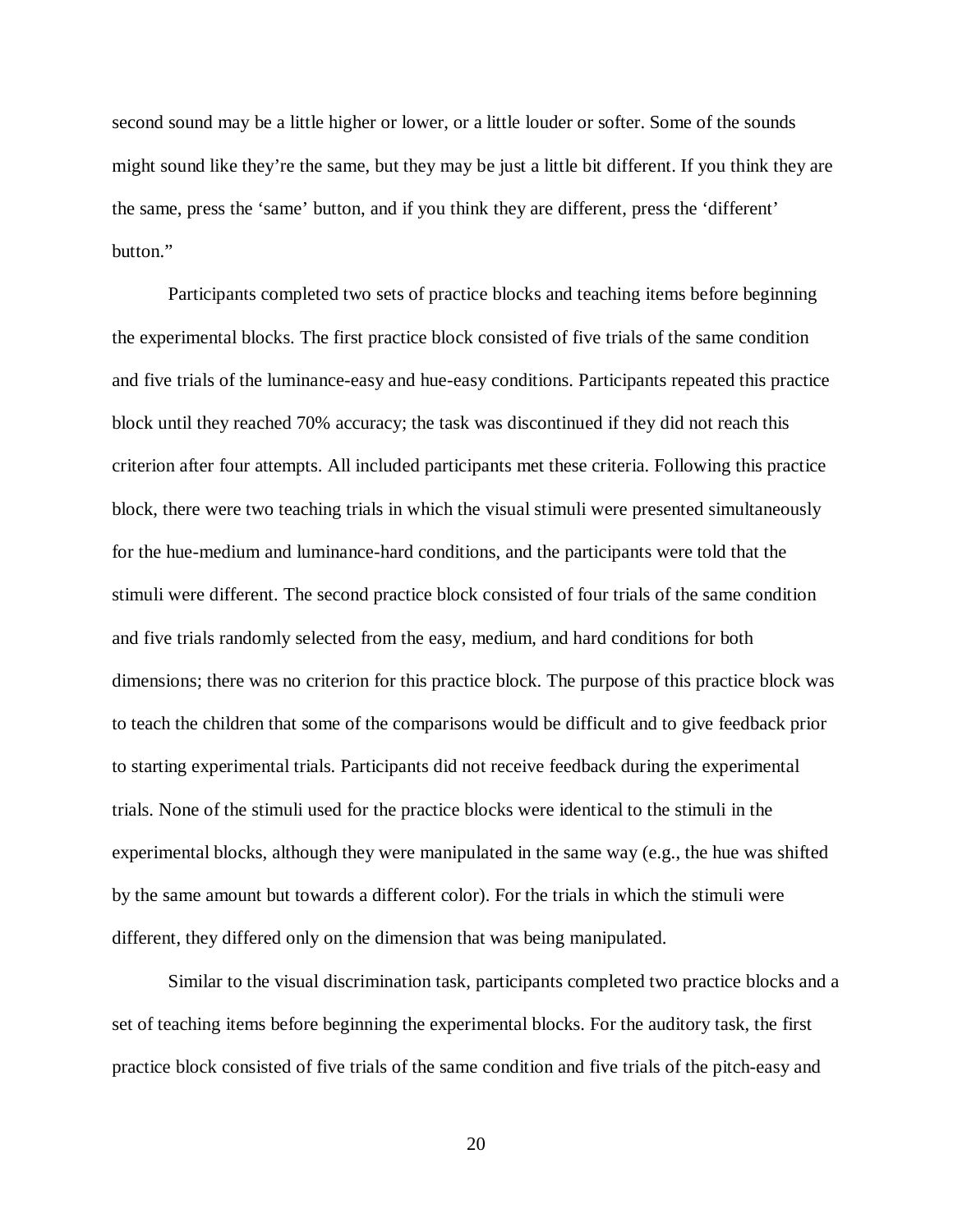volume-easy conditions. Following this practice block, there were four teaching trials in which the auditory stimuli were presented without an interstimulus interval for the medium and hard conditions for both pitch and volume, and the participants were told that the stimuli were different. The second practice block consisted of four trials of the same condition and four trials randomly selected from the easy, medium, and hard conditions for both dimensions. In all other ways, the auditory task was similar to the visual task (i.e., same criterion for the first practice block, four experimental blocks with randomized pitch and volume trials and no feedback during experimental blocks). The order of these two tasks was counterbalanced between participants. *Measures*

 *Hearing and vision screening*. Hearing and vision tests were administered to screen for impairments. Participants were required to hear at the threshold of 20 dB at the frequencies of 500, 750, 1000, and 1250 Hz using a portable audiometer (testing was conducted in a quiet but not sound-proof room). For visual testing, participants were required to read at a 20/20 level of acuity using a standard eye wall chart and to pass the Ishihara Test for Color Blindness (i.e., correctly identify the numbers in six color plates).

 *Cognitive testing*. A brief full scale intelligence quotient (FSIQ) score was obtained using the Wechsler Abbreviated Scale of Intelligence (WASI; Wechsler, 1999). The WASI has been normed for ages 4-89. The reliability coefficients for 6-16 year olds for the Verbal IQ, Performance IQ, and Full scale IQ were .93, .94, and .96, respectively. The WASI demonstrates good convergent validity with the Wechsler Intelligence Scale for Children (WISC) and the Wechsler Adult Intelligence Scale (WAIS), with *r*'s ranging from .76-.92.

 *Autism symptomatology*. Participants with ASD were required to meet criteria on the Autism Diagnostic Observation Schedule (ADOS; Lord et al., 2000) and/or the Autism Diagnostic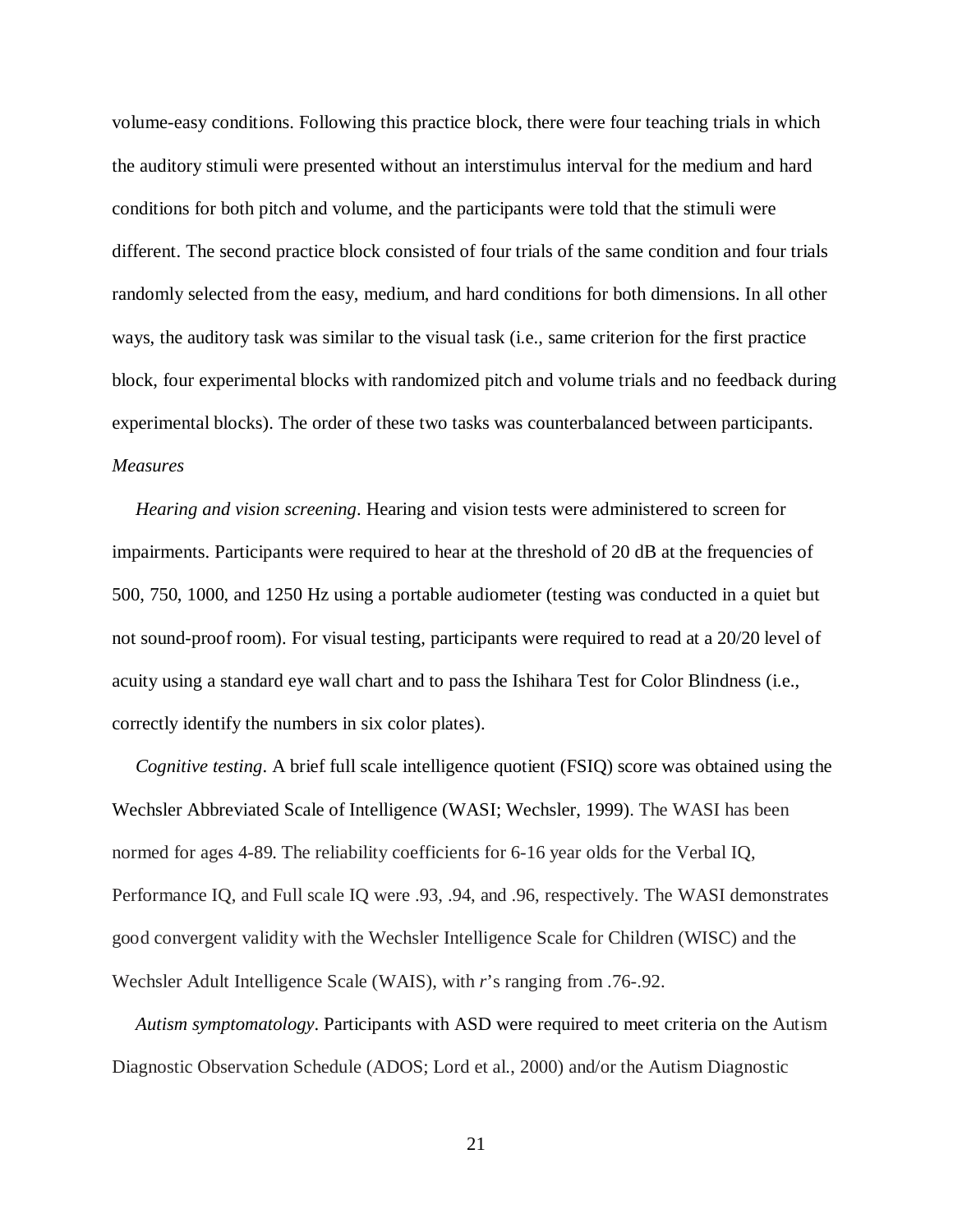Interview-Revised (ADI-R; Lord, Rutter, & Le Couteur, 1994). Participants who were recruited from local service agencies were administered the ADOS by a trained clinician as part of the current study. If participants had been diagnosed at the UA ASD Clinic and their parents signed a release of information form, then their clinical records were used to confirm their diagnosis. The ADOS and ADI-R are considered "gold standard" autism diagnostic assessment instruments. Internal consistency for these measures was high; item-total correlations ranged from .52-.91. Furthermore, comparisons of means indicated strong discriminant validity of ASD from nonspectrum individuals.

The Social Responsiveness Scale (SRS; Constantino et al., 2004), a caregiver questionnaire, was used to measure current severity of autistic symptomatology including social, communication, and repetitive behavior symptoms. This measure has good convergent and divergent validity; the SRS correlated highly with the ADI-R (*r=* .70) and was not correlated with IQ (Constantino et al., 2003). The SRS was normed with a sample of more than 1,600 children aged 4-18 from the general population and separated by identity of rater (parent or teacher) and gender of child (Constantino et al., 2004). Inter-rater reliability ranged from .75-.91, and internal consistency was high for parent, teacher, and clinical ratings, ranging from .93-.97 for all groups. Test-retest reliability ranged from .77 to .85 for parent ratings. Regarding interpretation, the SRS yields standardized scores with a cutoff score for ASD spectrum disorders. For the SRS total, scores of 59 or below are considered in the normal range, scores of 60 to 75 are considered to be in the mild to moderate range of an ASD, and scores of 76 or higher indicate an ASD in the severe range.

Two informant-based rating scales were used to measure repetitive behaviors. The Repetitive Behavior Scale-Revised (RBS-R; Bodfish et al., 2000) assesses 43 discrete types of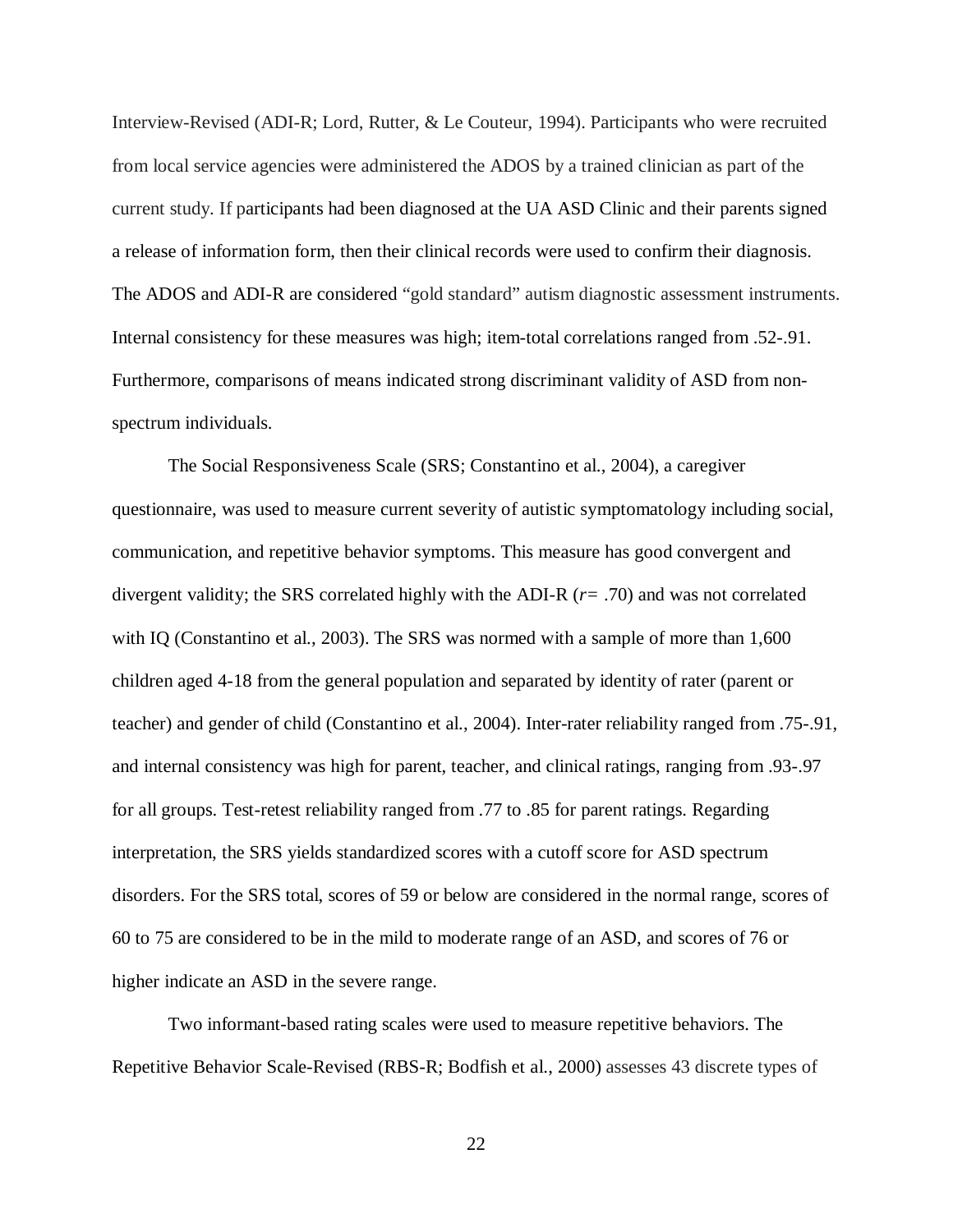lower-order and higher-order repetitive behavior within five categories (motor stereotypy, repetitive self-injury, compulsions, routines/sameness, and restricted interests). The RBS-R has not been normed, but it was validated with a sample of 307 individuals with pervasive developmental disorders ranging in age from 3-48 years (Lam & Aman, 2007). Internal consistency was high for all of the subscales (Cronbach's alphas ranged from .78 to .91), and interrater reliability for the subscales ranged from .57 to .73. Construct validity was evaluated using an exploratory factor analysis that produced a five-factor solution with mean factor loadings ranging from .51 to .60, and the five factors (subscales) accounted for approximately 47.5% of the variance. Mean item-total correlations for each subscale ranged from .54 to .65. Higher scores on the RBS-R indicate higher levels of repetitive behaviors.

The Childhood Routines Inventory (CRI; Evans et al., 1997) is a 19-item questionnaire that was developed to measure repetitive behaviors in preschoolers with typical development. There are two subscales that measure "just right" behaviors and repetitive behaviors (both higher-order behaviors), and these subscales were validated using a principal components analysis. The CRI showed strong internal consistency (Cronbach's alpha of .89) in a sample of 1492 parents with children with typical development aged 8-72 months. Barber and colleagues (2011) recently replicated this factor structure in older children (aged 6-17) with typical development and with ASD, indicating this measure has potential for comparing these two groups. The CRI does not have standardized scores; higher scores indicate higher levels of repetitive behaviors.

The Sensory Experiences Questionnaire version 2.1 (SEQ; Baranek et al., 2006) was used to measure sensory processing patterns. This parent questionnaire provides information on patterns of sensory hyper- and hypo-responsiveness across social and non-social contexts. The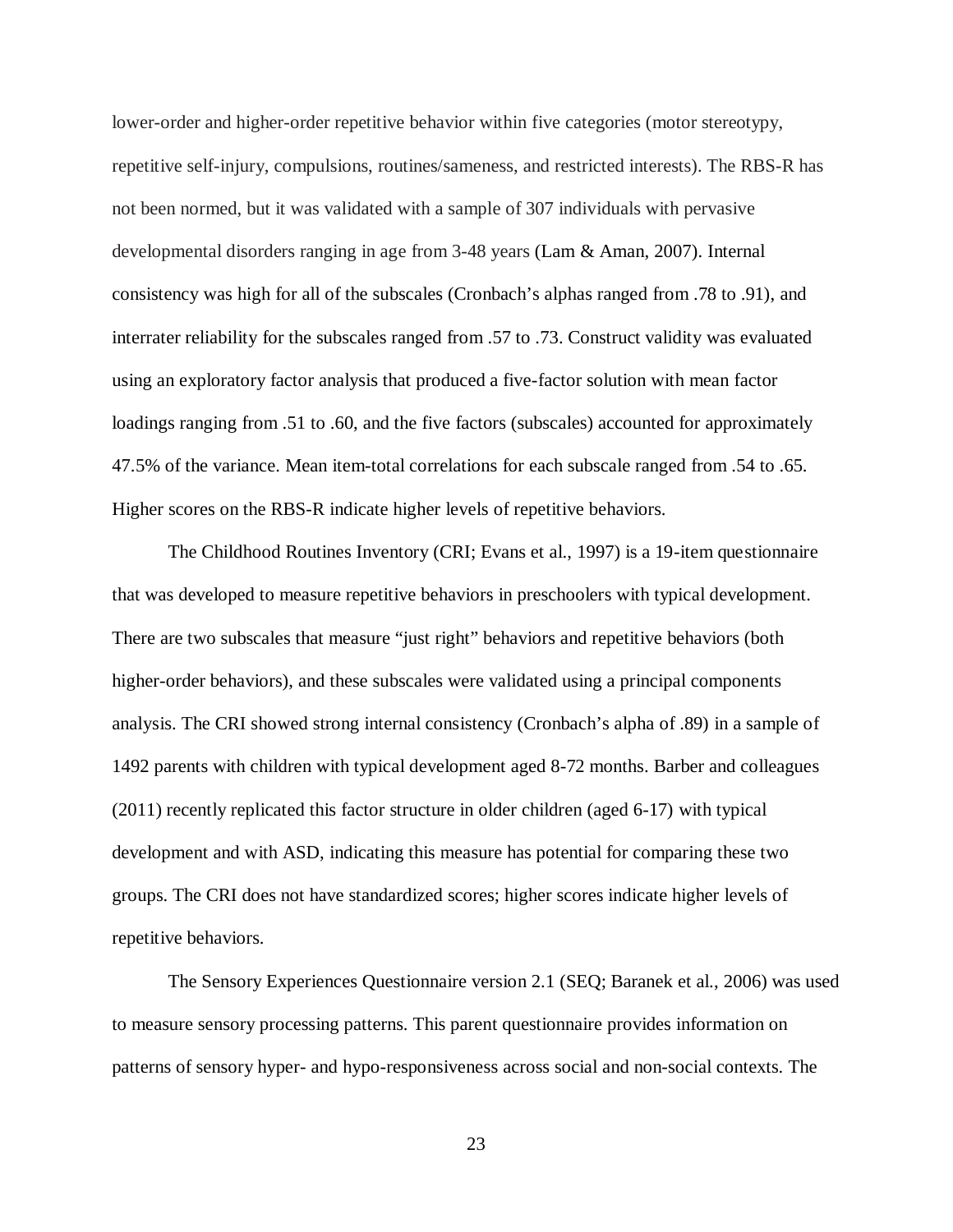SEQ was normed with a sample of 258 0.5-6.6 year olds and demonstrated good reliability (internal consistency of .80) and construct validity in differentiating children with autism from children with developmental delay and typical development. For the SEQ Total, scores in the range of 33 to 74 are considered typical, score in the range of 75 to 86 are considered at risk for sensory processing problems, and scores in the range of 87 to 165 indicate deficiencies in sensory processing.

In addition to these rating scales, parents were also asked to complete a form with questions gathering demographic information, including the child's age, sex, ethnicity, current interventions used (e.g., medications and/or behavioral therapy), and parental education.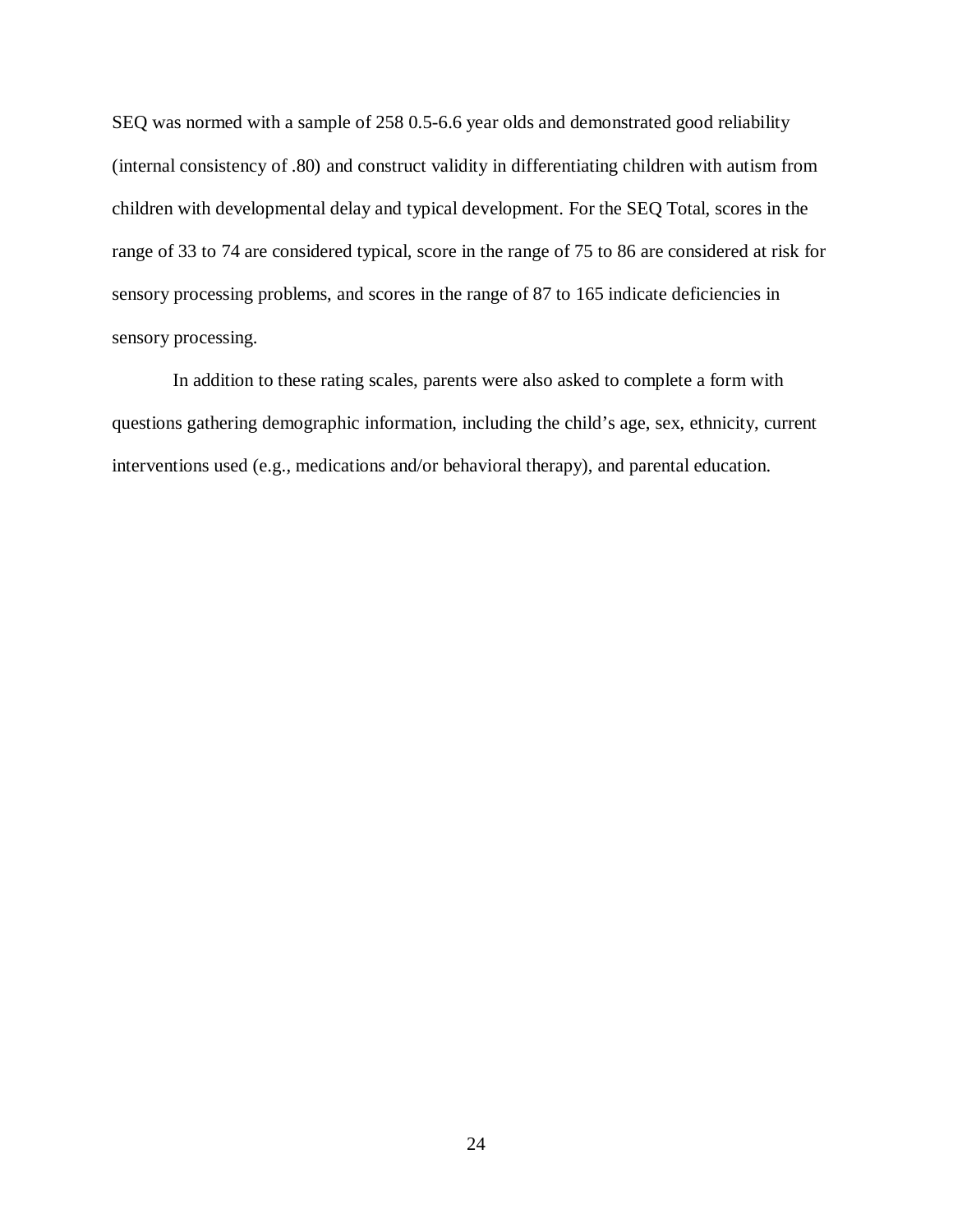# Results

# Participant Characteristics

# Table 1

# *Characteristics of Included Participants*

|                           | ASD group $(n=13)$                                         | Control group $(n=13)$                                      | Test for group<br>differences |
|---------------------------|------------------------------------------------------------|-------------------------------------------------------------|-------------------------------|
| Age in months             |                                                            |                                                             |                               |
| Mean $(SD)$               | 126.69 (18.63)                                             | 118.38 (18.29)                                              | $p = 0.26$                    |
| Range                     | 102-153                                                    | 101-151                                                     |                               |
| Brief FSIQ range          | 75-142                                                     | 89-129                                                      |                               |
| Mean $(SD)$               | 104.23 (19.41)                                             | 116.38 (11.27)                                              | $p=.06$                       |
| Verbal IQ range           | 72-146                                                     | 102-136                                                     |                               |
| Mean $(SD)$               | 103.62 (23.88)                                             | 117.00 (9.95)                                               | $p=.08$                       |
| Performance IQ range      | 79-129                                                     | 79-131                                                      |                               |
| Mean $(SD)$               | 103.31 (14.15)                                             | 112.23 (14.67)                                              | $p = 13$                      |
| Gender                    | 10 males, 3 females                                        | 6 males, 7 females                                          | $X^2 = .11$                   |
| Race                      | 10 Caucasian, 2<br>African American, 1<br>Hispanic         | 9 Caucasian, 2 African<br>American, 2 more than<br>one race | $X^2 = .59$                   |
| <b>Paternal Education</b> | 5 post-secondary, 7<br>high school or<br>below, 1 unknown  | 4 post-secondary, 8 high<br>school or below, 1<br>unknown   | $X^2 = .42$                   |
| <b>Maternal Education</b> | 10 post-secondary, 2<br>high school or<br>below, 1 unknown | 12 post-secondary, 1<br>unknown                             | $X^2 = .35$                   |
| <b>SRS</b> Total          | 79.33 (10.66)                                              | 42.33(3.55)                                                 | $p<.001**$                    |
| <b>RBS-R Total</b>        | 22.00 (18.73)                                              | 0.33(0.65)                                                  | $p=.002**$                    |
| <b>CRI</b> Total          | 42.50 (15.29)                                              | 26.83(6.13)                                                 | $p=.005**$                    |
| <b>SEQ Total</b>          | 71.33 (12.07)                                              | 43.75(6.15)                                                 | $p<.001**$                    |

*Note: \*p< .05 \*\* p<.01*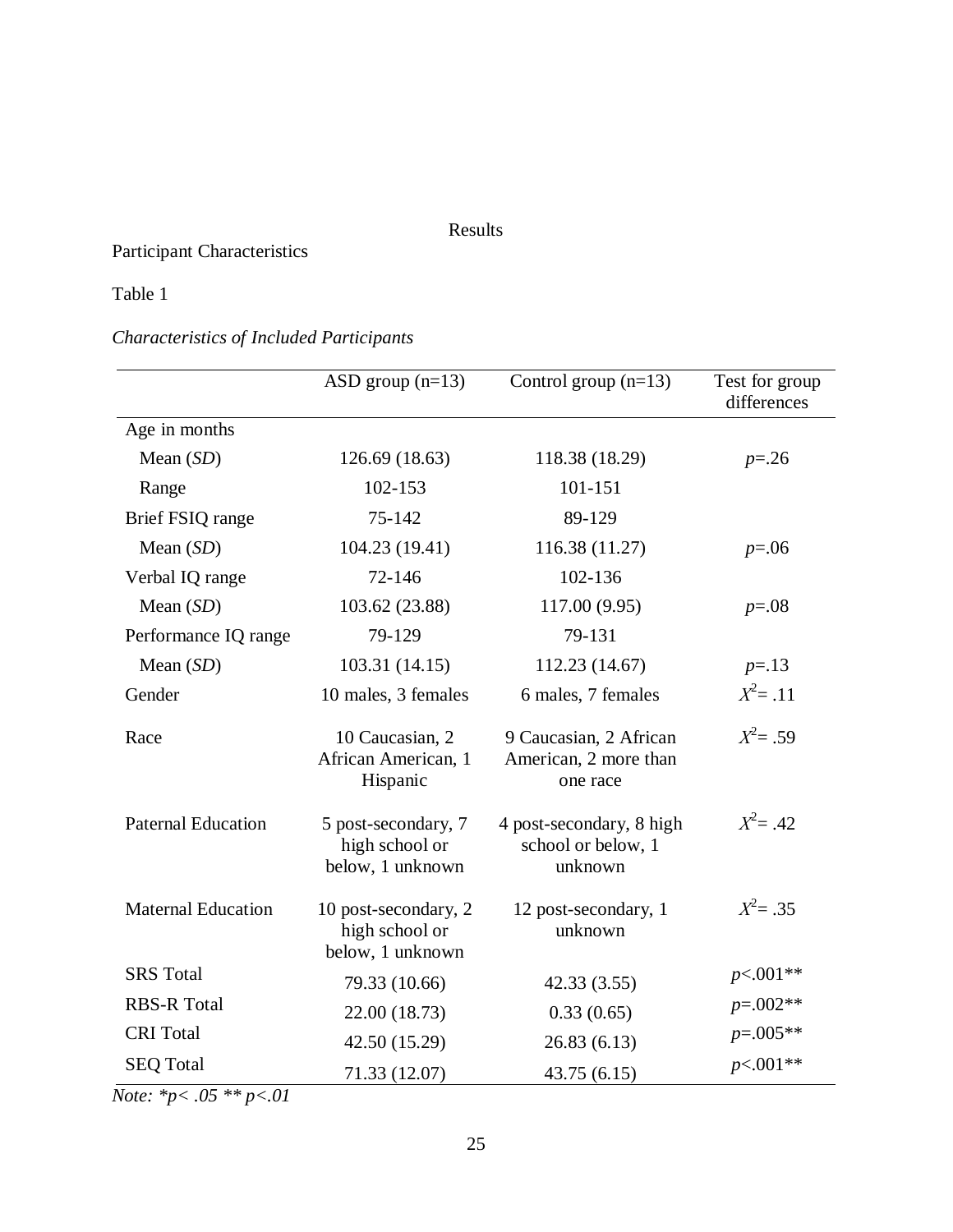Participants who met inclusion criteria were matched on chronological age. The *t-*tests revealed no significant differences between groups on age, *t=*1.15, *p=*.26, but there was a marginally significant difference on FSIQ, *t=*-1.95, *p=*.06, as well as Verbal and Performance IQs, with the control group having a higher mean FSIQ (see Table 1). Chi-square tests did not detect significant group differences on gender, race, or parental education. However, there was an unequal distribution of genders across groups, with the ASD group having more males than females compared to the control group, which had slightly more females than males. With the small sample size, the Chi-square test was not robust enough to reach significance. Given possible concerns about differences in perception across gender, gender was entered as a covariate. Thus, FSIQ and gender were entered as covariates in analyses of perceptual discrimination.

On the parent questionnaires, the ASD group showed the expected group differences with higher reported levels of symptoms than the control group. There were significant group differences on all subscales of the SRS in addition to the total score, indicating that the groups differed on autism-specific measures of social communication and autistic mannerisms (all *p*<.001). On the RBS-R and CRI, there were significant group differences on the total and all subscales (all *p*<.05)*.* Regarding sensory behaviors, there were significant group differences on the SEQ total and all subscales (all  $p<.01$ ).

#### *Statistical Analysis using Signal Detection*

The sensitivity index d prime (d') statistic from signal detection theory has been applied to data analysis where a stimuli is either present or absent as a means to analyze sensitivity to differences in perceptual stimuli. To analyze data using d', the trials were first sorted into hits (correct identification) and false alarms (false positive), then d' was calculated as *Z*(hit rate) –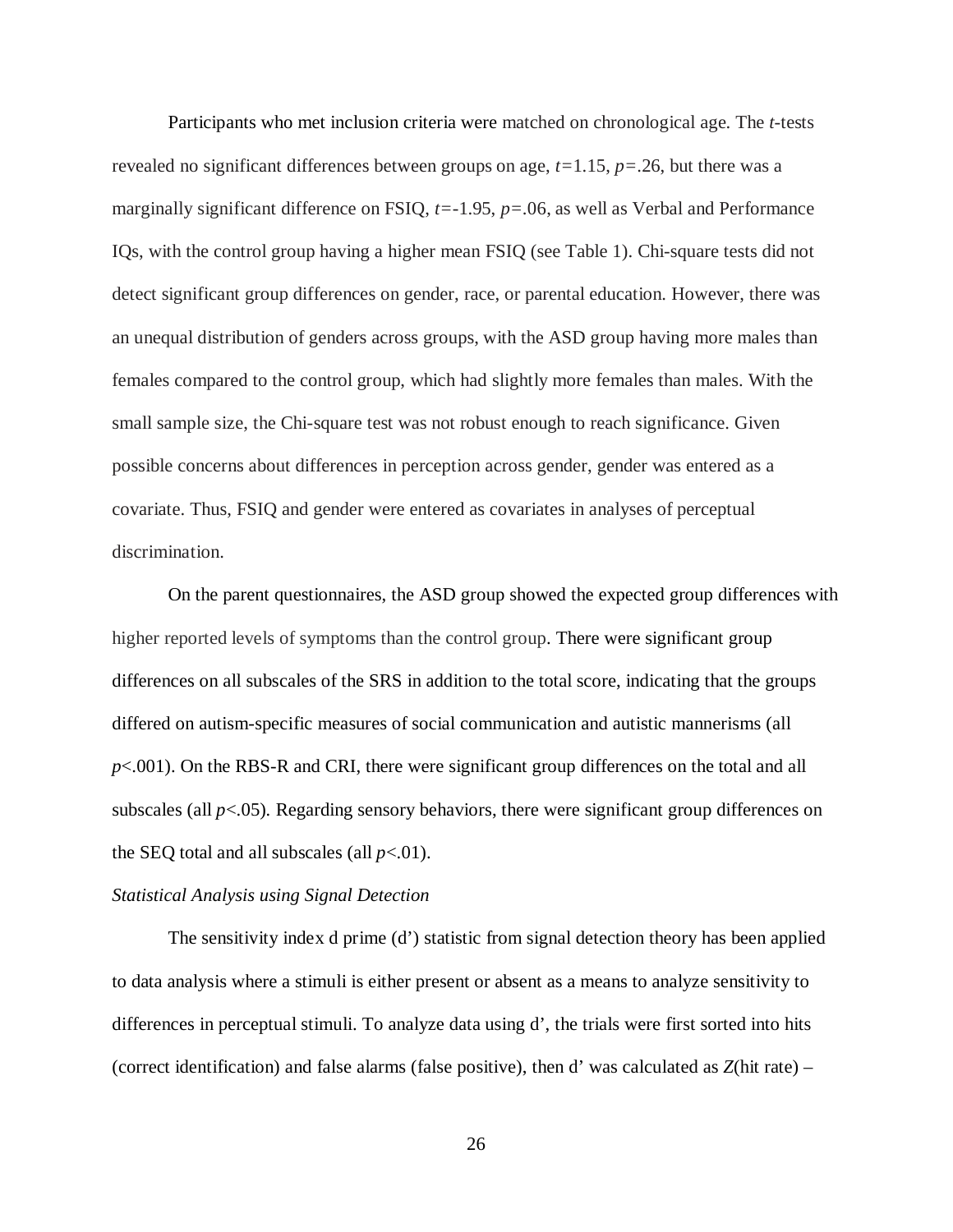*Z*(false alarm rate). D' is reported in standard deviation units, and provides the separation between the means of the signal and the noise distribution. Thus, a higher d' indicates greater sensitivity to differences in stimuli. Partial eta squared  $(\eta^2)$  was used as a measure of effect size, which can be interpreted as follows: .01 is a small effect, .06 is a medium effect, and .14 is a large effect (Pierce, Block, & Aguinis, 2004).

*Group Differences on Perceptual Discrimination*

## Table 2

| Pitch                                   | Pitch Hard |
|-----------------------------------------|------------|
| Medium                                  |            |
|                                         |            |
| $1.26(0.93)$ $2.05(1.47)$<br>1.40(0.96) | 0.66(0.71) |
|                                         |            |
| 0.60(0.95)                              | 0.23(0.82) |
|                                         |            |

Table 3

*Mean d' scores for the Visual Perception Task*

|               | Luminance  | Luminance  | Luminance                            | Hue Easy | Hue                      | Hue Hard   |
|---------------|------------|------------|--------------------------------------|----------|--------------------------|------------|
|               | Easy       | Medium     | Hard                                 |          | Medium                   |            |
| ASD group     |            |            |                                      |          |                          |            |
| Mean $(SD)$   | 2.04(0.79) | 1.47(0.67) | $0.32(0.42)$ 1.13 (0.64)             |          | $0.98(0.53)$ 0.74 (0.55) |            |
| Control group |            |            |                                      |          |                          |            |
| Mean $(SD)$   | 1.89(0.62) | 1.41(0.73) | $0.57(0.35)$ 1.32 (0.38) 1.19 (0.49) |          |                          | 0.85(0.41) |

*Perceptual discrimination.* In order to compare performance on auditory and visual

discrimination tasks, a 2 (Diagnosis: ASD, typical development) x 2 (Modality: Auditory,

Visual) x 3 (Difficulty: Easy, Medium, Hard) x 4 (Dimension: Pitch, Volume, Luminance, Hue)

repeated measures ANCOVA using d' was conducted with gender and FSIQ entered as

covariates. See Tables 2 and 3 for d' values for each group by modality and dimension. Gender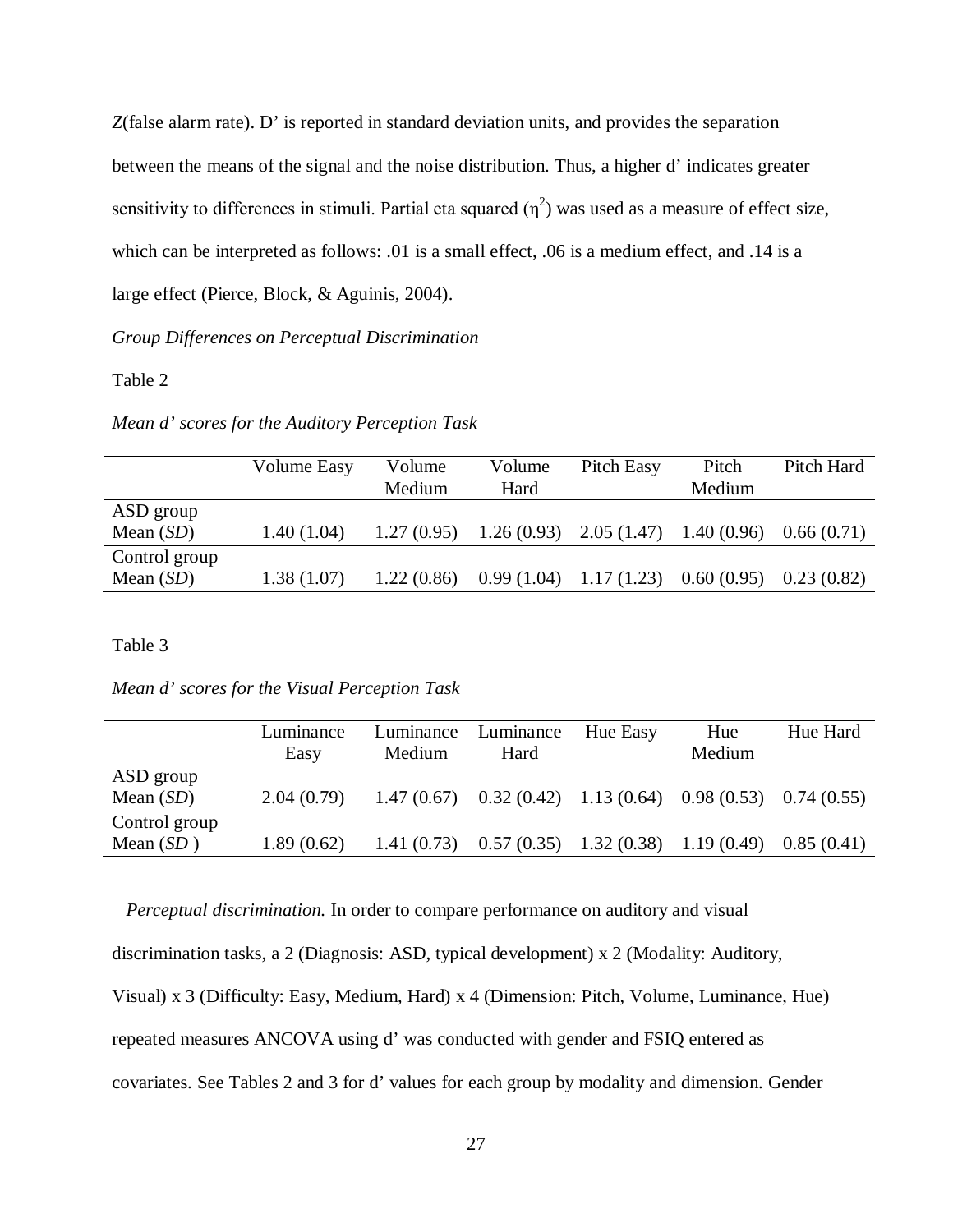was not a significant covariate,  $F(1,22)=1.16$ ,  $p=.29$ ,  $\eta^2=.05$ , and FSIQ was a marginally significant covariate,  $F(1,22)=3.49$ ,  $p=.08$ ,  $\eta^2=.14$ . There was a significant four-way interaction for Modality by Dimension by Difficulty by Diagnosis,  $F(1,22)=11.65$ ,  $p=.002$ ,  $\eta^2=.35$ , which suggests that diagnosis is different across all of these comparisons, however there was not a significant effect of Diagnosis,  $F(1,22)=2.55$ ,  $p=.12$ ,  $\eta^2=.10$ . As a result of this four-way interaction, it is difficult to interpret significant two-way and three-way interactions. All significant and marginally significant effects of this omnibus ANCOVA with *F* values greater than or equal to 2.29 and *p* values less than or equal to .14 are reported in Table 4. All other effects resulted in smaller *F* values and greater *p* values and are not reported. Thus, the analysis for comparing auditory and visual perception yielded a significant four-way interaction with a small to medium effect size, which suggests that there was differential performance for each diagnostic group across the auditory and visual tasks. To tease apart these significant findings, separate ANCOVAs were run for the auditory and visual discrimination data.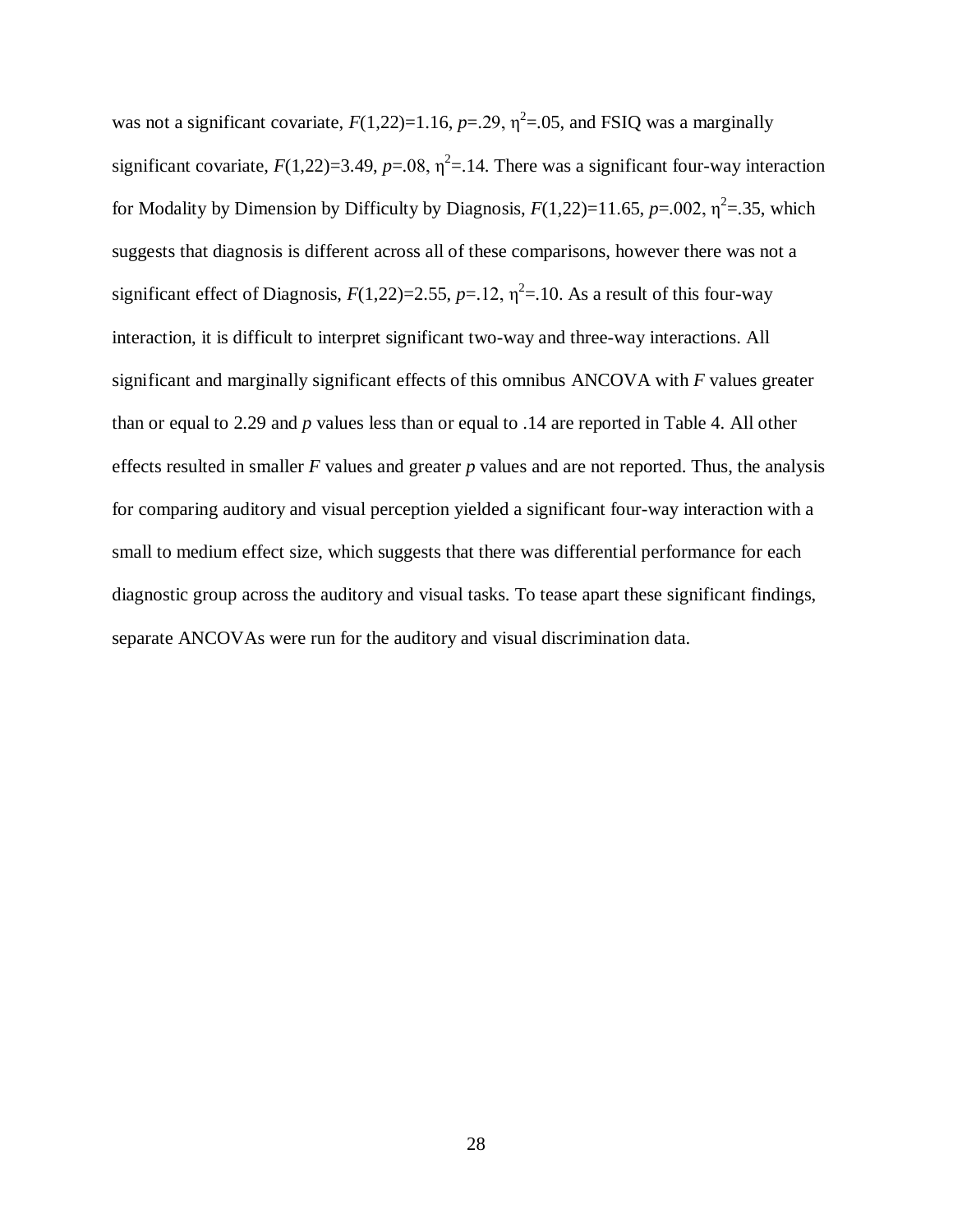### Table 4

# *Results of the Omnibus ANCOVA*

|                                                                    | $\boldsymbol{F}$ | $\eta^2$ | $\boldsymbol{p}$ |
|--------------------------------------------------------------------|------------------|----------|------------------|
| Diagnosis                                                          | 2.55             | .10      | .12              |
| Modality                                                           | 2.37             | .10      | .14              |
| <b>Modality by Diagnosis</b>                                       | $5.31*$          | .19      | .03              |
| Difficulty by FSIQ                                                 | $4.70*$          | .18      | .04              |
| Difficulty by Diagnosis                                            | 3.38             | .13      | .08              |
| Modality by Difficulty                                             | 4.12             | .16      | .06              |
| Modality by Dimension by Diagnosis                                 | 5.93*            | .21      | .02              |
| Modality by Difficulty by FSIQ                                     | 3.15             | .13      | .09              |
| Dimension by Difficulty by Gender                                  | 3.67             | .14      | .07              |
| Modality by Dimension by Difficulty<br>by FSIQ                     | 2.29             | .09      | .14              |
| Modality by Dimension by Difficulty<br>by Diagnosis<br>01.10110010 | $11.65**$        | .35      | .002             |

*Note: \*p< .05 \*\* p<.01, df (1,22) for all F values*

 *Auditory perception*. In order to examine differences on auditory perception, a 2 (Diagnosis: ASD, typical development) x 2 (Dimension: Pitch, Volume) x 3 (Difficulty: Easy, Medium, Hard) repeated measures ANCOVA using d' was conducted with gender and FSIQ entered as covariates. Gender was not a significant covariate,  $F(1,22)=1.49$ ,  $p=.24$ ,  $\eta^2=.06$ , and FSIQ was a marginally significant covariate,  $F(1,22)=3.38$ ,  $p=.08$ ,  $\eta^2=.13$ . There was a significant main effect for Diagnosis,  $F(1,22)=4.28$ ,  $p=.05$ ,  $\eta^2=.16$ . Across all six conditions in the Auditory task, participants with ASD had a higher d' than participants with typical development. This main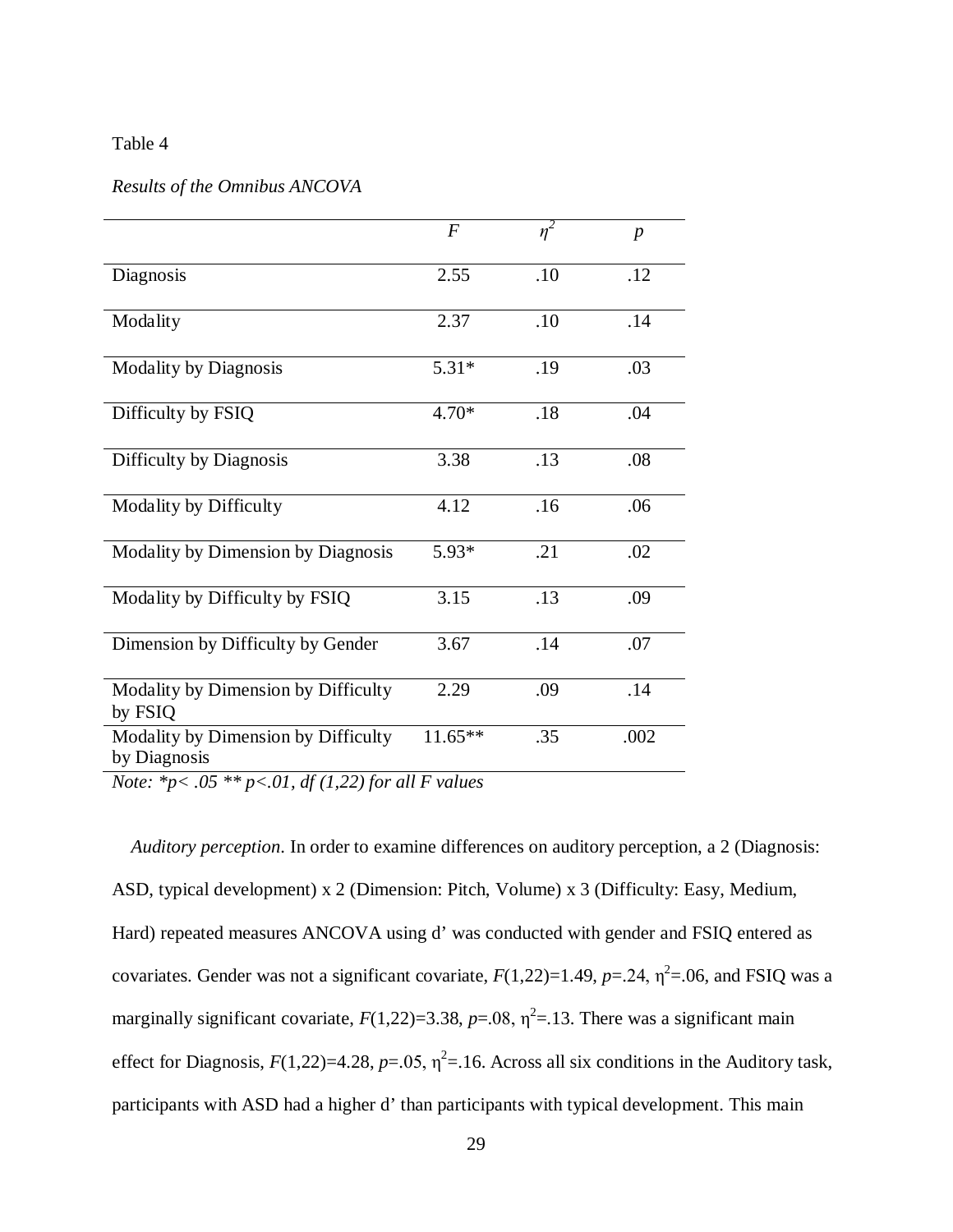effect was qualified by two significant interactions. There was a significant two-way interaction for Difficulty by FSIQ,  $F(1,22)=5.93$ ,  $p=.02$ ,  $\eta^2=.21$ , with participants across both groups with higher IQs showing higher sensitivity in easy  $>$  medium  $>$  hard conditions. There was also a significant three-way interaction for Dimension by Difficulty by Diagnosis, *F*(1,22)=8.55,  $p=0.008$ ,  $\eta^2=28$ , which suggests that participants with ASD were significantly better than participants with typical development at identifying differences in pitch compared to volume, particularly for easier conditions. All significant and marginally significant effects of this ANCOVA with *F* values greater than or equal to 2.33 and *p* values less than or equal to .14 are reported in Table 5. Separate ANCOVAs for pitch and volume were run, and these follow-up analyses confirmed that there were significant effects for pitch, but not for volume. When examining sensitivity to pitch, FSIQ was a marginally significant covariate, *F*(1,22)=3.98, *p*=.06,  $\eta^2$ =.15. There was a significant main effect for Diagnosis,  $F(1,22)$ =6.73,  $p$ =.02,  $\eta^2$ =.23, as well as significant two-way interactions for Difficulty by Diagnosis,  $F(1,22)=5.89$ ,  $p=.02$ ,  $\eta^2=.21$ , and for Difficulty by FSIQ,  $F(1,22)=4.83$ ,  $p=.04$ ,  $\eta^2=.18$ , when analyzing pitch. For volume, there was a trend towards significance for the two-way interaction, Difficulty by FSIQ,  $F(1,22)=2.61$ ,  $p=12$ ,  $\eta^2=11$ . All other effects resulted in smaller *F* values and greater *p* values and are not reported.

Overall, analysis of the auditory discrimination task showed patterns among the data wherein individuals with ASD showed superior perception for pitch, particularly for easier conditions (i.e., in the pitch easy condition, the d' of the ASD group was nearly double the d' of the control group, 2.05 vs. 1.17, respectively). There was a small to medium effect size for this interaction. This finding is consistent with the hypothesis for pitch but not volume, indicating that individuals with ASD do not have superior perception across all domains. In order to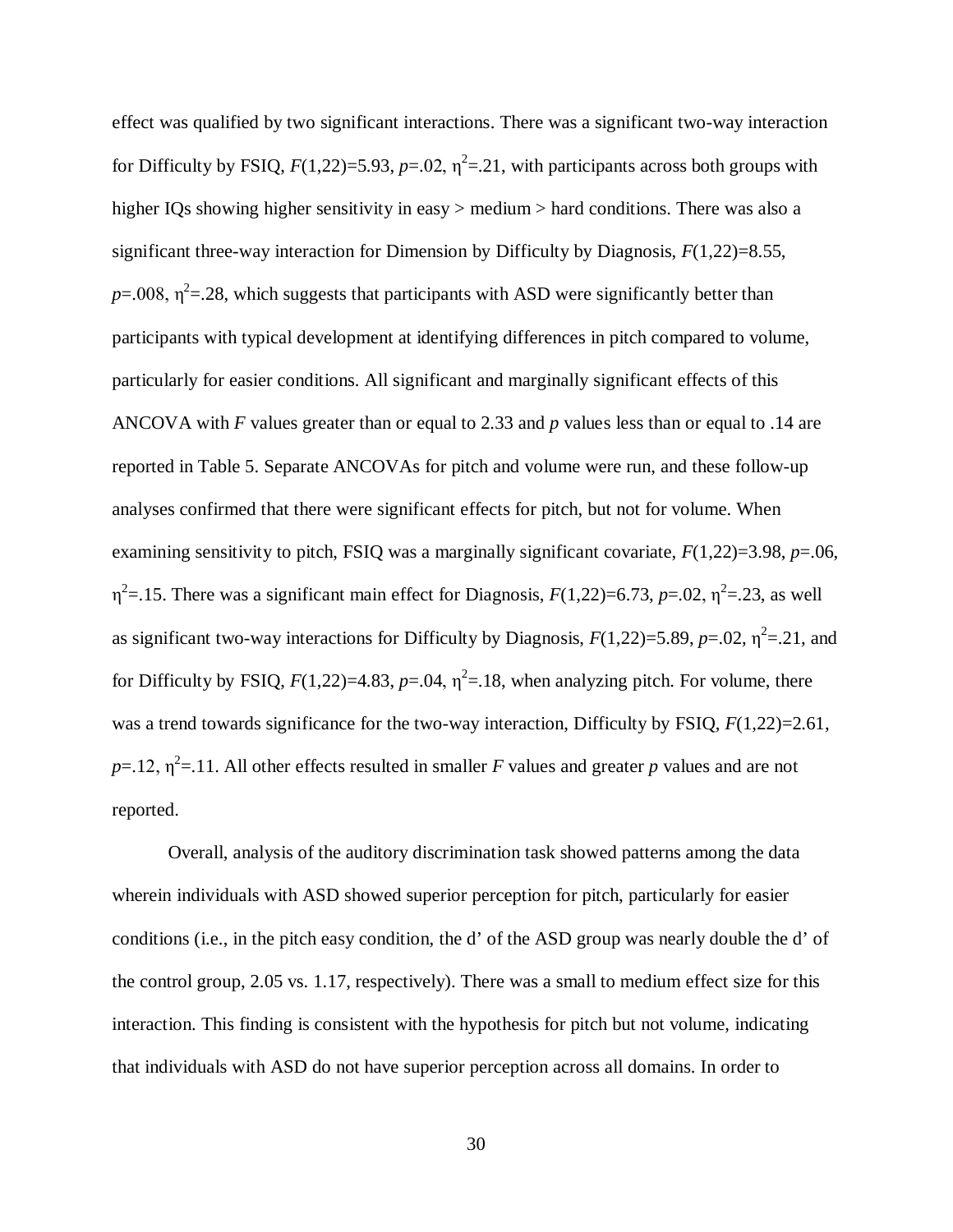determine whether there were subgroups of participants who showed a pattern of hyposensitivity, Levene's test of the equality of variances was run for the four dimensions of the auditory and visual discriminations tasks. Levene's test was not significant for any of the dimensions: Volume, *F*(1,12)=.04, *p=*.84, Pitch, *F*(1,12)=.02, *p=*.89, Color, *F*(1,12)=.1.95, *p=*.18, or Luminance,  $F(1,12)=0.99$ ,  $p=.33$ . This indicates that there were not subgroups of participants who showed hyposensitivity on the perceptual tasks.

## Table 5

*Results of the Auditory ANCOVA* 

|                                         | F        | $\eta^2$ | $\boldsymbol{p}$ |
|-----------------------------------------|----------|----------|------------------|
| Diagnosis                               | $4.28*$  | .16      | .05              |
| Difficulty                              | 2.33     | .10      | .14              |
| Difficulty by FSIQ                      | $5.93*$  | .21      | .02              |
| Difficulty by Diagnosis                 | 2.49     | .10      | .13              |
| Dimension by Diagnosis                  | 2.70     | .11      | .11              |
| Dimension by Difficulty by Gender       | 2.33     | .10      | .14              |
| Dimension by Difficulty by<br>Diagnosis | $8.55**$ | .28      | .008             |

*Note: \*p< .05 \*\* p<.01, df (1,22) for all F values*

 *Visual perception*. A 2 (Diagnosis: ASD, typical development) x 2 (Dimension: Luminance, Hue) x 3 (Difficulty: Easy, Medium, Hard) repeated measures ANCOVA was conducted to examine differences on visual perception using d' with gender and FSIQ entered as covariates. Neither gender nor FSIQ were significant covariates (Gender:  $F(1,22)=0.19$ ,  $p=.67$ ,  $\eta^2=.009$ ; FSIQ:  $F(1,22)=1.63$ ,  $p=.22$ ,  $\eta^2=.07$ ). There was not a significant effect for Diagnosis,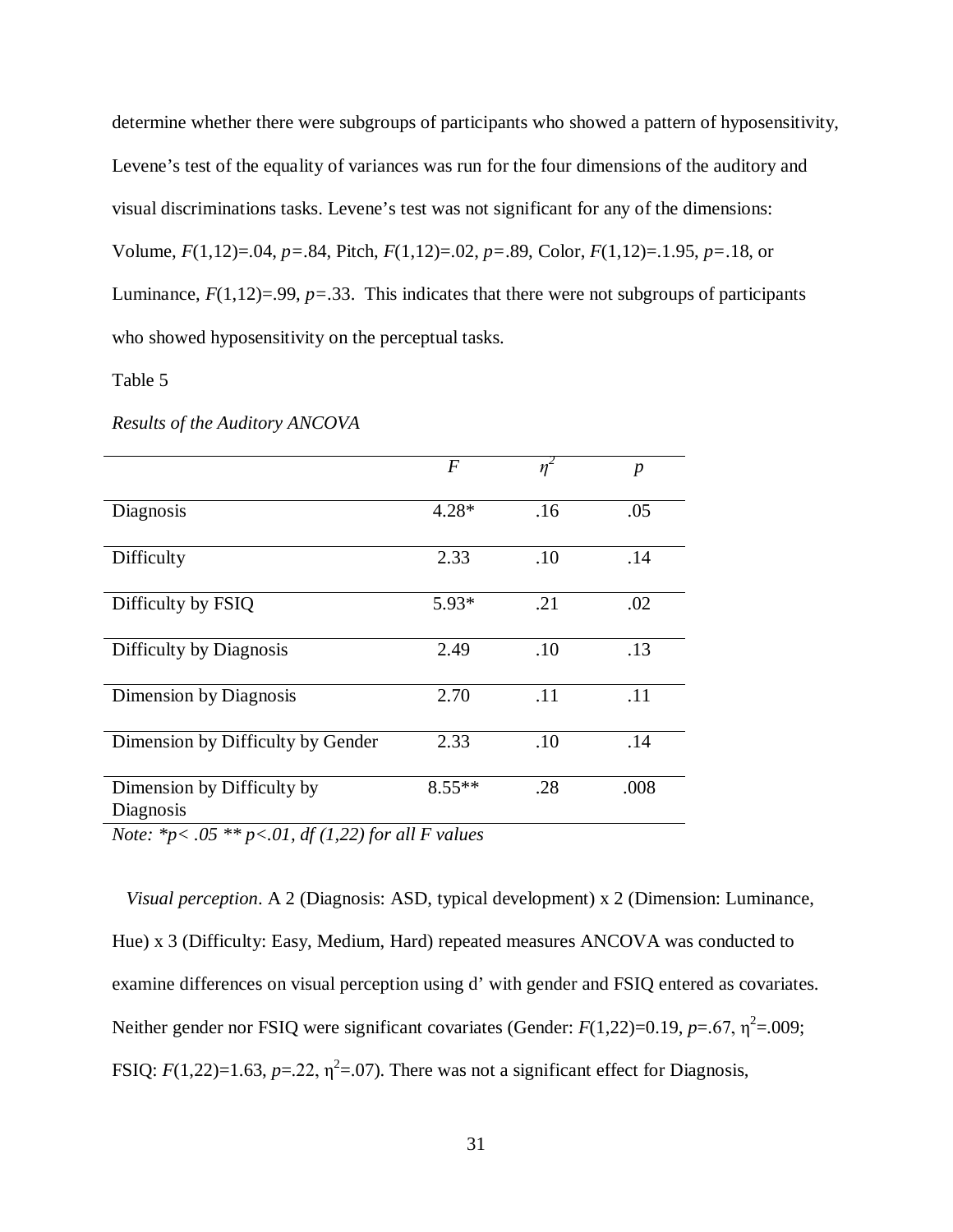$F(1,22)=0.02$ ,  $p=.89$ ,  $\eta^2=.001$ . Contrary to the hypothesis, analysis of the visual discrimination task yielded only a three-way interaction for Dimension by Difficulty by Diagnosis that trended toward significance,  $F(1,22)=3.05$ ,  $p=.10$ ,  $\eta^2=.12$ . Separate ANCOVAs for luminance and hue were run, and these follow-up analyses yielded no significant main effects or interactions. All other effects resulted in *p* values of greater than .14 and are not reported.

### *Factor Analysis*

An exploratory factor analysis was conducted to examine underlying patterns of performance across perceptual tasks. The 12 measures of d' were entered into the factor analysis (i.e., luminance-easy, luminance-medium, luminance-hard, hue-easy, hue-medium, hue-hard, pitch-easy, pitch-medium, pitch-hard, volume-easy, volume-medium, and volume-hard). This yielded a three-factor model; see Table 6 for the loadings from this factor analysis. As can be seen, the first factor contains high positive loadings for all variables, so this factor seems to represent overall perceptual sensitivity for auditory and visual stimuli. The second factor contains high positive loadings for visual sensitivity and negative loadings for auditory sensitivity. This second factor seems to represent modality-specific sensitivity (i.e., those who are more sensitive to discriminating either auditory or visual stimuli). The third factor contains high positive loadings for pitch and hue and negative loadings for volume and luminance. Pitch and hue are manipulated by changing the frequency of a stimulus, while volume and luminance are manipulated by changing the intensity of a stimulus. Thus, this third factor seems to represent stimulus-specific sensitivity (i.e., those who are more sensitive to discriminating either the frequency or intensity of stimuli, regardless of whether they are auditory or visual stimuli).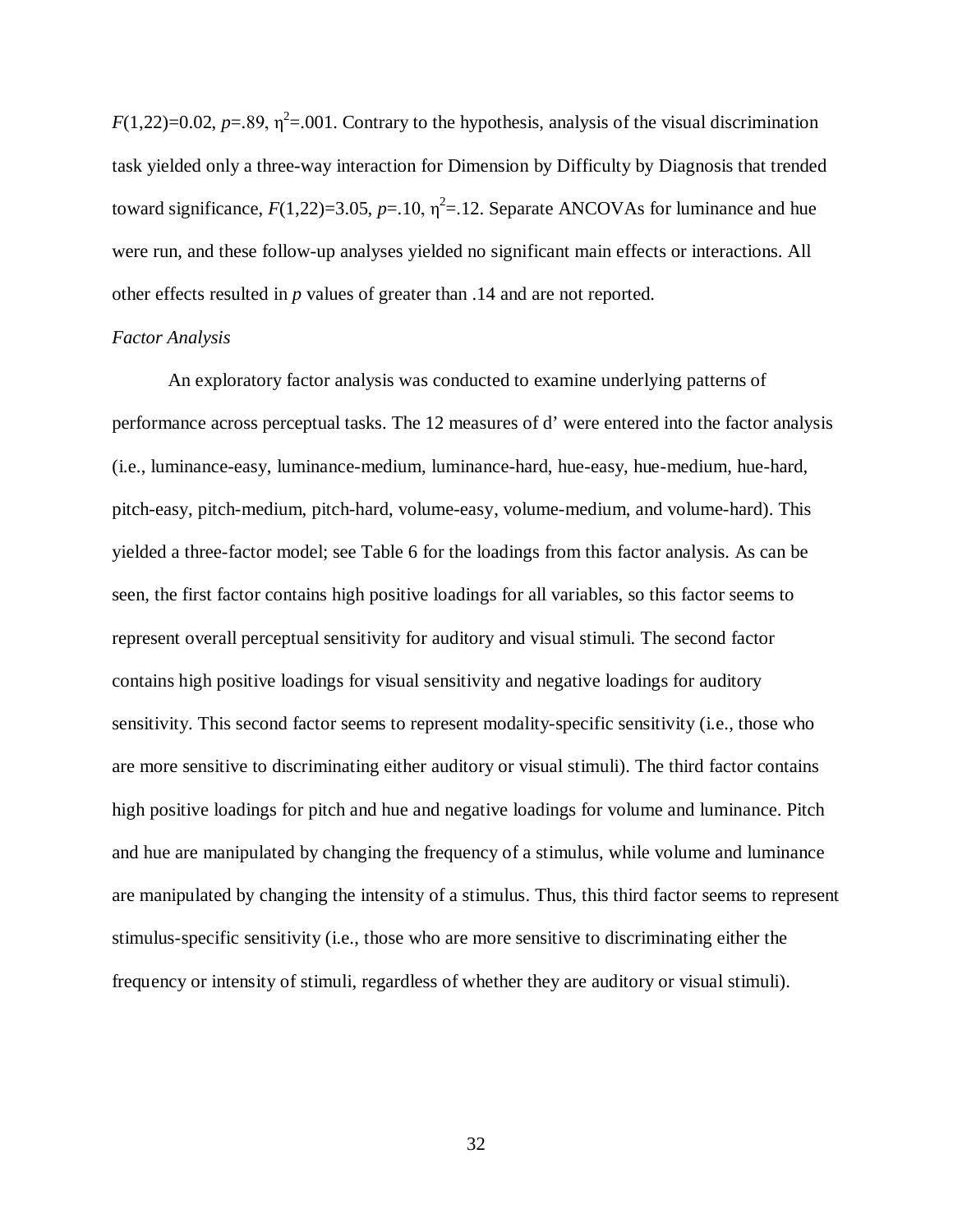## Table 6

### *Factor Scores*

|                    | Factor 1 | Factor <sub>2</sub> | Factor 3 |
|--------------------|----------|---------------------|----------|
| <b>Volume Easy</b> | 0.86     | $-0.12$             | $-0.42$  |
| Volume Medium      | 0.87     | $-0.10$             | $-0.43$  |
| Volume Hard        | 0.76     | $-0.14$             | $-0.58$  |
| <b>Pitch Easy</b>  | 0.82     | $-0.44$             | 0.06     |
| Pitch Medium       | 0.78     | $-0.43$             | 0.19     |
| <b>Pitch Hard</b>  | 0.68     | $-0.52$             | 0.29     |
| Hue Easy           | 0.84     | 0.26                | 0.22     |
| Hue Medium         | 0.80     | 0.05                | 0.38     |
| Hue Hard           | 0.69     | 0.27                | 0.54     |
| Luminance Easy     | 0.58     | 0.68                | 0.06     |
| Luminance Medium   | 0.62     | 0.62                | $-0.16$  |
| Luminance Hard     | 0.16     | 0.80                | $-0.08$  |

Based on this factor analysis, three scores were computed to create d' scores that paralleled each factor: 1) high overall sensitivity factor score (created by calculating the average of all 12 measures of d'), 2) high auditory sensitivity factor score (created by subtracting the average of the hue and luminance d' scores from the average of the volume and pitch d' scores), and 3) high frequency sensitivity factor score (created by subtracting the average of the volume and luminance d' scores from the average of the pitch and hue d' scores). Thus, a high overall sensitivity score indicates high sensitivity across auditory and visual domains, a high auditory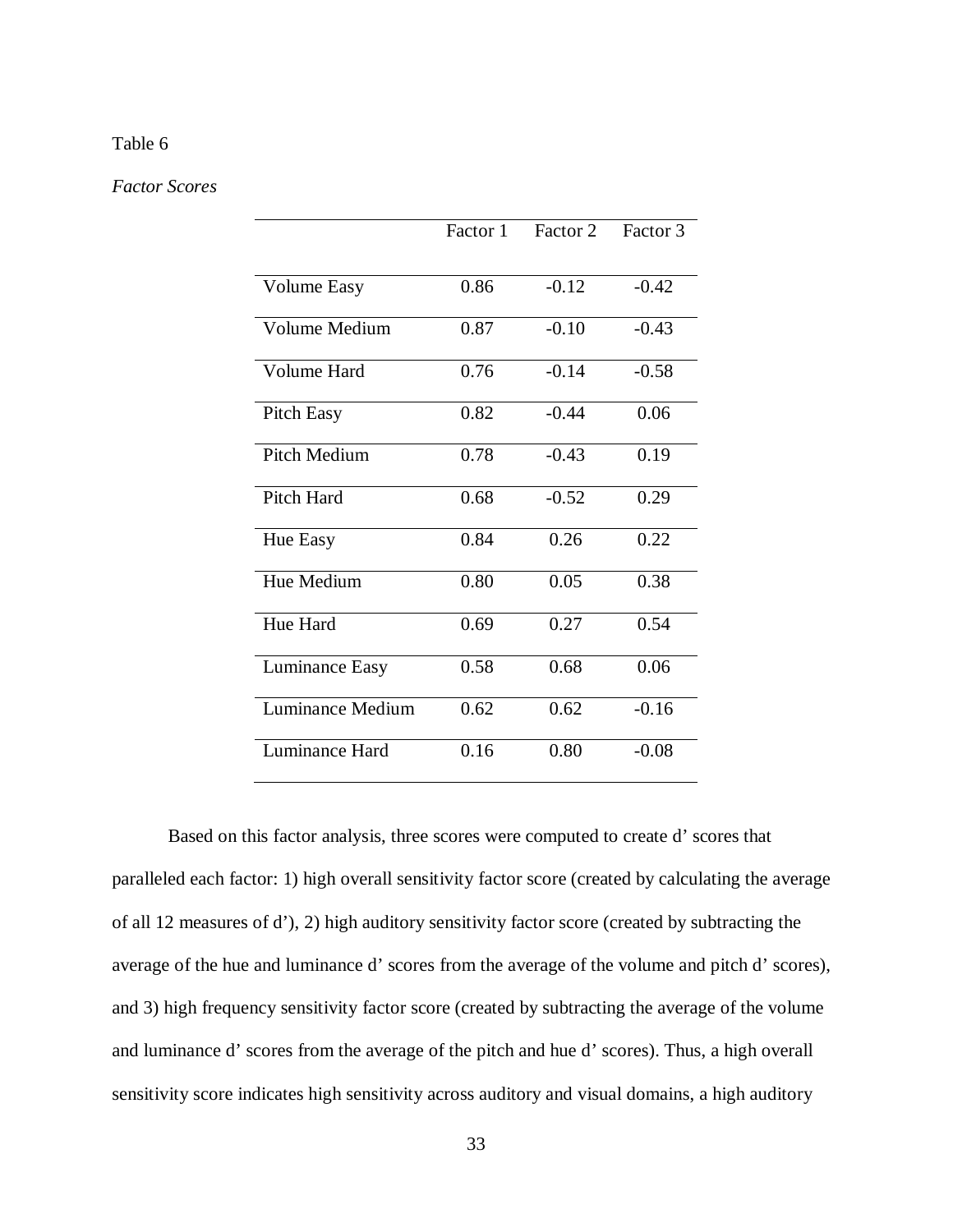sensitivity score indicates higher sensitivity to auditory than visual stimuli, and a high frequency sensitivity score indicates higher sensitivity to the frequency than the intensity of a stimulus. These sensitivity factors were then correlated with the measures of autism symptomatology. *Relations between Perceptual Discrimination and ASD Symptoms*

Although this study had a small sample size, exploratory correlations were run to examine the relations among perception and parent-report measures of autism symptomatology. Two-tailed Pearson partial correlations were run separately for the ASD group and the control group with FSIQ as a covariate. According to Cohen (1988), a correlation is described as small if *r=*.1-.3, medium if *r=*.3-.5, and large if *r=*.5-1.0. See Table 7 for correlations in the ASD group and Table 8 for correlations in the Control group.

Table 7

| Measure                                                                                                              | Overall     | High      | High      | <b>SEO</b> | <b>RBS-R</b> | <b>SRS</b> |
|----------------------------------------------------------------------------------------------------------------------|-------------|-----------|-----------|------------|--------------|------------|
|                                                                                                                      | Sensitivity | Auditory  | Frequency | Total      | Total        | Total      |
| High                                                                                                                 | .56         |           |           |            |              |            |
| Auditory                                                                                                             | $p = .07$   |           |           |            |              |            |
| High                                                                                                                 | .06         | .26       |           |            |              |            |
| Frequency                                                                                                            | $p=.85$     | $p = .44$ |           |            |              |            |
| <b>SEQ Total</b>                                                                                                     | $.72*$      | .02       | $-.14$    |            |              |            |
|                                                                                                                      | $p = .01$   | $p = .96$ | $p=.67$   |            |              |            |
| <b>RBS-R Total</b>                                                                                                   | .50         | .01       | $-.33$    | $.81**$    |              |            |
|                                                                                                                      | $p = .12$   | $p = .98$ | $p=.32$   | $p=.003$   |              |            |
| <b>SRS</b> Total                                                                                                     | .58         | .57       | .29       | $-51$      | .38          |            |
|                                                                                                                      | $p = .06$   | $p=.07$   | $p=.39$   | $p = .11$  | $p=.25$      |            |
| <b>SRS</b>                                                                                                           | $.64*$      | .47       | .14       | $.71*$     | $.67*$       | $.90**$    |
| Motivation                                                                                                           | $p=.03$     | $p = .15$ | $p=.68$   | $p=.02$    | $p=.03$      | p<.001     |
| $\mathbf{M}$ $\mathbf{L}$ $\mathbf{L}$ $\mathbf{L}$ $\mathbf{L}$ $\mathbf{L}$ $\mathbf{L}$ $\mathbf{L}$ $\mathbf{L}$ | $\sqrt{1}$  |           |           |            |              |            |

*Relations among Perception, Intellectual Ability, and Autism Measures in the ASD Group Controlling for FSIQ*

*Note: \*p< .05 \*\* p<.01*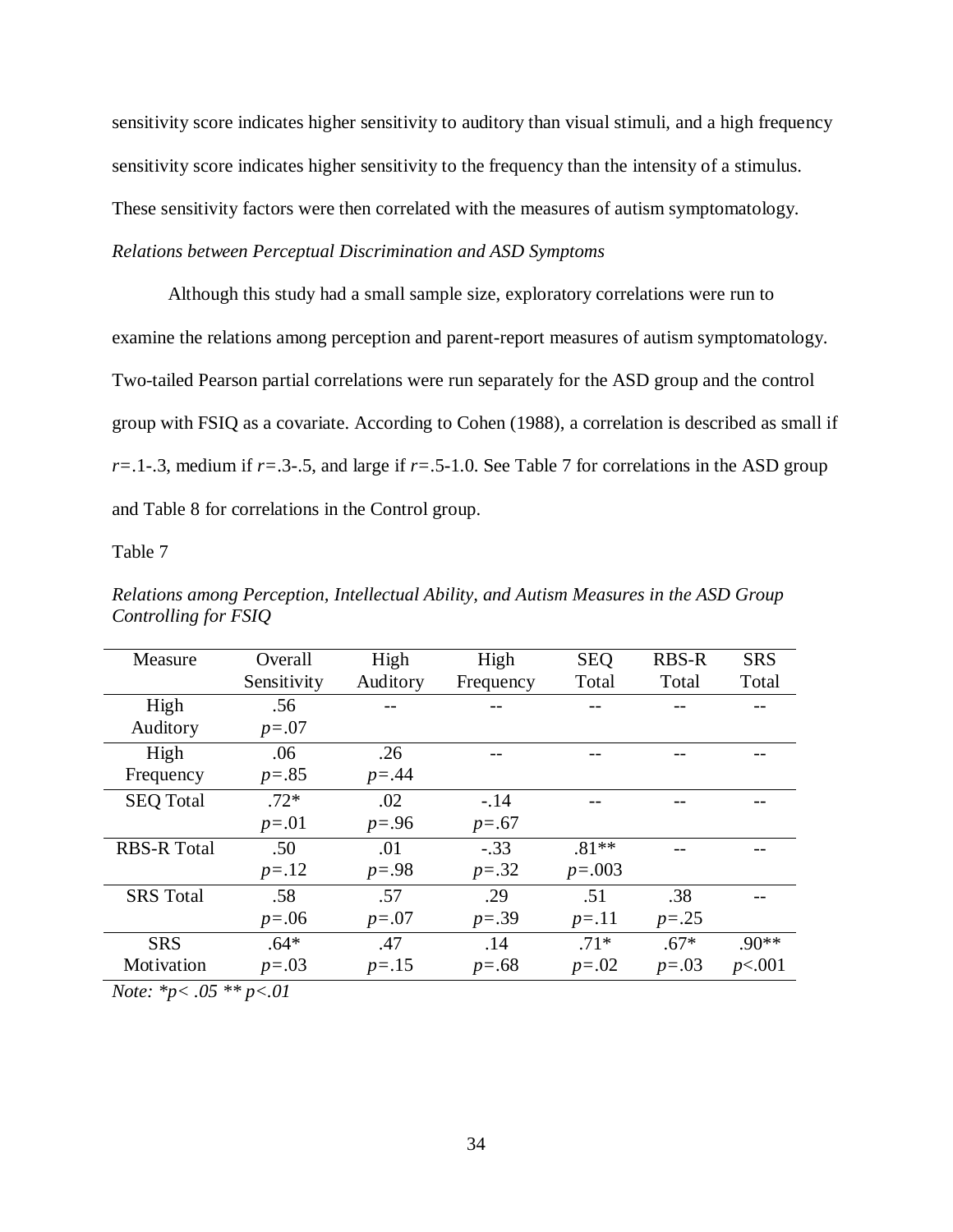In the ASD group, the SEQ total was significantly correlated with high overall sensitivity, as would be expected. This finding supports the notion that parent ratings of overt sensory behaviors are related to the child's perceptual abilities and lends validity to the SEQ for children with ASD. Moreover, the SEQ total was significantly correlated with the RBS-R total, supporting the overlap between sensory symptoms and repetitive behaviors. In general, high levels of overall perceptual sensitivity were related to higher levels of autism symptomatology on the measure of repetitive behavior (RBS-R) and the measure of overall symptomatology (SRS). Because the SRS contains measures of both repetitive behaviors and social skills, correlations were run with the subscales of the SRS to see whether both repetitive behaviors and social skills were related to perceptual sensitivity. All scales yielded a positive correlation between symptoms and perceptual sensitivity (all  $r's \geq .33$ ) with the only significant correlation between overall sensitivity and the Motivation subscale.

Differential sensitivity to auditory rather than visual stimuli was less clearly related to autism symptomatology. Differential sensitivity to auditory stimuli was not related to sensory behavior on the SEQ or repetitive behavior on the RBS-R. However, the SRS Total and Motivation subscale were positively related to differential auditory sensitivity with greater levels of auditory sensitivity related to increased autism symptoms. No pattern of relations between high frequency sensitivity and autism symptoms was found.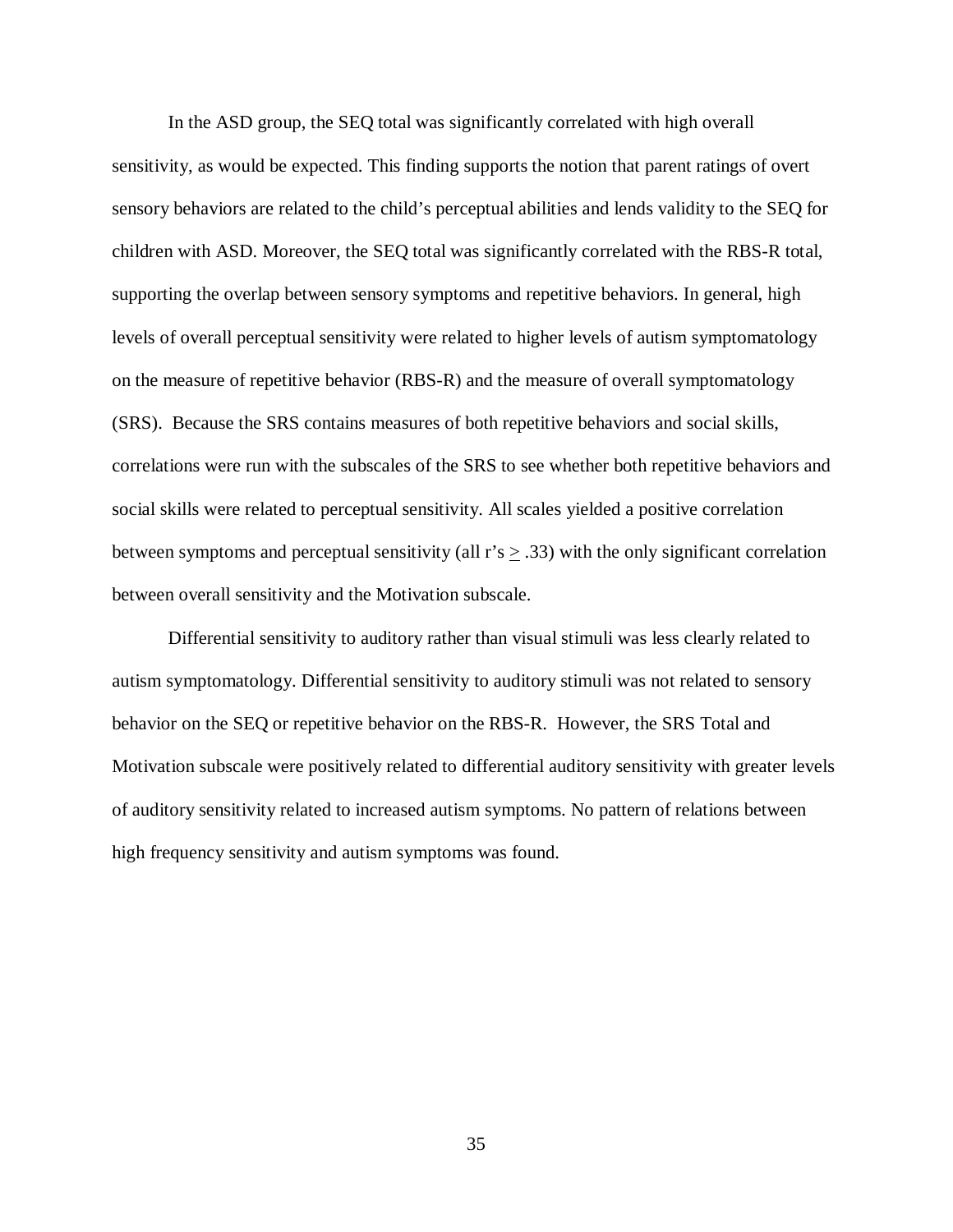### Table 8

| Measure                                                                                                                                                                                                                                                                                                                            | Overall     | High       | High      | <b>SEQ</b> | <b>RBS-R</b> | <b>SRS</b> |
|------------------------------------------------------------------------------------------------------------------------------------------------------------------------------------------------------------------------------------------------------------------------------------------------------------------------------------|-------------|------------|-----------|------------|--------------|------------|
|                                                                                                                                                                                                                                                                                                                                    | Sensitivity | Auditory   | Frequency | Total      | Total        | Total      |
| High                                                                                                                                                                                                                                                                                                                               | $.81**$     |            |           |            |              |            |
| Auditory                                                                                                                                                                                                                                                                                                                           | $p=.002$    |            |           |            |              |            |
| High                                                                                                                                                                                                                                                                                                                               | .06         | .25        |           |            |              |            |
| Frequency                                                                                                                                                                                                                                                                                                                          | $p=.87$     | $p = 0.46$ |           |            |              |            |
| <b>SEQ Total</b>                                                                                                                                                                                                                                                                                                                   | $-.04$      | $-.19$     | $-.32$    |            |              |            |
|                                                                                                                                                                                                                                                                                                                                    | $p = .92$   | $p=.58$    | $p = .34$ |            |              |            |
| <b>RBS-R Total</b>                                                                                                                                                                                                                                                                                                                 | $-.50$      | $-.19$     | $-.22$    | .37        |              |            |
|                                                                                                                                                                                                                                                                                                                                    | $p = .12$   | $p = .57$  | $p=.52$   | $p = .27$  |              |            |
| <b>SRS</b> Total                                                                                                                                                                                                                                                                                                                   | .14         | $-.05$     | $-.84**$  | .25        | .15          |            |
|                                                                                                                                                                                                                                                                                                                                    | $p=.68$     | $p=.88$    | $p=.001$  | $p = 0.46$ | $p=.65$      |            |
| <b>SRS</b>                                                                                                                                                                                                                                                                                                                         | .44         | .11        | $-.53$    | .28        | $-.21$       | $.76***$   |
| Motivation                                                                                                                                                                                                                                                                                                                         | $p = .18$   | $p = .74$  | $p = .10$ | $p = .40$  | $p=.53$      | $p=.007$   |
| $\mathbf{M}$ $\mathbf{L}$ $\mathbf{L}$ $\mathbf{L}$ $\mathbf{L}$ $\mathbf{L}$ $\mathbf{L}$ $\mathbf{L}$ $\mathbf{L}$ $\mathbf{L}$ $\mathbf{L}$ $\mathbf{L}$ $\mathbf{L}$ $\mathbf{L}$ $\mathbf{L}$ $\mathbf{L}$ $\mathbf{L}$ $\mathbf{L}$ $\mathbf{L}$ $\mathbf{L}$ $\mathbf{L}$ $\mathbf{L}$ $\mathbf{L}$ $\mathbf{L}$ $\mathbf{$ | $\sim$ 1    |            |           |            |              |            |

*Relations among Perception, Intellectual Ability, and Autism Measures in the Control Group Controlling for FSIQ*

*Note: \*p< .05 \*\* p<.01*

In the group with typical development, autism symptoms across all measures were negatively correlated with the high frequency sensitivity score, although the only significant correlation was between the SRS total score and high frequency sensitivity (the negative correlation indicates sensitivity to intensity rather than frequency). This pattern indicates that among children with typical development, those who show higher levels of autism-like symptoms show higher sensitivity to the intensity of sensory stimuli in their environment (i.e., volume and luminance).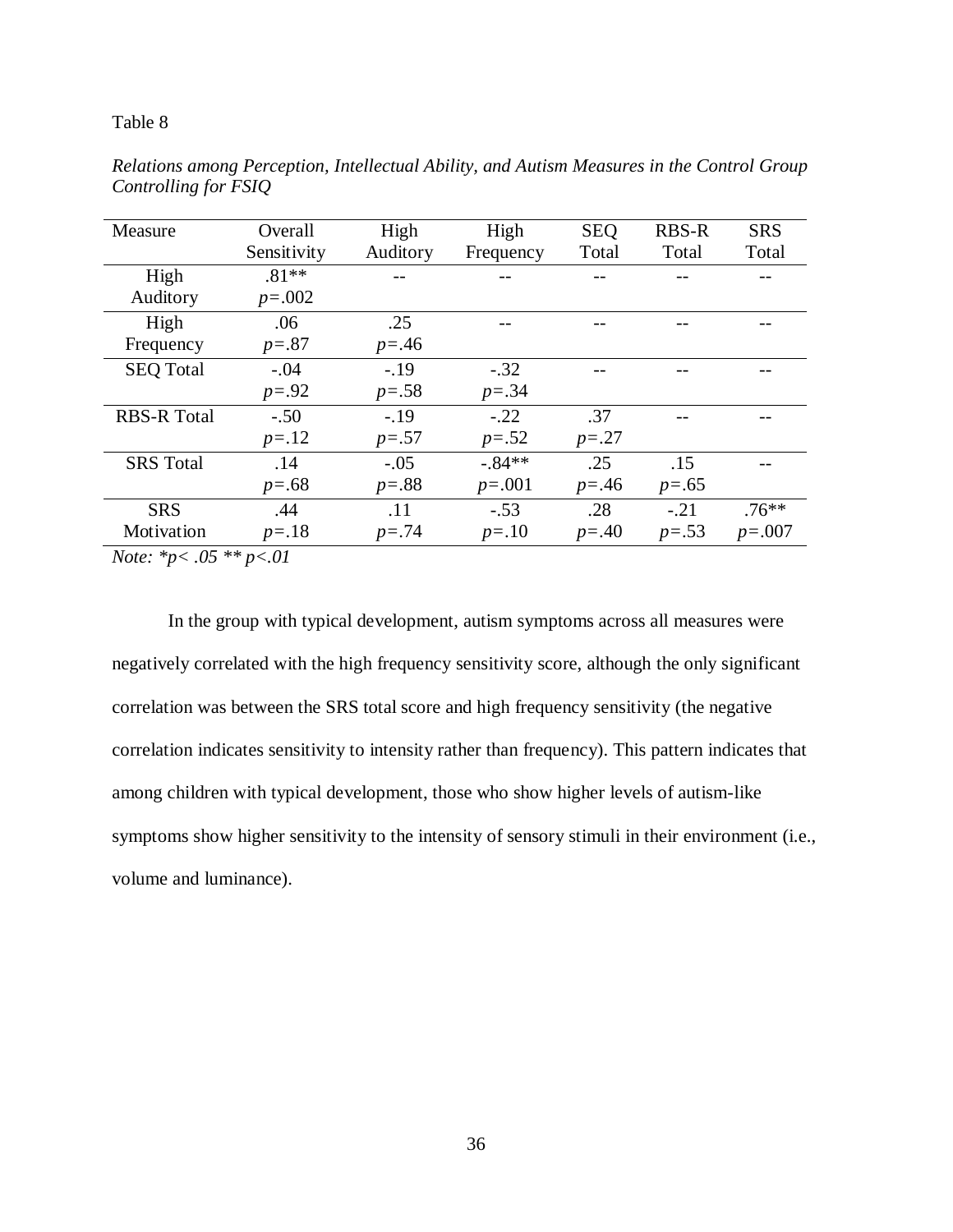### **Discussion**

### *Enhanced Perceptual Functioning Theory*

Regarding the hypothesis that children with ASD would show enhanced perception in auditory and visual domains, the ASD group did show higher sensitivity than the control group for pitch but not for volume, hue, or luminance. Although this was a relatively small sample, there were small to medium effect sizes for the analyses, indicating that the sample size was sufficient to detect group differences. Groups were matched on chronological age, but due to slight differences between the groups on FSIQ and gender, these variables were controlled for in the analyses to make the groups more similar. The ASD group had significantly higher scores than the control group on all of the parent-report measures of autism symptomatology, as expected.

This study provides some support for the Enhanced Perceptual Functioning Theory. In addition to replicating the findings of Bonnel et al. (2003), who found enhanced discrimination for pitch in a sample of adolescents with ASD, this study demonstrated that superior pitch discrimination occurs in younger children than had previously been studied. These findings support the notion that enhanced perception for pitch may be a phenotype of ASD rather than a splinter skill demonstrated by a small subset of individuals with ASD. Although Heaton et al. (2008) only found enhanced pitch perception in a subset of their sample, there may be two reasons for these discrepant findings: 1) to assess perception of pitch direction, there was a visual display which may have involved cross-modal sensory processing, and 2) they tested for absolute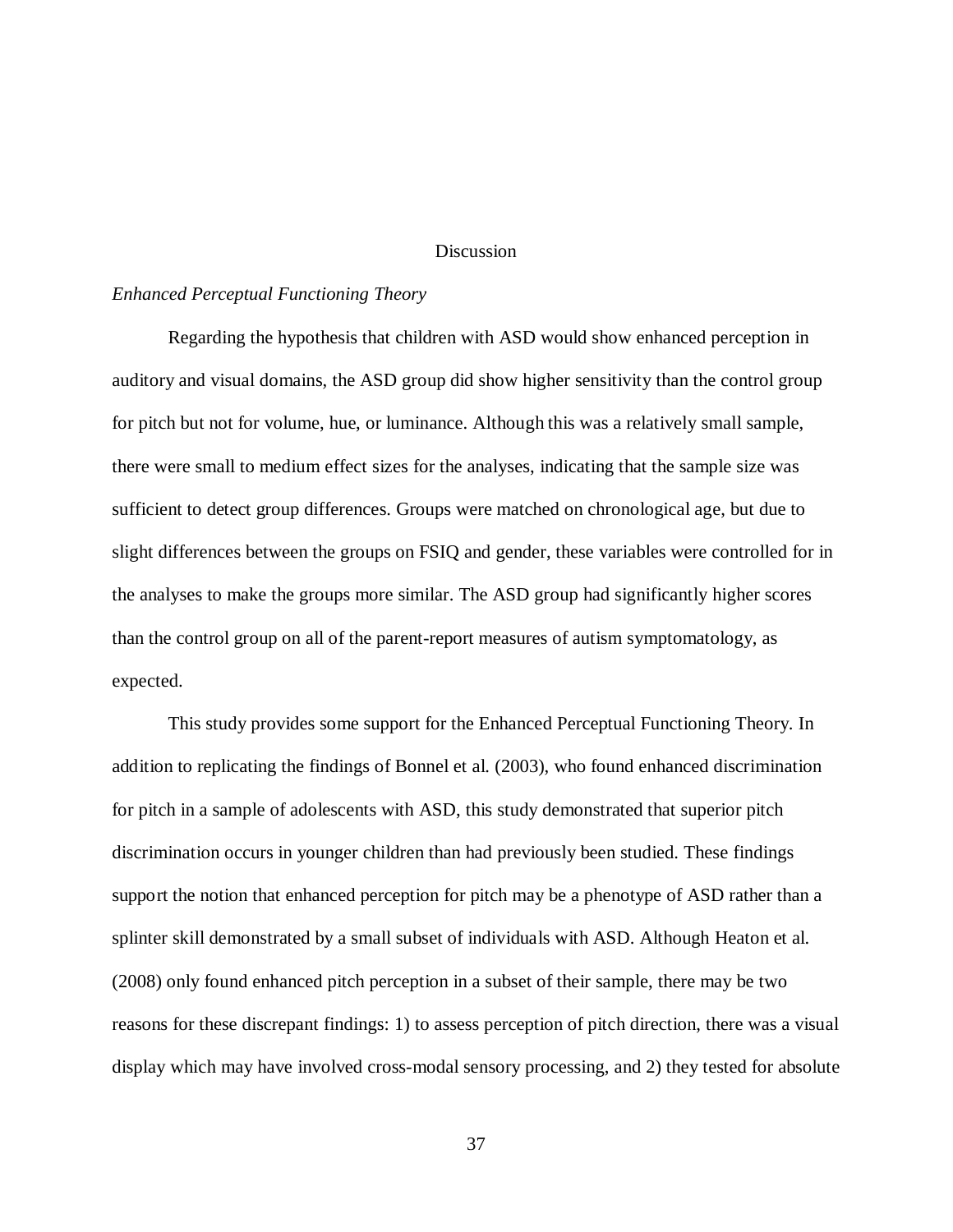pitch, which is an extremely rare ability that is estimated to occur in only about 0.01% of the population (Takeuchi & Hulse, 1993).

Discrimination for changes in volume had not been previously studied in ASD, and the lack of group differences on this dimension suggests that the individuals with ASD do not have broad enhanced auditory perception but that the ability to detect changes in pitch is a unique ability in individuals with ASD. This could be due to differences in the way pitch is processed in the brain due to atypical pathways in the left frontal cortex, as suggested by Gomot et al. (2002). The attention literature in ASD shows that there are differences in automatic orienting, and enhanced pitch perception may be due to hyper-sensitivity towards novel sounds. Further research on the neurobiology of pitch perception is needed to elucidate how the brain of individuals with ASD processes auditory input.

The lack of significant group differences in the visual domain suggest that the enhanced visual discrimination that has been reported previously may be due to other visual aspects than luminance or color saturation (i.e., featural discrimination of novel patterns and target detection). This non-replication of findings from previous studies may also be due to differences in methodology. Leader et al. (2008) found enhanced perception for color saturation; however, their study examined perception in the context of a learning task in a sample of low-functioning children and adults. Color saturation was consistently manipulated by 25%, which may have been easier than making same/different discriminations across three levels of difficulty. The methodology of the present study also differed from that of Bertone et al. (2005), who found enhanced perception for luminance. Their task involved asking individuals to identify the orientation of lines on a circle, and individuals may recruit different neural pathways when looking for a pattern on a stimulus as opposed to judging whether two stimuli are the same or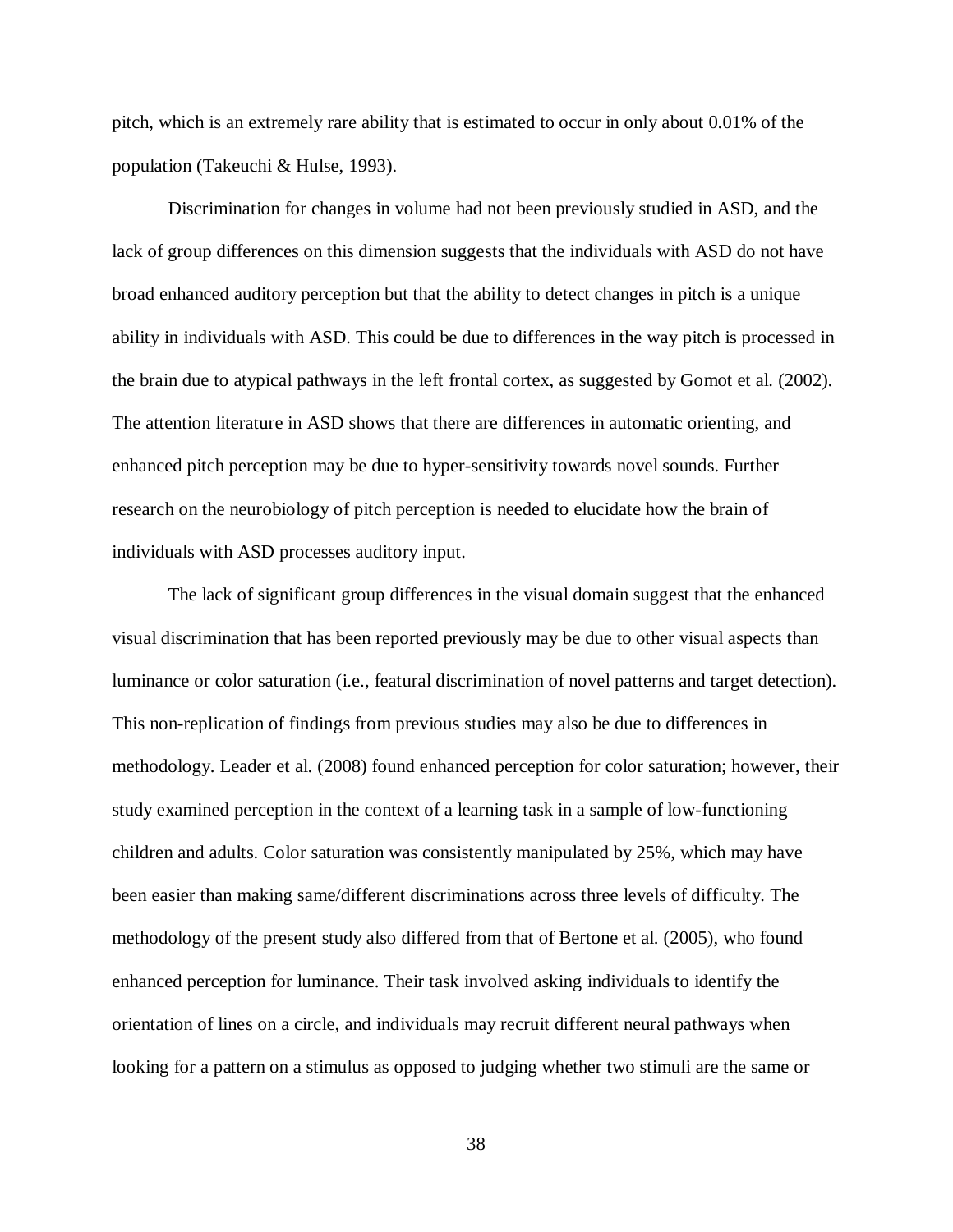different. Previous research on enhanced visual perception in individuals with ASD suggests they may use a different strategy for target detection based on recruitment of different brain regions.

### *Relationships among Perceptual Sensitivity and Autism Symptomatology*

According to the second hypothesis, perceptual sensitivity would be related to autism symptomatology. An exploratory factor analysis yielded a three-factor model. The first factor seemed to represent high overall sensitivity, the second factor seemed to represent modalityspecific sensitivity, and the third factor seemed to represent stimulus-specific sensitivity. Based on these factors, d' sensitivity scores were computed and correlated with measures of autism symptomatology. This is the first study to demonstrate a relationship among perceptual sensitivity and ASD symptoms. Performance on the perceptual tasks was not correlated with all measures of autism symptomatology, and some interesting patterns emerged from these correlations.

As would be expected, there was a relationship between higher perceptual sensitivity and sensory behaviors as measured by the SEQ in the ASD group. Although not surprising, this finding indicates that children's perceptual sensitivity is expressed through overt behaviors that can be observed and reported by parents, which lends ecological validity to these findings about perceptual sensitivities in ASD. This finding also supports the validity of the SEQ as it relates to auditory and visual perception. In the ASD group, there was evidence of a relationship between overall and auditory sensitivity and autism severity as measured by the SRS, particularly difficulties with social motivation. Although the direction of the relationship cannot be inferred from these correlations, one possible explanation for this relationship may be that children with ASD who are more sensitive to visual and auditory stimuli are reluctant to approach social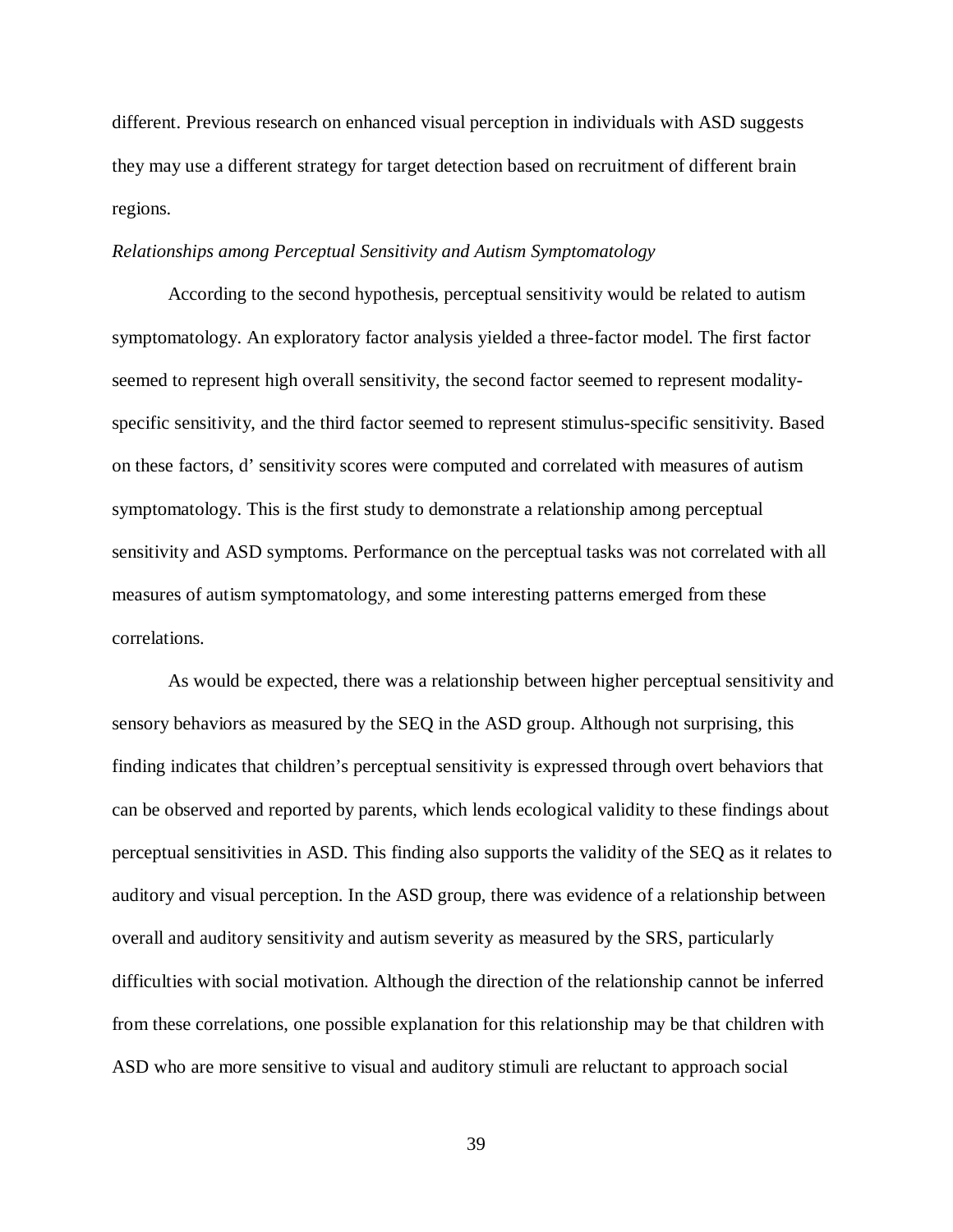situations where there may be overwhelming sights and sounds. Interestingly, a similar pattern was detected in the group with typical development. There was a relationship between higher levels of autism-like symptoms and higher sensitivity to the intensity of sensory stimuli in their environment (i.e., volume and luminance). There was a marginally significant relationship between this measure of perceptual sensitivity and difficulties with social motivation in the control group.

A longitudinal study would be necessary to tease apart the directionality of these relationships. The developmental pathway of enhanced sensitivity is not clearly delineated from this study. It may be that children with ASD maintain a higher level of sensitivity from very early childhood, or they may become more sensitive over time. Alternatively, both groups of children may have a high level of sensitivity and children with typical development may experience decreased sensitivity over their childhood. For example, research on first language acquisition (Kuhl, 2009; Werker & Fennell, 2009) shows that infants are able to distinguish among a wide variety of phonetic sounds and that there is a critical period in which they lose the ability to distinguish certain phonemes if they are not exposed to them (e.g., Japanese infants lose the ability to make the distinction between r and l). A similar developmental process may occur for pitch sensitivity wherein individuals with typical development become less able to distinguish between different pitch levels because this aspect of auditory information is not usually relevant to social interactions. In contrast, individuals with ASD may attend less to social information and maintain a high level of sensitivity to pitch differences.

There was a strong relationship between the SEQ and the RBS-R totals in the ASD group. This finding is consistent with other studies that have found relationships between sensory and repetitive behaviors (Boyd, McBee, Holtzclaw, Baranek, & Bodfish, 2009; Gabriels et al.,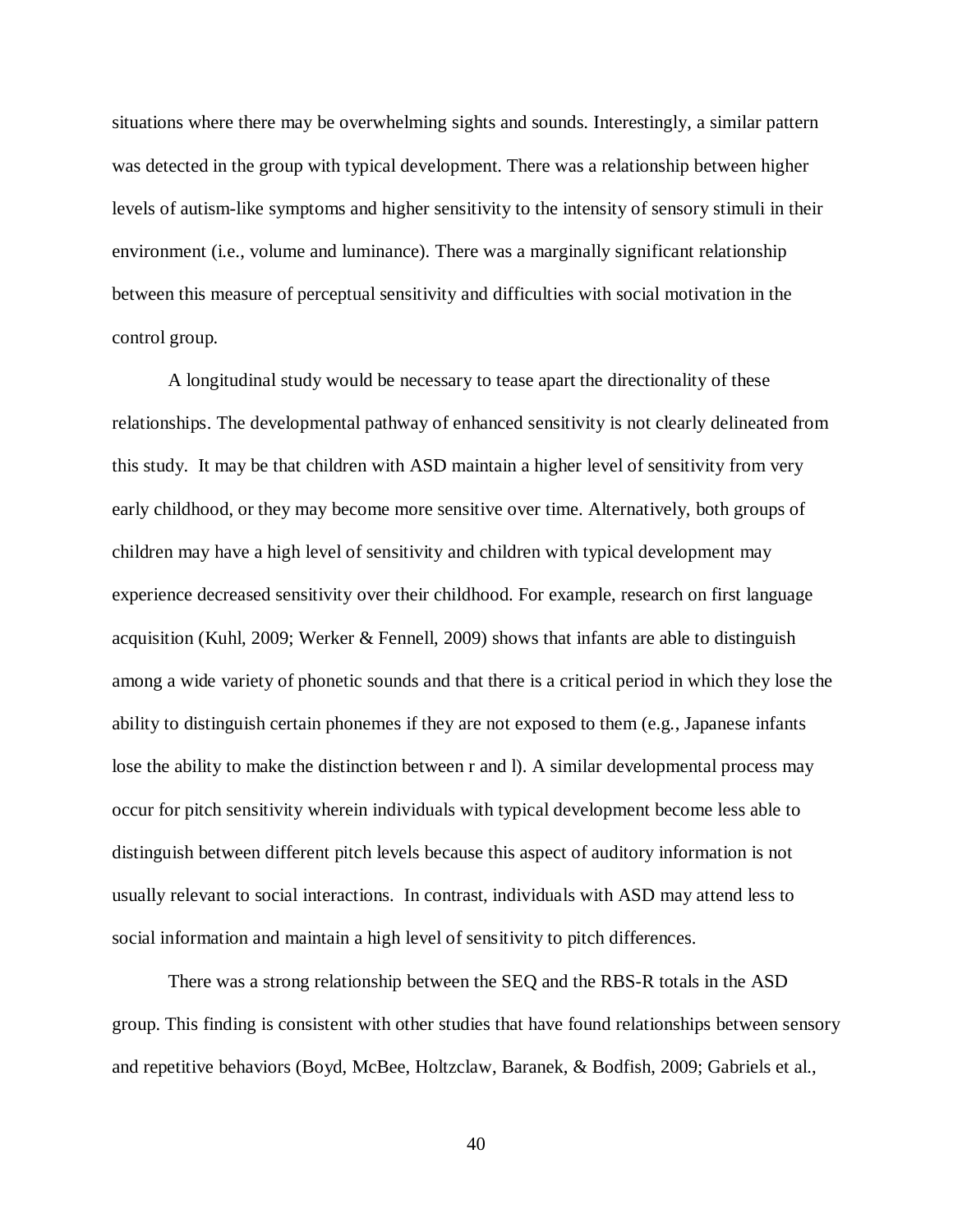2008). Gabriels and colleagues reported correlations between the RBS-R Total and sensory behaviors as measured by the Sensory Profile, and Boyd and colleagues found correlations between sensory behaviors as measured by the Sensory Questionnaire and specific repetitive behaviors as measured by the RBS-R, including Compulsions, Stereotypies, and the Total score. Further research into the relationship between sensory and repetitive behaviors will be needed to determine the direction of this relationship and the pattern of correlations among particular sensory behaviors and subtypes of repetitive behaviors in a larger sample. Future studies should examine the effect of processing unpredictable or novel information as a potential mediator of this relationship.

Overall, the findings from this study provide further support for the inclusion of sensory symptoms as a diagnostic criterion for ASD under the restricted, repetitive behavior category in the DSM-V. Even with a relatively small sample size, there was strong evidence that children with ASD demonstrated a superior ability to detect differences in pitch compared to children with typical development matched on age and controlling for FSIQ and gender, which replicated and extended previous research. The three-factor model yielded three dimensions of perception: overall sensitivity, modality-specific sensitivity, and stimulus-specific sensitivity. The pattern of correlations suggested that overall sensitivity was most related to ASD symptoms, which supports the Enhanced Perceptual Functioning theory.

## *Clinical Significance*

These results have clinical significance for understanding children with ASD. Enhanced pitch perception may be adaptive, such as for a person with musical interests (although, as Heaton (2005) concluded, superior pitch discrimination does not necessarily lead to superior musical ability). If individuals with ASD perceive sounds in a different way, some sounds may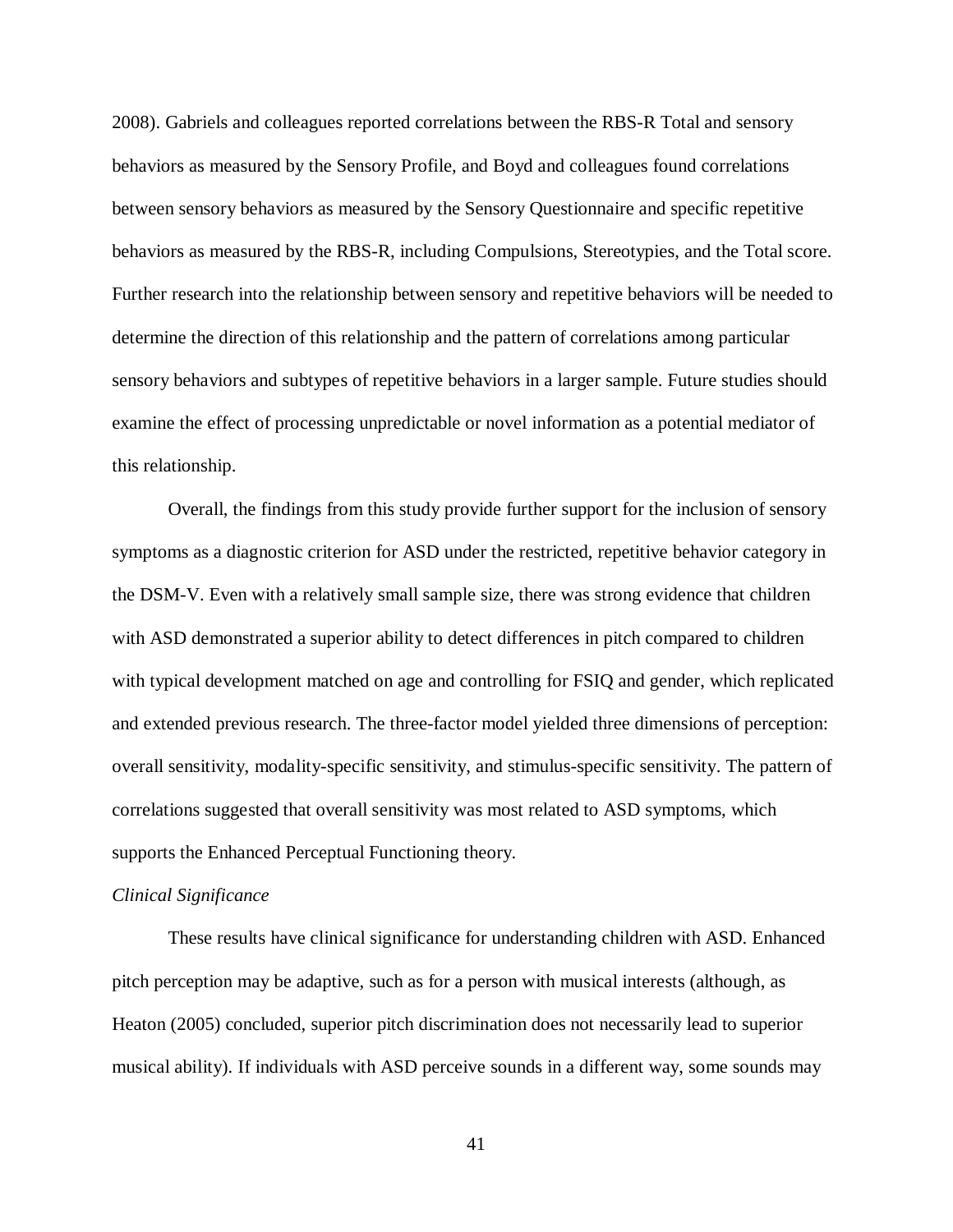be experienced as pleasant. However, some sounds may be experienced as painful, such as the sound of vacuum cleaners, alarms, babies crying, and other sounds that are frequently reported in clinical accounts as being problematic for individuals with ASD. Hypersensitivity to sounds may lead to becoming easily overwhelmed in a noisy environment or having difficulty following a conversation. Given that individuals with ASD do not show overall elevations of sensory sensitivities, clinicians may need to identify specific sensitivities in a person with ASD in order to address the individual's needs. Perceptual sensitivities need to be understood better in order to adequately accommodate for them in the community as well. For example, caregivers and teachers taking children with ASD to loud public venues such as malls, movie theaters, and school gymnasiums, should be aware of the potential negative perceptions of these loud environments and may want to provide a way to dampen the sound (e.g., headphones) or intersperse loud environments with quiet rooms for "sensory breaks."

### *Limitations and Future Research*

Two limitations for this study included the small sample size, particularly for the correlations, and the cross-sectional nature of the research. Further research studies with larger sample sizes using a longitudinal design are needed to replicate these findings and to examine the directionality of the relationship between perception and autism measures. Another limitation was that the study only included children with high-functioning autism. Enhanced perception has been tested in children with low-functioning ASD as well, so these findings should be replicated in individuals with a wider range of cognitive abilities. A developmental study that examined enhanced perception across a range of ages, including younger children, would also contribute to the literature by investigating whether perceptual abilities change over time. Studying perception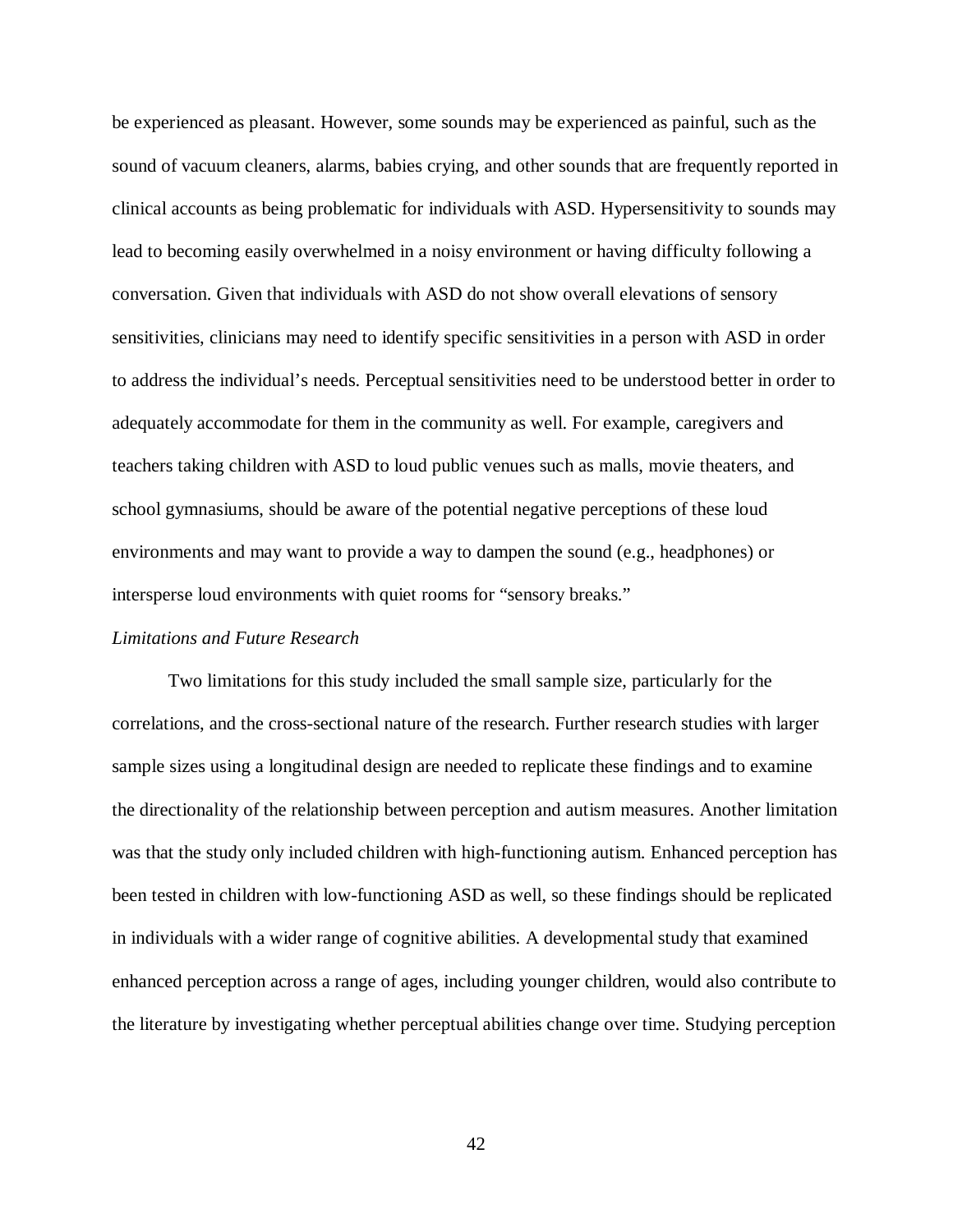in infants who are at risk for ASD would allow researchers to determine if perceptual sensitivity is a "red flag" for ASD.

Future studies could examine other potential correlates of perception, including cognitive measures such as contextual cueing, category formation, and generalization, in order to determine if higher-level processing is affected by lower-level perceptual differences in ASD. Children who show higher perceptual sensitivity may be more aware of details in the environment, which could affect their style of cognitive processing (e.g., they may use a more explicit learning strategy for cognitive tasks like category formation because they are more likely to see stimuli as more distinct than individuals with lower perceptual sensitivity). Further research on the perceptual features that influence attention orienting is needed to elucidate the types of stimuli that capture the attention of individuals with ASD. This information may provide insight into the underlying neural processes that contribute to the ASD phenotype. Research on cross-modal processing is warranted to determine the nature of the interaction between auditory and visual perception. Examining perception in family members of individuals with ASD could potentially contribute to genetic research in ASD.

This study contributed to the literature on perceptual processing and sensory patterns that may lead to the development of cognitive and behavioral symptoms in ASD. The present study yielded novel findings about the relationship between perceptual sensitivities and ASD symptoms, suggesting that repetitive behaviors and social skill difficulties are related to increased perceptual sensitivity. Enhanced perception may be due to fundamental differences in brain processes that determine what information is important to attend to and how that information is interpreted in context. Certainly, it is likely that the ability to perceive particular stimuli differently may lead to altered patterns of behaviors and social interactions.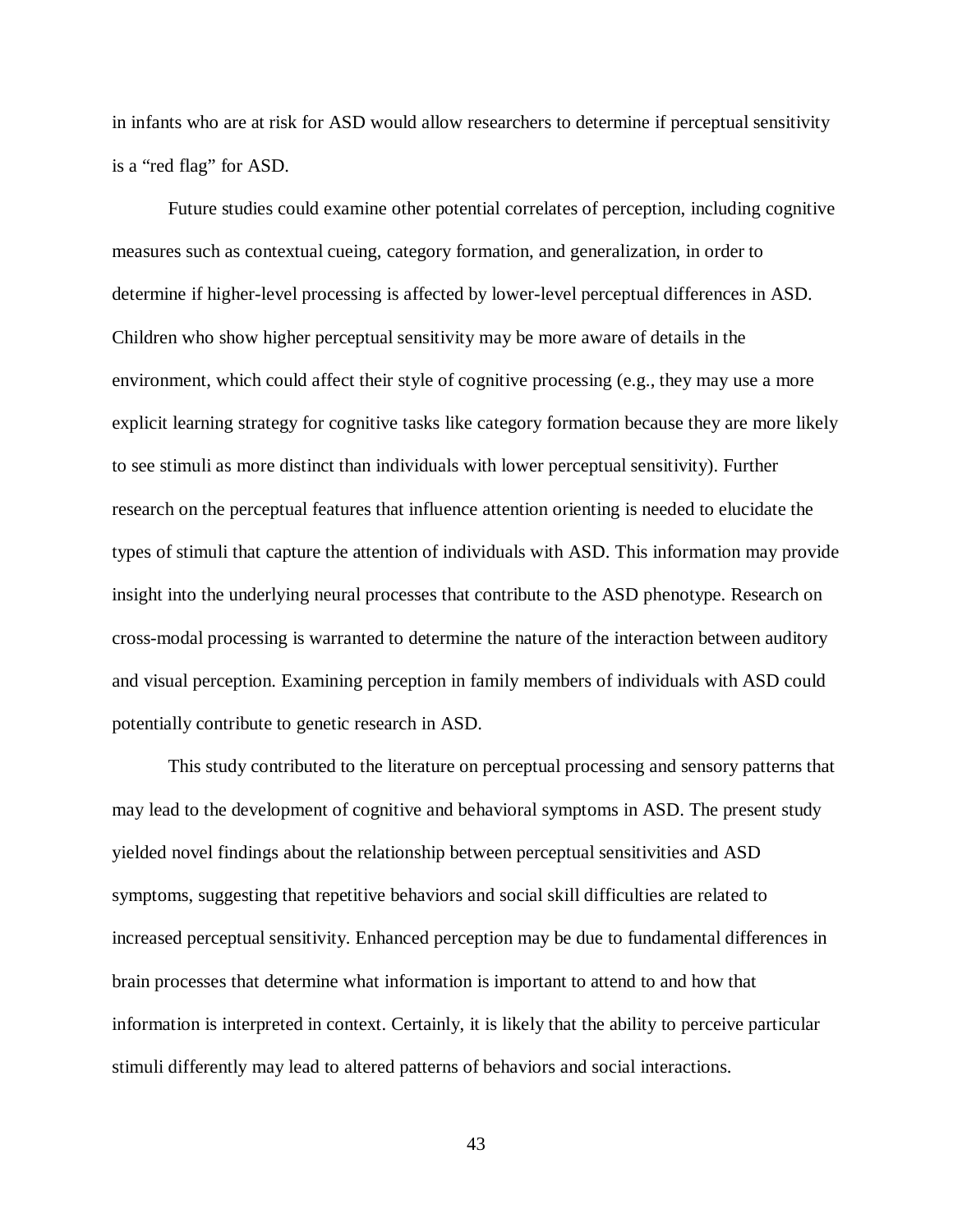### References

- Akshoomoff, N. A., & Courchesne, E. (1992). A new role for the cerebellum in cognitive operations. *Behavioral Neuroscience, 106*(5), 731-738. doi:10.1037/0735-7044.106.5.731
- Akshoomoff, N. A., & Courchesne, E. (1994). ERP evidence for a shifting attention deficit in patients with damage to the cerebellum. *Journal of Cognitive Neuroscience, 6*(4), 388-399. doi:10.1162/jocn.1994.6.4.388
- American Psychiatric Association. (2000). *The diagnostic and statistical manual of mental disorders* (Revised 4<sup>th</sup> ed.). Washington, DC: Author.

Anonymous (2009). *My life with Asperger's Syndrome.* [Video].

- Aram, D. M., & Healy, J. M. (1988). Hyperlexia: A review of extraordinary word recognition. In D. Fein (Ed.), *The exceptional brain: Neuropsychology of talent and special abilities.* (pp. 70-102). New York, NY US: Guilford Press.
- Baranek, G. T., David, F. J., Poe, M. D., Stone, W. L., & Watson, L. R. (2006). Sensory experiences questionnaire: Discriminating sensory features in young children with autism, developmental delays, and typical development. *Journal of Child Psychology and Psychiatry, 47*(6), 591-601. doi:10.1111/j.1469-7610.2005.01546.x
- Belmonte, M. K., Cook, E. H. J., Anderson, G. M., Rubenstein, J. L. R., Greenough, W. T., Beckel-Mitchener, A., et al. (2004). Autism as a disorder of neural information processing: Directions for research and targets for therapy. *Molecular Psychiatry, 9*(7), 646-663.
- Bertone, A., Mottron, L., Jelenic, P., & Faubert, J. (2005). Enhanced and diminished visuospatial information processing in autism depends on stimulus complexity. *Brain : A Journal of Neurology, 128*(Pt 10), 2430-2441. doi:10.1093/brain/awh561
- Bodfish, J. W., Symons, F. J., Parker, D. E., & Lewis, M. H. (2000). Varieties of repetitive behavior in autism: Comparisons to mental retardation. *Journal of Autism and Developmental Disorders, 30*(3), 237-243.
- Bonnel, A., Mottron, L., Peretz, I., Trudel, M., Gallun, E., & Bonnel, A. (2003). Enhanced pitch sensitivity in individuals with autism: A signal detection analysis. *Journal of Cognitive Neuroscience, 15*(2), 226-235. doi:10.1162/089892903321208169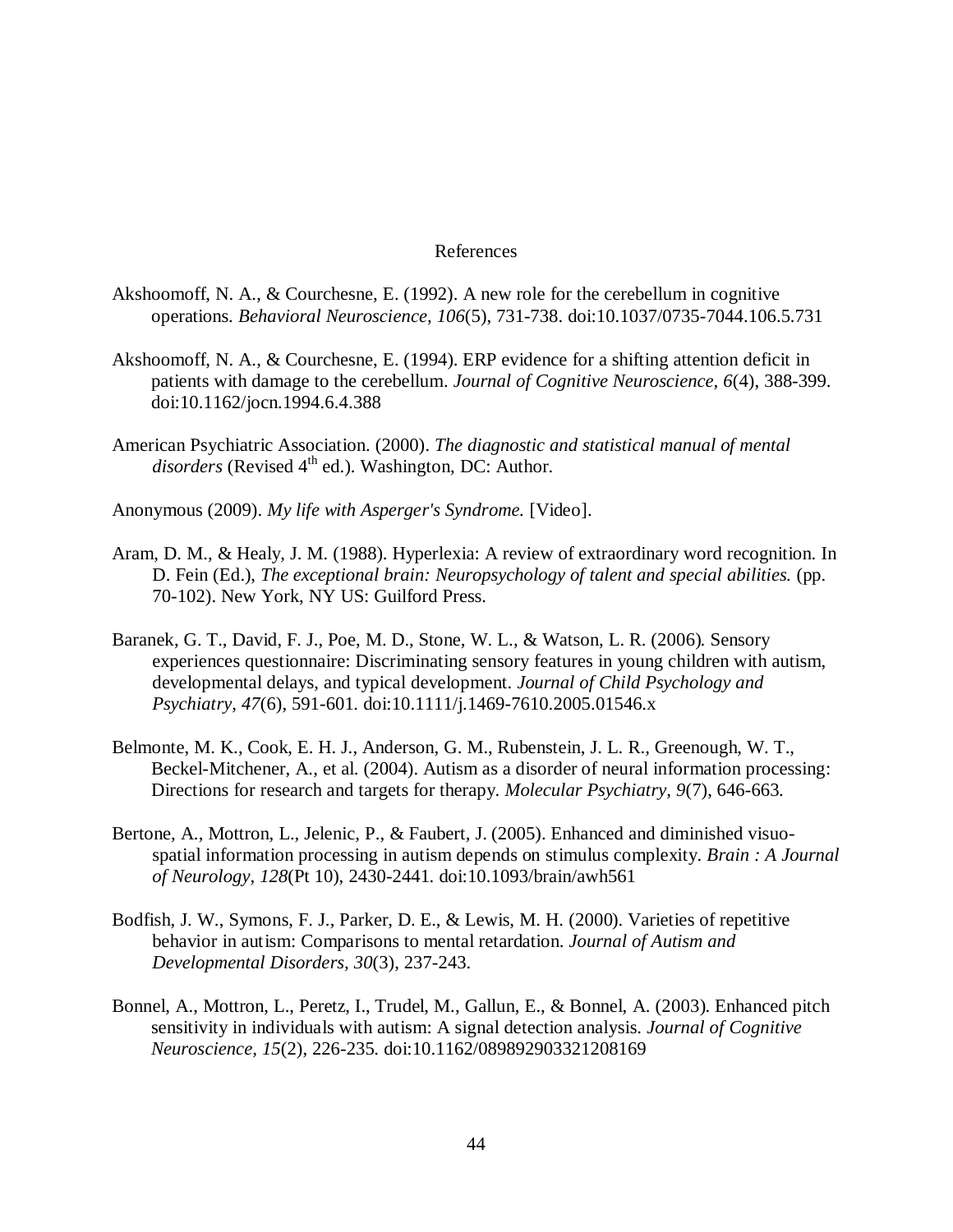- Boyd, B. A., McBee, M., Holtzclaw, T., Baranek, G. T., & Bodfish, J. W. (2009). Relationships among repetitive behaviors, sensory features, and executive functions in high functioning autism. *Research in Autism Spectrum Disorders, 3*(4), 959-966. doi:10.1016/j.rasd.2009.05.003
- Bruckner, C. T., & Yoder, P. (2007). Restricted object use in young children with autism: Definition and construct validity. *Autism : The International Journal of Research and Practice, 11*(2), 161-171.
- Casey, B. J., Gordon, C. T., Mannheim, G. B., & Rumsey, J. M. (1993). Dysfunctional attention in autistic savants. *Journal of Clinical and Experimental Neuropsychology, 15*(6), 933-946. doi:10.1080/01688639308402609
- Cohen, J. (1988). *Statistical Power Analysis for the Behavioral Sciences* (second ed.). Lawrence Erlbaum Associates.
- Constantino, J. N., Davis, S. A., Todd, R. D., Schindler, M. K., Gross, M. M., Brophy, S. L., et al. (2003). Validation of a brief quantitative measure of autistic traits: Comparison of the social responsiveness scale with the autism diagnostic interview-revised. *Journal of Autism and Developmental Disorders, 33*(4), 427-433. doi:10.1023/A:1025014929212
- Constantino, J. N., Gruber, C. P., Davis, S., Hayes, S., Passanante, N., & Przybeck, T. (2004). The factor structure of autistic traits. *Journal of Child Psychology and Psychiatry, 45*(4), 719-726. doi:10.1111/j.1469-7610.2004.00266.x
- Courchesne, E., Townsend, J., Akshoomoff, N. A., Saitoh, O., Yeung-Courchesne, R., Lincoln, A. J., et al. (1994). Impairment in shifting attention in autistic and cerebellar patients. *Behavioral Neuroscience, 108*(5), 848-865. doi:10.1037/0735-7044.108.5.848
- Dawson, G. (1991). A psychobiological perspective on the early socio-emotional development of children with autism. In D. Cicchetti, S. L. Toth, D. Cicchetti, S. L. Toth (Eds.) , *Rochester Symposium on Developmental Psychopathology, Vol. 3: Models and integrations* (pp. 207- 234). Rochester, NY US: University of Rochester Press.
- Dawson, G., Meltzoff, A. N., Osterling, J., Rinaldi, J., & Brown, E. (1998). Children with autism fail to orient to naturally occurring social stimuli. *Journal of Autism and Developmental Disorders, 28*(6), 479-485. doi:10.1023/A:1026043926488
- Evans, D. W., Leckman, J. F., Carter, A., Reznick, J. S., Henshaw, D., King, R. A., et al. (1997). Ritual, habit, and perfectionism: The prevalence and development of compulsive-like behavior in normal young children. *Child Development, 68*(1), 58-68.
- First, M. B. (2008, February). *The future of psychiatric diagnosis: Refining the research agenda.*  Paper presented at the Autism and Other Pervasive Developmental Disorders Conference, Sacramento, CA.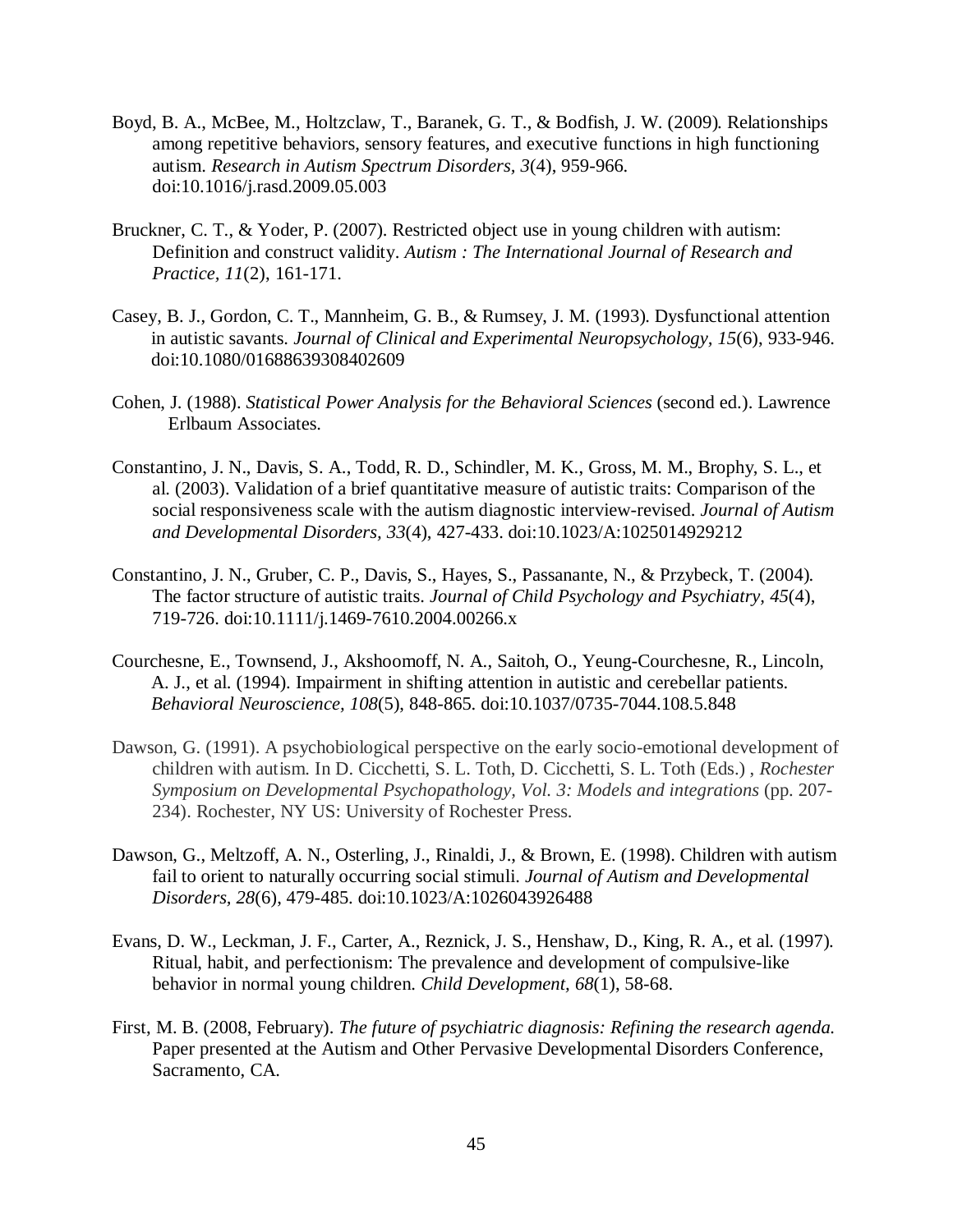Frith, U. (2003). *Autism: Explaining the enigma*. Boston: Blackwell Publishing.

Frith, U., & Happé, F. (1994). Autism: Beyond "theory of mind". *Cognition, 50*(1-3), 115-132.

- Gabriels, R. L., Agnewa, J. A., Miller, L. J., Gralla, J., Pan, Z., Goldson, E., et al. (2008). Is there a relationship between restricted, repetitive, stereotyped behaviors and interests and abnormal sensory response in children with autism spectrum disorders? *Research in Autism Spectrum Disorders, 2*(4), 660-670. doi:10.1016/j.rasd.2008.02.002
- Gomot, M., Giard, M. H., Adrien, J. L., Barthelemy, C., & Bruneau, N. (2002). Hypersensitivity to acoustic change in children with autism: Electrophysiological evidence of left frontal cortex dysfunctioning. *Psychophysiology, 39*(5), 577-584. doi:10.1017.S0048577202394058
- Heaton, P. (2005). Interval and contour processing in autism. *Journal of Autism and Developmental Disorders, 35*(6), 787-793. doi:10.1007/s10803-005-0024-7
- Heaton, P., Davis, R. E., & Happé, F. G. (2008). Research note: Exceptional absolute pitch perception for spoken words in an able adult with autism. *Neuropsychologia, 46*(7), 2095- 2098. doi:10.1016/j.neuropsychologia.2008.02.006
- Heaton, P., Williams, K., Cummins, O., & Happé, F. (2008). Autism and pitch processing splinter skills: A group and subgroup analysis. *Autism : The International Journal of Research and Practice, 12*(2), 203-219.
- Hutt, S. J., & Hutt, C. e. (1968). Stereotypy, arousal and autism. *Human Development*, 11(4), 277-286.
- larocci, G., & Burack, J. A. (2004). Intact covert orienting to peripheral cues among children with autism. *Journal of Autism and Developmental Disorders, 34*(3), 257-264. doi:10.1023/B:JADD.0000029548.84041.69
- larocci, G., & McDonald, J. (2006). Sensory integration and the perceptual experience of persons with autism. *Journal of Autism and Developmental Disorders, 36*(1), 77-90. doi:10.1007/s10803-005-0044-3
- Iarocci, G., Burack, J. A., Shore, D. I., Mottron, L., & Enns, J. T. (2006). Global-local visual processing in high functioning children with autism: Structural vs. implicit task biases. *Journal of Autism and Developmental Disorders, 36*(1), 117-129.
- Klein, C. L. (2006). *The role of attention in implicit learning in ASD*. Unpublished master's thesis, University of Alabama, Tuscaloosa, Alabama, Dept Psychology.
- Klinger, L. G., & Dawson, G. (2001). Prototype formation in autism. *Development and Psychopathology, 13*(1), 111-124. doi:10.1017/S0954579401001080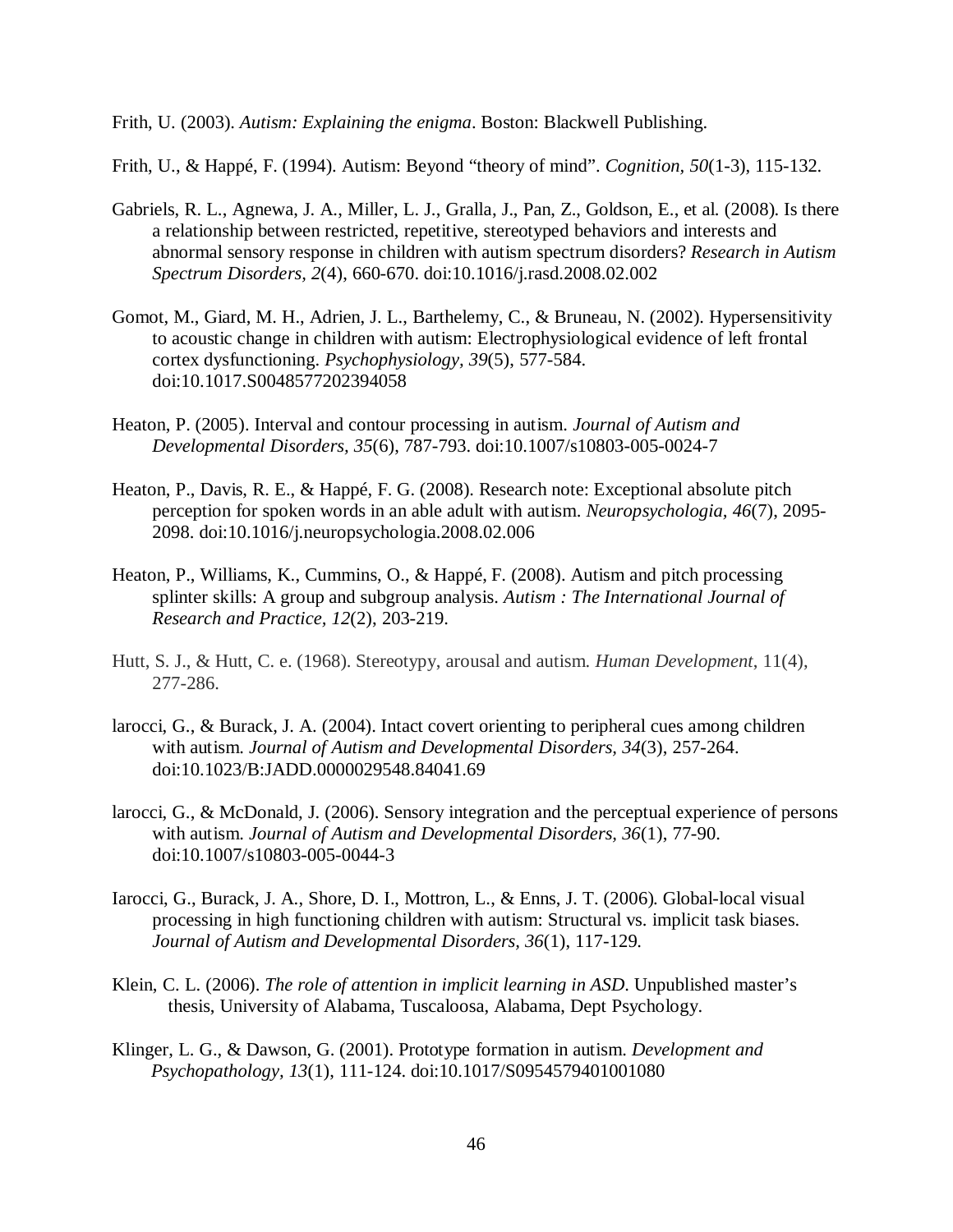- Klinger, L. G., Klinger, M. R., & Pohlig, R. L. (2007). Implicit learning impairments in autism spectrum disorders. In J. M. Pérez, P. M. Gonzalez, M. L. Comi & C. Nieto (Eds.), *New developments in autism: The future is today* (pp. 76-103). London: Jessica Kingsley Publishers.
- Kuhl, P. K. (2009). Linking infant speech perception to language acquisition: Phonetic learning predicts language growth. In J. Colombo, P. McCardle, L. Freund, J. Colombo, P. McCardle, L. Freund (Eds.) ,*Infant pathways to language: Methods, models, and research disorders* (pp. 213-244). New York, NY US: Psychology Press.
- Lam, K. S., & Aman, M. G. (2007). The repetitive behavior scale-revised: Independent validation in individuals with autism spectrum disorders. *Journal of Autism and Developmental Disorders, 37*(5), 855-866.
- Landry, R., & Bryson, S.E. (2004). Impaired disengagement of attention in young children with autism. *Journal of Child Psychology and Psychiatry, 45,* 1115–1122.
- Leader, G., Loughnane, A., McMoreland, C., & Reed, P. (2008). The effect of stimulus salience on over-selectivity. *Journal of Autism and Developmental Disorders,* doi:10.1007/s10803- 008-0626-y
- Leekam, S. R., López, B., & Moore, C. (2000). Attention and joint attention in preschool children with autism. *Developmental Psychology, 36*(2), 261-273. doi:10.1037/0012- 1649.36.2.261
- Lord, C., Risi, S., Lambrecht, L., Cook, E. H. J., Leventhal, B. L., DiLavore, P. C., et al. (2000). The autism diagnostic observation schedule--generic: A standard measure of social and communication deficits associated with the spectrum of autism. *Journal of Autism and Developmental Disorders, 30*(3), 205-223. doi:10.1023/A:1005592401947
- Lord, C., Rutter, M., & Le Couteur, A. (1994). Autism diagnostic interview--revised: A revised version of a diagnostic interview for caregivers of individuals with possible pervasive developmental disorders. *Journal of Autism and Developmental Disorders, 24*(5), 659-685. doi:10.1007/BF02172145
- Mottron, L., & Burack, J. A. (2001). Enhanced perceptual functioning in the development of autism. In J. A. Burack, et al. (Eds.), *The development of autism: Perspectives from theory and research.* (pp. 131-148). Mahwah, NJ US: Lawrence Erlbaum Associates Publishers.
- Mottron, L., & Burack, J. (2006). Autism: A different perception. *Journal of Autism and Developmental Disorders, 36*(1), 1-3. doi:10.1007/s10803-005-0048-z
- Barber, A., Klinger, L., O'Kelley, S., Holtzclaw, T., & Klinger, M. (2011). *Exploring the relationship between language and repetitive behaviors in school age children with ASD*. Unpublished manuscript.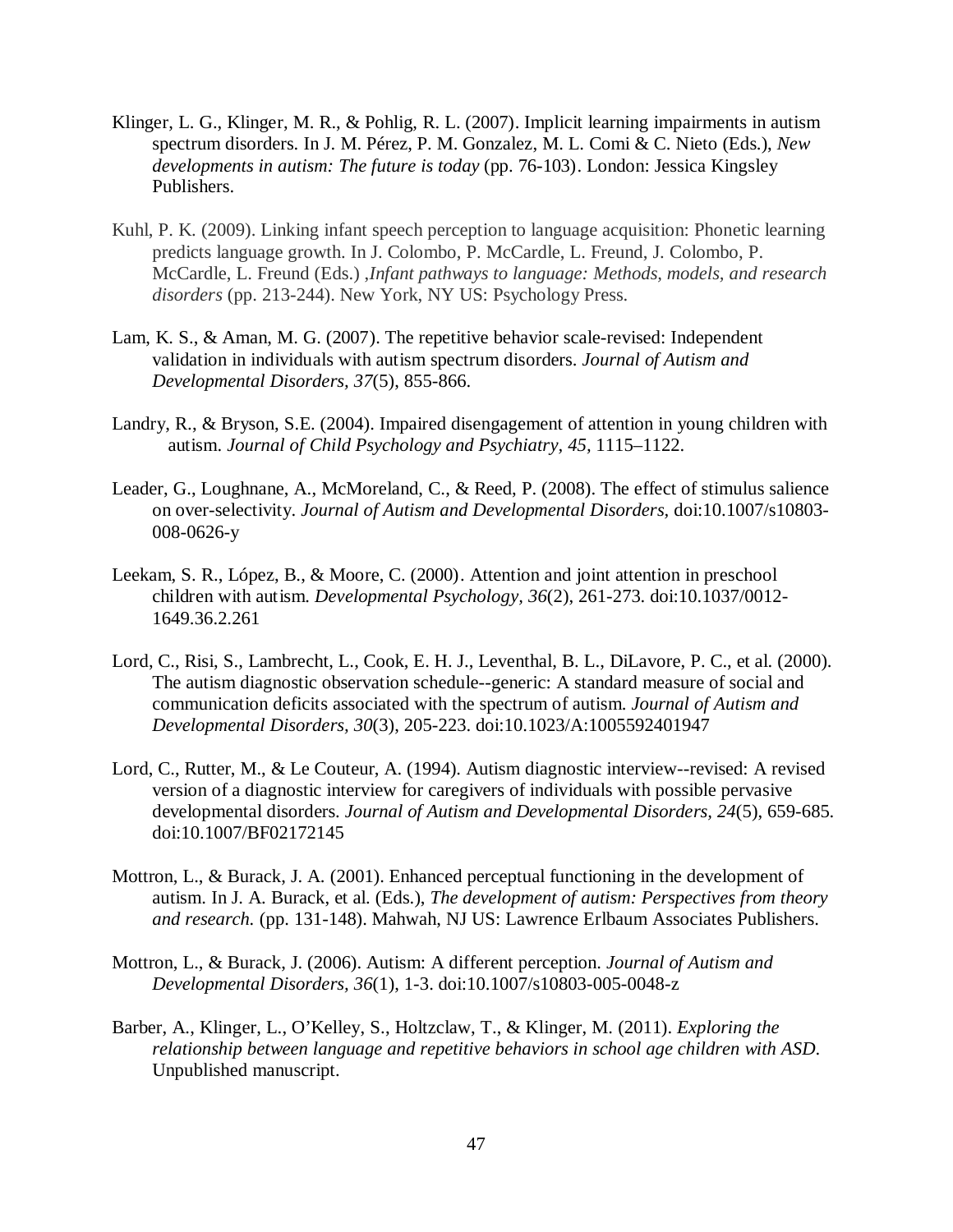- O'Riordan, M., & Plaisted, K. (2001). Enhanced discrimination in autism. *Quarterly Journal of Experimental Psychology: Section A, 54*(4), 961-979. doi:10.1080/02724980042000543
- Pierce C.A., Block, C.A. & Aguinis, H. (2004). Cautionary note on reporting eta-squared values from multifactor ANOVA designs. *Educational and Psychological Measurement 64(6)*.
- Plaisted, K. C., O'Riordan, M., & Baron-Cohen, S. (1998). Enhanced discrimination of novel, highly similar stimuli by adults with autism during a perceptual learning task. *Journal of Child Psychology and Psychiatry, 39*(5), 765-775. doi:10.1017/S0021963098002601
- Renner, P., Klinger, L. G., & Klinger, M. R. (2006). Exogenous and endogenous attention orienting in autism spectrum disorders. *Child Neuropsychology, 12*(4-5), 361-382. doi:10.1080/09297040600770753
- Rinehart, N. J., Bradshaw, J. L., Moss, S. A., Brereton, A. V., & Tonge, B. J. (2001). A deficit in shifting attention present in high-functioning autism but not Asperger's disorder. *Autism, 5,* 67–80.
- Rogers, S. J., Hepburn, S., & Wehner, E. (2003). Parent reports of sensory symptoms in toddlers with autism and those with other developmental disorders. *Journal of Autism and Developmental Disorders, 33*(6), 631-642. doi:10.1023/B:JADD.0000006000.38991.a7
- Senju, A., Tojo, Y., Dairoku, H., & Hasegawa, T. (2004). Reflexive orienting in response to eye gaze and an arrow in children with and without autism. *Journal of Child Psychology and Psychiatry, 45,* 445–458.
- Shah, A., & Frith, U. (1983). An islet of ability in autistic children: A research note. *Journal of Child Psychology and Psychiatry, 24*(4), 613-620. doi:10.1111/j.1469-7610.1983.tb00137.x
- Shah, A., & Frith, U. (1993). Why do autistic individuals show superior performance on the block design task? *Journal of Child Psychology and Psychiatry, 34 (8),* 1351-1364.
- Takeuchi, A. H., & Hulse, S. H. (1993). Absolute pitch. *Psychological Bulletin, 113*(2), 345-361. doi:10.1037/0033-2909.113.2.345
- Taylor, N., Isaac, C., & Milne, E. (2010). A comparison of the development of audiovisual integration in children with autism spectrum disorders and typically developing children. *Journal of Autism and Developmental Disorders, 40*(11), 1403-1411. doi:10.1007/s10803- 010-1000-4
- Townsend, J., Harris, N. S., & Courchesne, E. (1996). Visual attention abnormalities in autism: Delayed orienting to location. *Journal of the International Neuropsychological Society, 2,* 541–550.
- Turner, M. (1997). Executive dysfunction and repetitive behavior. In J. Russell (Ed.), *Autism as an Executive Disorder.* (pp. 57-100). Oxford University Press.